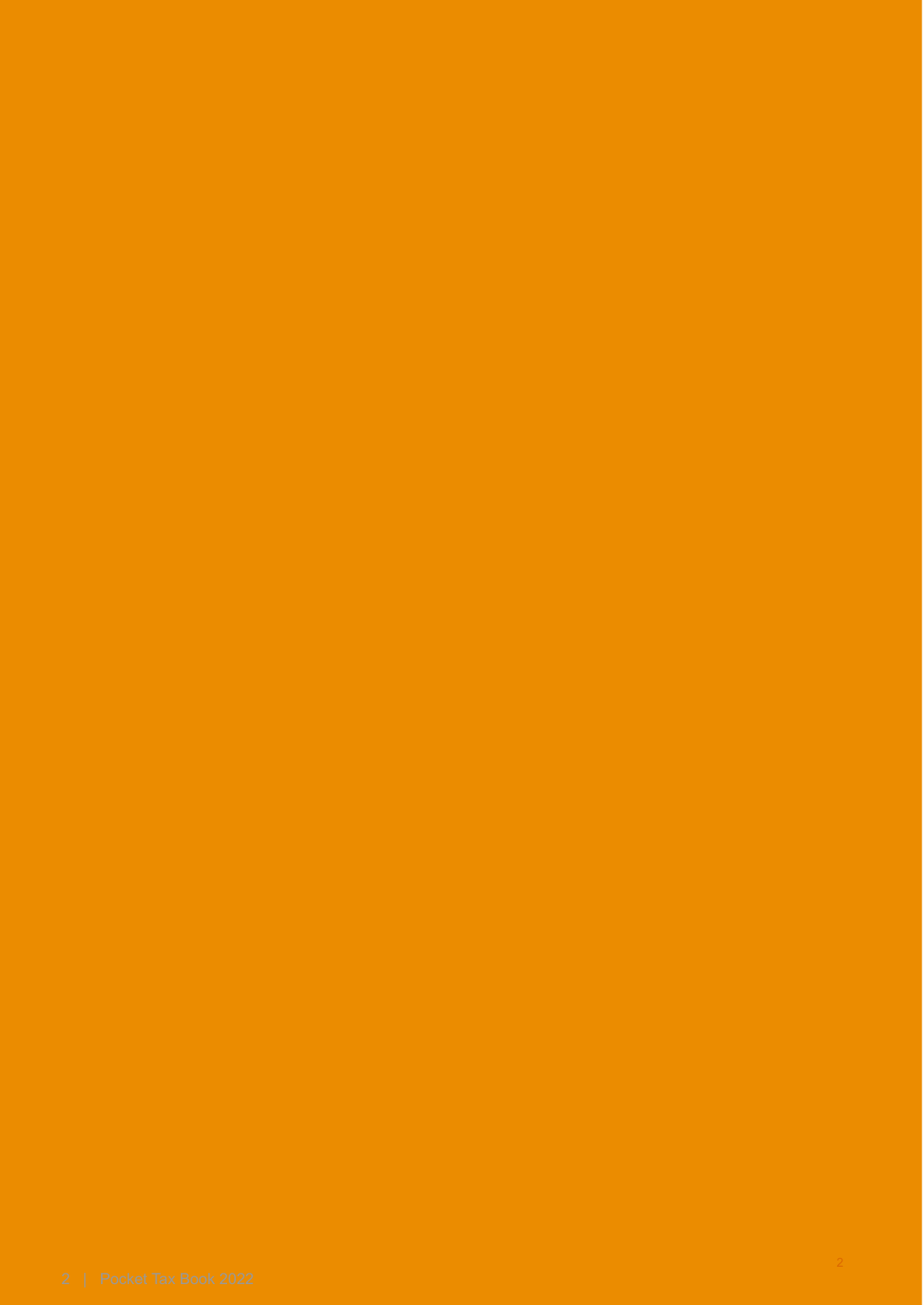# **Contents**

| <b>Taxation</b>                                                                                                                                                                                                                                                                                                                                                   |                |
|-------------------------------------------------------------------------------------------------------------------------------------------------------------------------------------------------------------------------------------------------------------------------------------------------------------------------------------------------------------------|----------------|
| <b>General overview</b>                                                                                                                                                                                                                                                                                                                                           | 6              |
| Corporate Income Tax                                                                                                                                                                                                                                                                                                                                              | $\overline{7}$ |
| Tax rates<br>$\bullet$<br>Tax incentives<br>$\bullet$<br>Calculation of taxable profits<br>$\bullet$<br>Non-deductible expenses<br>$\bullet$<br>Losses<br>$\bullet$<br>Administration<br>$\bullet$<br>Profit remittance<br>$\bullet$                                                                                                                              |                |
| <b>Transfer Pricing</b>                                                                                                                                                                                                                                                                                                                                           | 10             |
| Related party definition<br>$\bullet$<br>TP methodologies<br>$\bullet$<br><b>TP declaration Forms</b><br>$\bullet$<br>TP documentation<br>$\bullet$<br>TP audits<br>$\bullet$<br>EBITDA cap on interest deductibility<br>$\bullet$<br>Advance pricing agreements<br>$\bullet$                                                                                     |                |
| <b>Foreign Contractor Tax</b>                                                                                                                                                                                                                                                                                                                                     | 12             |
| Scope of application<br>$\bullet$<br>FCT payment methods<br>$\bullet$<br>Double taxation agreements<br>$\bullet$                                                                                                                                                                                                                                                  |                |
| <b>Capital Gains Tax</b>                                                                                                                                                                                                                                                                                                                                          | 15             |
| <b>Value Added Tax</b>                                                                                                                                                                                                                                                                                                                                            | 16             |
| Scope of application<br>$\bullet$<br>Goods and services where VAT declaration and payment are not required<br>$\bullet$<br>Exempt goods and services<br>$\bullet$<br>Tax rates<br>Exported goods and services<br>VAT calculation methods<br>$\bullet$<br>Discounts and promotions<br>Goods and services used internally<br>$\bullet$<br>Administration<br>Refunds |                |
| Invoicing                                                                                                                                                                                                                                                                                                                                                         | 20             |
| Tax invoices<br>E-invoices                                                                                                                                                                                                                                                                                                                                        |                |
| <b>Special Sales Tax</b>                                                                                                                                                                                                                                                                                                                                          | 21             |
| Taxable price<br>$\bullet$<br>Tax credits<br>$\bullet$<br>Tax rates<br>$\bullet$                                                                                                                                                                                                                                                                                  |                |
| <b>Natural Resources Tax</b>                                                                                                                                                                                                                                                                                                                                      | 23             |
| <b>Property Taxes</b>                                                                                                                                                                                                                                                                                                                                             | 24             |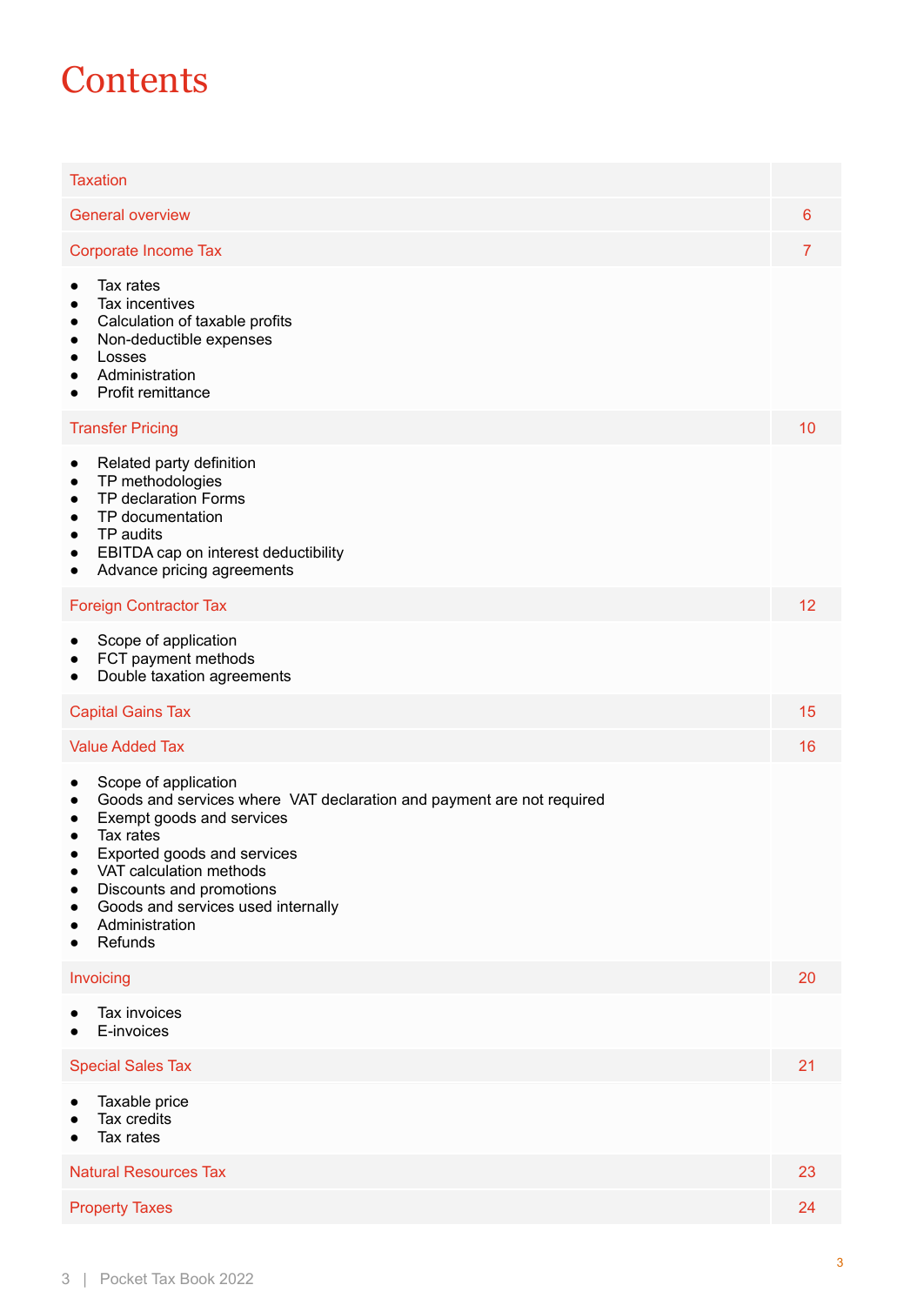| <b>Environment Protection Tax</b>                                                                                                                                                                                                                                                          | 25 |
|--------------------------------------------------------------------------------------------------------------------------------------------------------------------------------------------------------------------------------------------------------------------------------------------|----|
| <b>Import and Export Duties</b>                                                                                                                                                                                                                                                            | 26 |
| Rates<br>$\bullet$<br>Valuation<br>$\bullet$<br>Exemptions<br>$\bullet$<br>Refunds<br>$\bullet$<br><b>Export duties</b><br>$\bullet$<br>Other taxes potentially imposed on imports<br>$\bullet$<br>Customs audits<br>$\bullet$                                                             |    |
| <b>Personal Income Tax</b>                                                                                                                                                                                                                                                                 | 28 |
| Tax residency<br>$\bullet$<br>Tax year<br>$\bullet$<br>Employment income<br>$\bullet$<br>Non-employment income<br>$\bullet$<br>Non taxable income<br>$\bullet$<br>Foreign tax credits<br>$\bullet$<br>Tax deductions<br>$\bullet$<br>PIT rates<br>$\bullet$<br>Administration<br>$\bullet$ |    |
| Social, Health and Unemployment Insurance Contributions                                                                                                                                                                                                                                    | 32 |
| <b>Other Taxes</b>                                                                                                                                                                                                                                                                         | 33 |
| <b>Tax Audits and Penalties</b>                                                                                                                                                                                                                                                            | 34 |
| <b>Accounting and Auditing</b>                                                                                                                                                                                                                                                             | 35 |
| <b>Appendix I - Double Taxation Agreements</b>                                                                                                                                                                                                                                             | 37 |
| <b>PwC Services in Vietnam</b>                                                                                                                                                                                                                                                             | 40 |
| Contacts                                                                                                                                                                                                                                                                                   | 42 |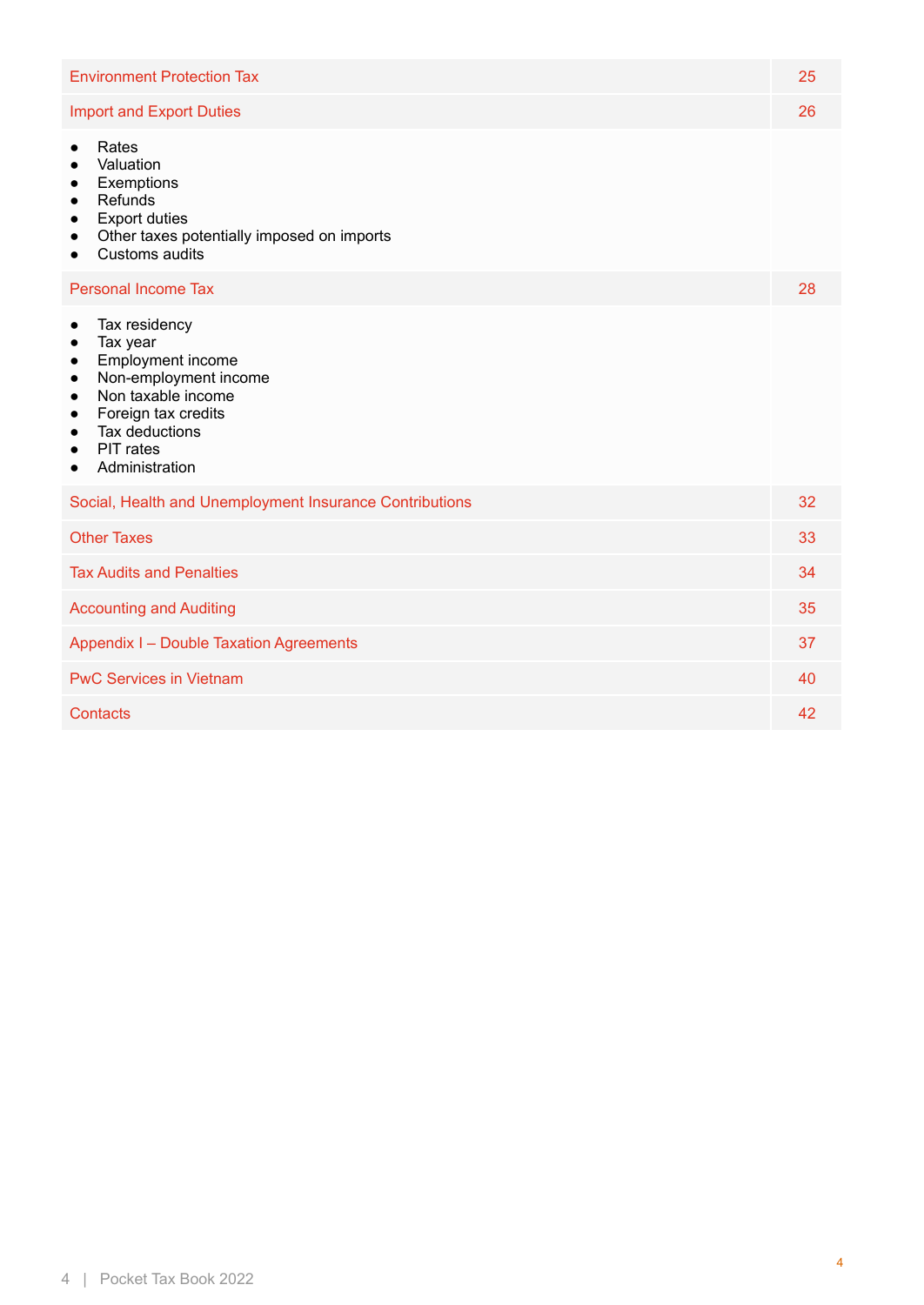# A summary of Vietnam taxation

The information in this booklet is based on current taxation regulations and practice including certain legislative proposals as at 31 December 2021.

This booklet is intended as a general guide. Where specific transactions are being contemplated, definitive advice should be sought.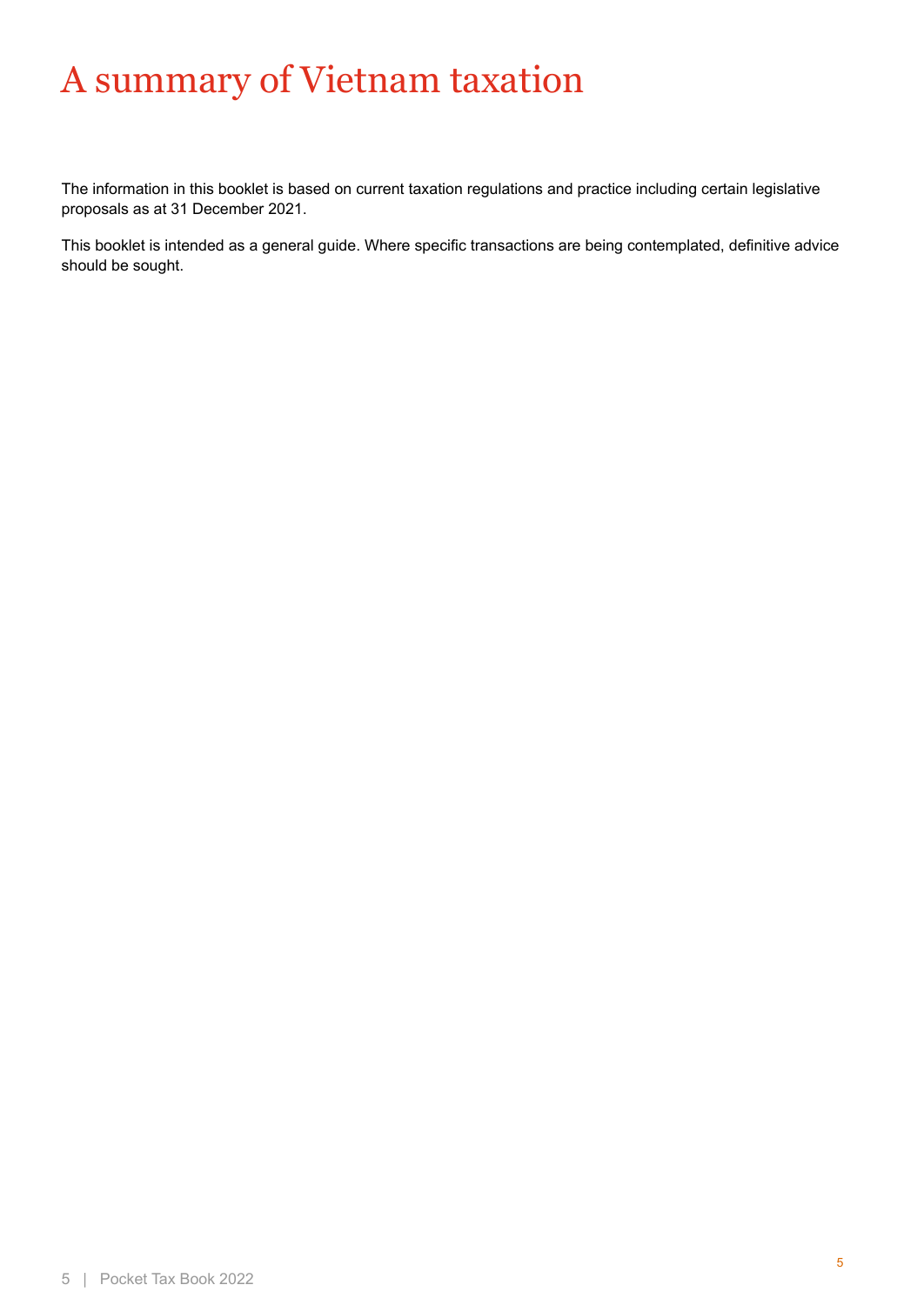# <span id="page-5-0"></span>Taxation

### <span id="page-5-1"></span>General Overview

Most business activities and investments in Vietnam will be affected by the following taxes:

- Corporate income tax;
- Various withholding taxes;
- Capital gains tax;
- Value added tax;
- Import duties;
- Personal income tax on Vietnamese and expatriate employees; and
- Social insurance, unemployment insurance and health insurance contributions.

There are various other taxes that may affect certain specific activities, including:

- Special sales tax;
- Natural resources tax;
- Property taxes;
- Export duties;
- Environment protection tax; and
- Land rental fee.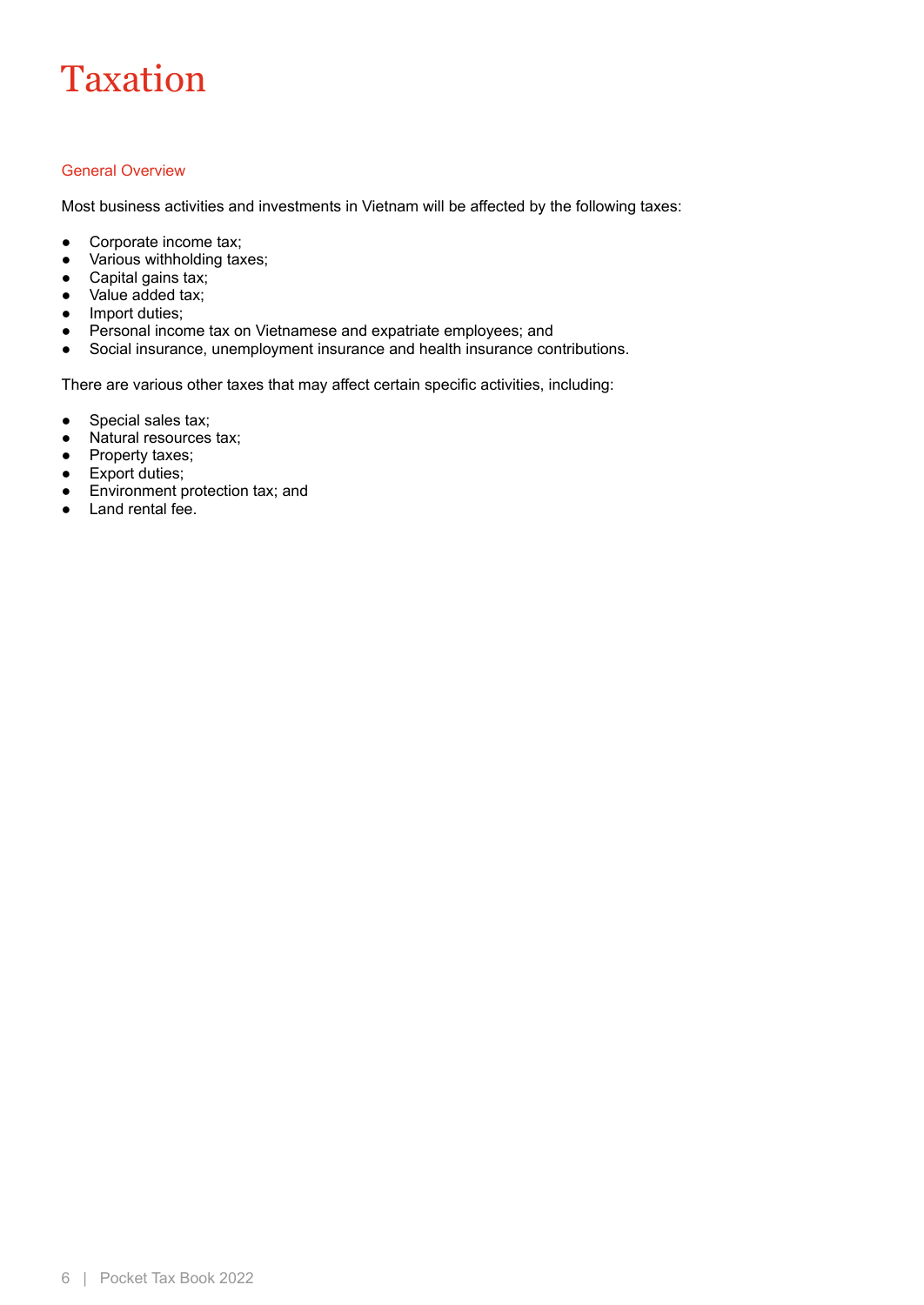# <span id="page-6-0"></span>Corporate Income Tax ("CIT")

### Tax rates

Companies are subject to the tax rates imposed under the CIT Law. The standard CIT rate is 20%. Companies operating in the oil and gas industry are subject to CIT rates ranging from 32% to 50% depending on the location and specific project conditions. Companies engaging in prospecting, exploration and exploitation of certain mineral resources are subject to CIT rates of 40% or 50%, depending on the project's location.

### Tax incentives

Tax incentives are granted to new investment projects based on regulated encouraged activities, encouraged locations and the size of the projects, and to certain business expansion projects. New investment projects and business expansion projects do not include projects established as a result of certain acquisitions or reorganisations.

- The activities which are encouraged by the Vietnamese Government include education, health care, sport/culture, high technology, environmental protection, scientific research and technology development, infrastructural development, processing of agricultural and aquatic products, software production and renewable energy.
- ●
- New investment or expansion projects engaged in manufacturing industrial products prioritized for development are entitled to CIT incentives if they meet one of the following conditions:
- the products support the high technology sector; or
- the products support the garment, textile, footwear, electronic spare parts, automobile assembly, or mechanical sectors.
- ●

● Locations which are encouraged include qualifying economic and high-tech zones, certain industrial zones and designated difficult socio-economic areas.

●

Large manufacturing projects (excluding those related to the manufacture of products subject to special sales tax or those exploiting mineral resources) are entitled to CIT incentives as follows:

- ✓ Projects with total capital of VND6,000 billion or more, disbursed within 3 years of being licensed, meeting either of the following criteria:
	- i. minimum revenue of VND10,000 billion/annum by the 4<sup>th</sup> year of operation; or
	- ii. head count of more than 3,000 by the 4th year of operation.
- ✓ Projects with total capital of VND12,000 billion or more, disbursed within 5 years of being licensed and using technologies appraised in accordance with relevant laws.

Special investment incentives are available for R&D and large investment projects specified in the Law on Investment. The CIT incentives vary depending on a number of criteria. The most favourable package comprises a preferential tax rate of 5% for a period of 37 years, 6 years of tax exemption, plus a 50% CIT reduction for a subsequent 13 years. In addition, there is also an exemption/reduction from land and water rental fees, water rental fee for a period of time.

The two common preferential rates of 10% and 17% are available for 15 years and 10 years respectively, starting from the commencement of generating revenue from the incentivised activities. The duration of application of the preferential tax rates can be extended in certain cases. When the preferential rates expire, the CIT rate reverts to the standard rate. The preferential rate of 15% applies for the entire project life in certain cases. Certain social sectors (e.g. education, health) enjoy the 10% rate for the entire life of the project.

Taxpayers may also be eligible for tax holidays and reductions. The holidays take the form of an exemption from CIT for a certain period beginning immediately after the enterprise first makes profits from the incentivised activities, followed by a period where tax is charged at 50% of the applicable rate. However, where an enterprise has not derived taxable profits within 3 years of the commencement of generating revenue from the incentivised activities, the tax holiday/tax reduction will start from the fourth year of operation. Criteria for eligibility for these holidays and reductions are set out in the CIT regulations.

As noted above, R&D and investment projects which are entitled to special investment incentives would enjoy longer tax exemption and reduction periods.

Additional tax reductions may be available for companies engaging in manufacturing, construction and transportation activities which employ many female staff or ethnic minorities.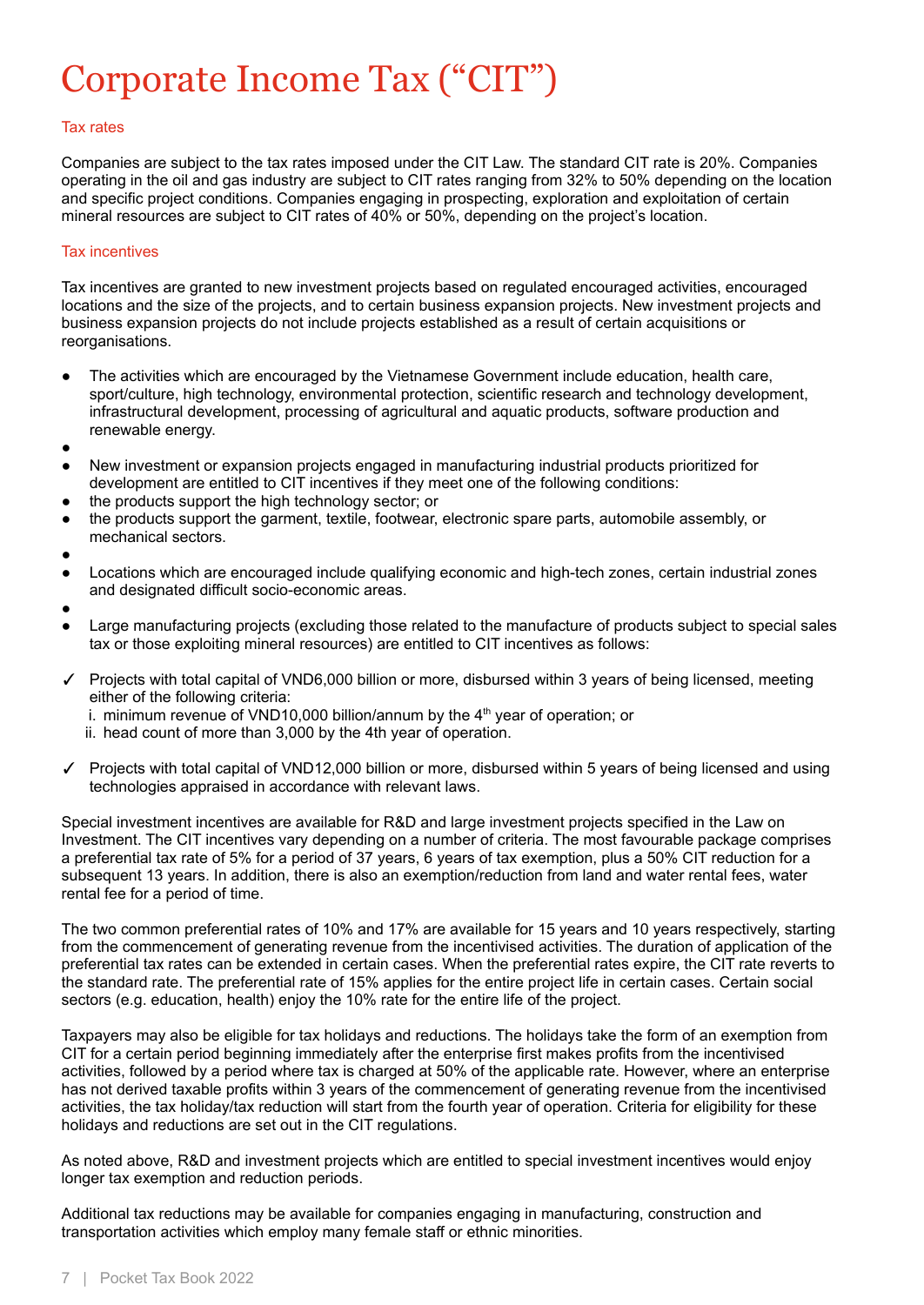Certain incentives, including a lower CIT rate are granted to small and medium enterprises ("SMEs") (various criteria apply in order to be considered an SME).

To support taxpayers during the Covid pandemic, a 30% CIT reduction applies for 2021 for companies having total revenue in 2021 not exceeding VND200b and being less than what they earned in 2019. The latter requirement does not apply in certain cases, such as newly established companies and companies which underwent a merger or demerger in 2021.

Tax incentives which are available for investment in encouraged sectors do not apply to other income earned by a company (except for income which directly relates to the incentivised activities such as disposal of scrap), which is broadly defined.

# Calculation of taxable profit

Taxable profit is the difference between total revenue, whether domestic or foreign sourced, and deductible expenses, plus other assessable income.

Taxpayers are required to prepare an annual CIT return which includes a section for making adjustments to accounting profit to arrive at taxable profit.

### Non-deductible expenses

Expenses are tax deductible if they relate to the generation of revenue, are supported by requisite documentation (including bank transfer vouchers where the invoice value is VND20 million or above) and are not specifically identified as being non-deductible. Examples of non-deductible expenses include:

- Depreciation of fixed assets which is not in accordance with the prevailing regulations;
- Employee remuneration expenses which are not actually paid, or are not stated in a labour contract, collective labour agreement or company policies;
- Staff welfare (including certain benefits provided to family members of staff) exceeding a cap of one month's average salary. Non- compulsory medical and accident insurance is considered a form of staff welfare;
- Contributions to voluntary pension funds and life insurance for employees exceeding VND 3 million per month per person;
- Reserves for research and development not made in accordance with the prevailing regulations;
- Provisions for severance allowance and payments of severance allowance in excess of the prescribed amount per the Labour Code;
- Overhead expenses allocated to a permanent establishment ("PE") in Vietnam by the foreign company's head office exceeding the amount under a prescribed revenue-based allocation formula;
- Interest on loans corresponding to the portion of any charter capital not yet contributed;
- Interest on loans from individuals exceeding 1.5 times the interest rate set by the State Bank of Vietnam;
- Certain interest exceeding the cap of 30% of EBITDA;
- Provisions for stock devaluation, bad debts, financial investment losses, product warranties or construction work which are not made in accordance with the prevailing regulations:
- Unrealised foreign exchange losses due to the year-end revaluation of foreign currency items other than accounts payable;
- Donations except certain donations for education, health care, natural disaster or building charitable homes for the poor or for scientific research. Of note, donations and sponsorships in cash and in kind for Covid prevention activities, are deductible for CIT purposes in 2020 and 2021, subject to certain conditions.
- Administrative penalties, fines, late payment interest; and
- Service fees paid to related parties that do not meet certain conditions.

For certain businesses such as insurance companies, securities trading and lotteries, the Ministry of Finance provides specific guidance on deductible expenses for CIT purposes.

Companies are allowed to set up a tax deductible R&D fund to which they can appropriate up to 10% of annual profits before tax. Various conditions apply.

### Losses

Taxpayers may carry forward tax losses fully and consecutively for a maximum of five years. Losses arising from incentivised activities can be offset against profits from non-incentivised activities, and vice versa. Losses from the transfer of real estate and the transfer of investment projects can be offset against profits from other business activities. Carry-back of losses is not permitted. There is no provision for any form of consolidated filing or group loss relief.

### Administration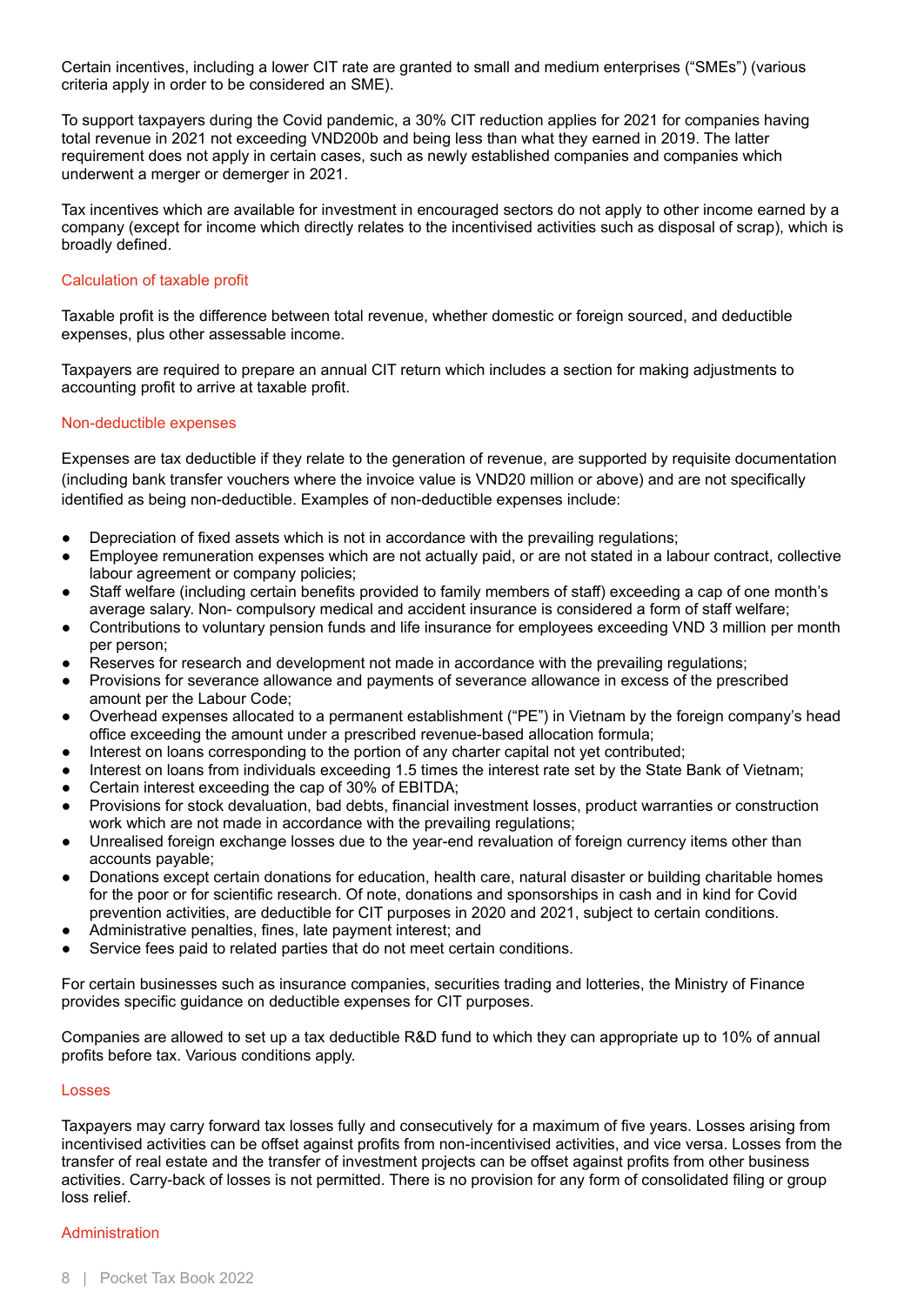Companies are required to make quarterly provisional CIT payments based on estimates. The provisional CIT payments in the first 3 quarters of a tax year must not account for less than 75% of the final CIT liability for the year. Any shortfall is subject to late payment interest (currently as high as 11% per annum), counting from the deadline for payment of the quarter 3 provisional CIT liability.

Final CIT returns are filed annually. The annual CIT return must be filed and submitted not later than the last day of the third month after the fiscal year end. The outstanding tax payable must be paid at the same time.

Where a taxpayer has a dependent accounting unit (e.g. branch) in a different province, a single CIT return is required. However, manufacturing companies are required to allocate tax payments to the respective provincial tax authorities in the locations where they have dependent manufacturing establishments. The basis for allocation is the proportion of expenditure incurred by each manufacturing establishment over the total expenditure of the company. However, for dependent units or business locations which are entitled to CIT incentives, companies are required to separately determine (not allocate) the CIT payable.

The standard tax year is the calendar year. Companies are required to notify the tax authorities in cases where they use a tax year (i.e. fiscal year) other than the calendar year.

#### Profit remittance

Foreign investors are permitted to remit their profits annually at the end of the financial year or upon termination of the investment in Vietnam. Foreign investors are not permitted to remit profits if the investee company has accumulated losses.

The foreign investor or the investee company are required to notify the tax authorities of the plan to remit profits at least 7 working days prior to the scheduled remittance.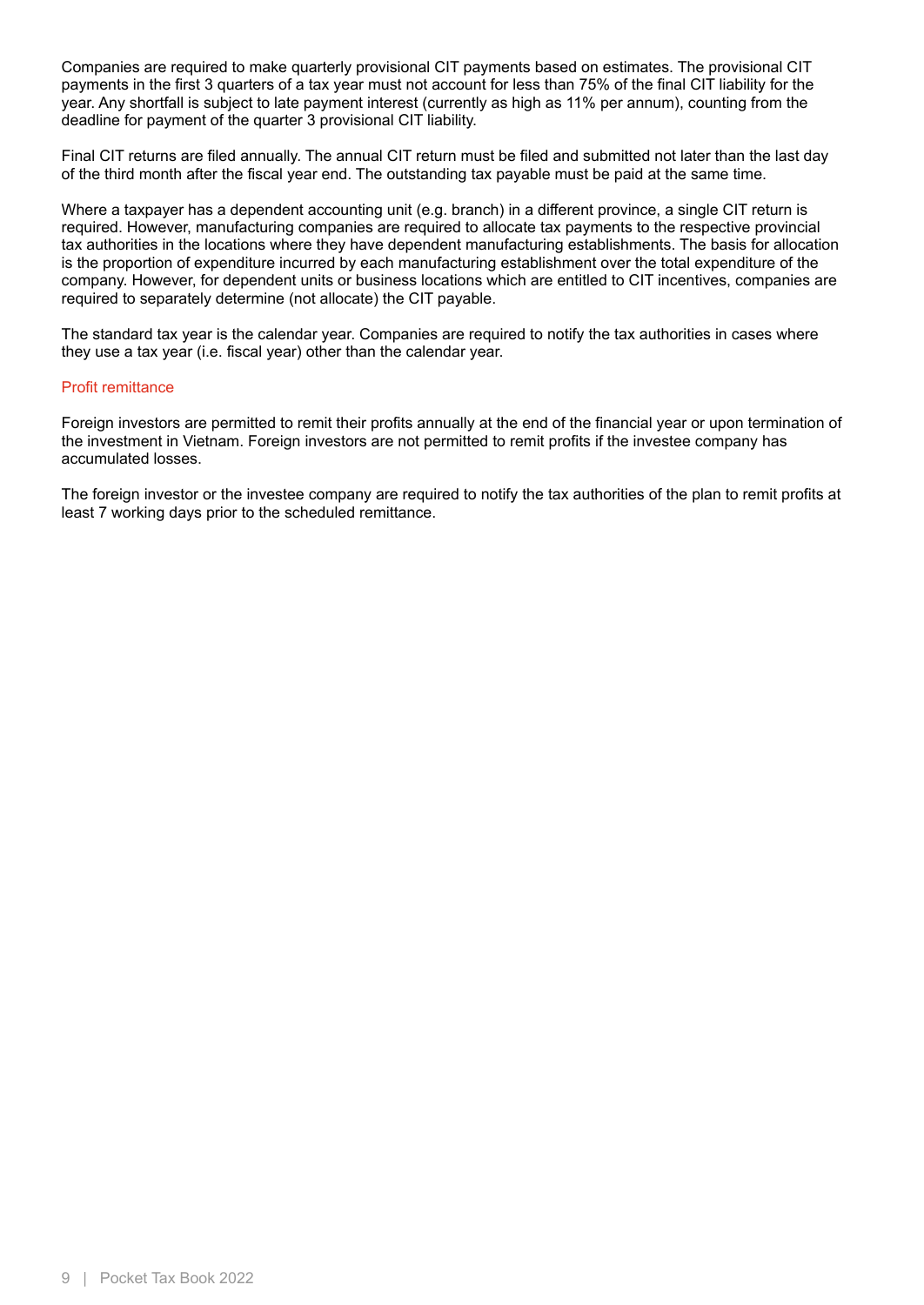# <span id="page-9-0"></span>Transfer Pricing

On 5 November 2020, the Government issued Decree 132/2020/ND-CP ("Decree 132"), setting out new rules on transfer pricing in Vietnam. Decree 132 took effect on 20 December 2020, and applies for the financial year 2020 onwards.

Vietnam's transfer pricing rules also apply to domestic related party transactions.

### Related party definition

The ownership threshold required to be a 'related party' under Decree 132 is 25%. A company and certain individuals are also considered related parties in certain circumstances.

### TP methodologies

The acceptable methodologies for determining arm's length pricing are analogous to those espoused by the OECD in the Transfer Pricing Guidelines for Multinational Enterprises and Tax Administrations, i.e. comparable uncontrolled price, resale price, cost plus, profit split and comparable profits methods.

#### Tightening of the acceptable arm's length range

The acceptable arm's length range is the 35th percentile to the 75th percentile.

#### Selection of comparables

Taxpayers must first look for comparables in the same local market or region, and then broaden to other countries in the region which have similar industry circumstances and economic development level.

#### TP declaration forms

Compliance requirements include an annual declaration of related party transactions and TP methodologies used, and a taxpayer confirmation of the arm's length value of their transactions (or otherwise the making of voluntary adjustments). Decree 132 requires that the TP method applied must ensure that there is no decrease of tax liabilities to the state budget, which could imply that no downward adjustments are allowed. Decree 132 contains a TP declaration form which requires disclosure of detailed information, including segmentation of profit and loss by related party and third party transactions.

Furthermore, taxpayers are required to make declarations of information contained in the local file and master file. This implies that this information should be available before the TP declaration forms are submitted to the tax authority. The TP declaration forms must be submitted together with the annual CIT return.

Decree 132 gives the tax authorities the power to use internal databases for TP assessment purposes in cases where a taxpayer is deemed non-compliant with the requirements of Decree 132.

Taxpayers engaged in related party transactions solely with domestic related parties could be exempt from the requirements to disclose information on such transactions in the TP declaration forms, where both parties have the same tax rate and neither party enjoys tax incentives.

### TP documentation

Companies which have related party transactions must also prepare and maintain contemporaneous TP documentation. Decree 132 introduced a three-tiered TP documentation approach to collect more tax-related information on multinational companies' business operations, specifically, a master file, a local file and country-by-country report ("CbCR"). The three-tiered TP documentation has to be prepared before the submission date of the annual tax return.

If the taxpayer's ultimate parent resides in Vietnam and has worldwide consolidated revenues in the fiscal year of over VND 18,000 billion, the ultimate parent company in Vietnam is responsible for preparing and submitting the CbCR. Under Decree 132, the CbCR is required to be filed with the tax authorities within 12 months from the fiscal year-end. However, if the ultimate parent is outside Vietnam, the CbCR is not required to be filed locally, if the CbCR can be made available to the Vietnamese tax authorities through the automatic exchange of information ("AEOI") procedure. A company is however required to submit the CbCR and relevant notification locally in certain circumstances.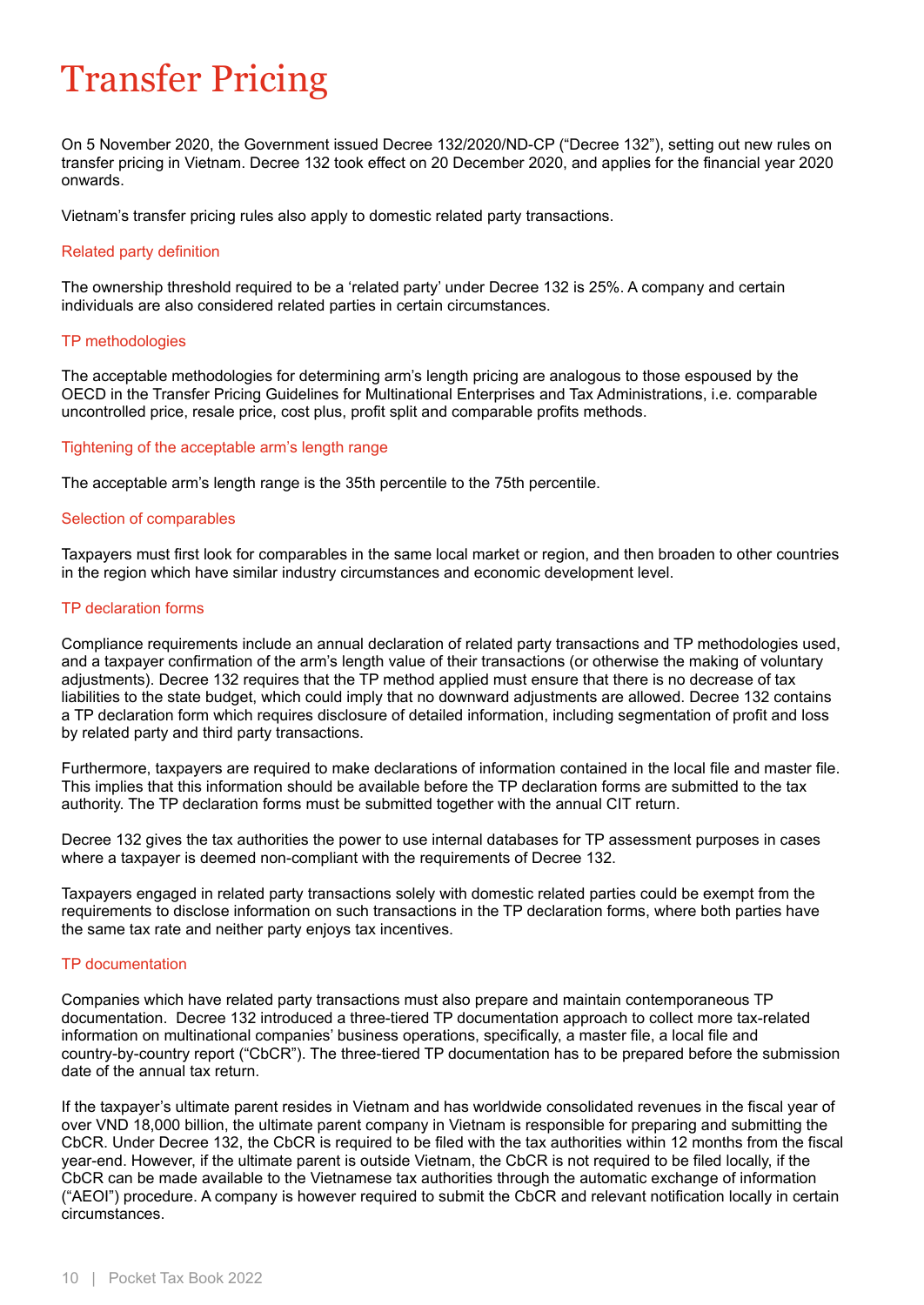Under Decree 132, a taxpayer is exempt from preparing transfer pricing documentation if one of the following conditions is met:

- has revenue below VND 50 billion and total value of related party transactions below VND 30 billion in a tax period; or
- concludes an advance pricing agreement ("APA") and submits annual APA report(s); or
- has revenue below VND 200 billion, performs simple functions and achieves at least the following ratios of earnings before interest and tax to revenue from the following businesses: distribution (5%), manufacturing (10%), processing (15%); or
- only has domestic related party transactions,and related parties have the same tax rate; and none of the parties enjoy tax incentives.

### TP audits

There has been a marked increase in the number of transfer pricing audits performed in recent years, with these adopting an increasingly sophisticated approach. Common challenges by the tax authorities include questions on the validity of comparables selected in TP documentation, deductibility of intra-group service charges and fluctuations in segmented and/or whole company profit margins over years. Companies in loss-making positions also draw attention from the tax authorities and are expected to be in the position to explain their business circumstances. Most general tax audits will now include a review of the taxpayer's transfer pricing position.

### 30% of EBITDA cap on total interest expenses

Under Decree 132, the cap on tax deductibility of interest increased from 20% to 30% of EBITDA. The cap applies to net interest expense (i.e. after offsetting with interest income from loans and deposits).

Non-deductible interest expenses can be carried forward to the subsequent five years. Certain types of financing are excluded from the cap, including interest on official development assistance (ODA) loans, various preferential loans made by the government, and loans made for implementing national programs and state social benefit policies.

# Advance Pricing Agreement ("APA")

According to Decree 126/2020/ND-CP and Circular 45/2021/TT-BTC, taxpayers have the option to enter into unilateral, bilateral or multilateral APAs with the tax authorities.

Transactions proposed for an APA application must satisfy certain conditions. A key condition is that related party transactions are not subject to tax dispute/ tax appeal.

The APA application process comprises five stages, prefiling (optional), official filing, assessment, discussion & negotiation and conclusion. During the APA assessment stage, the tax authorities can apply tax administrative measures to verify the completeness, accuracy, validity and appropriateness of information and documents provided by taxpayers. There is no specific timeline for each stage of the application.

The effective APA period is 3 years, but cannot exceed the number of years the taxpayers operate in Vietnam.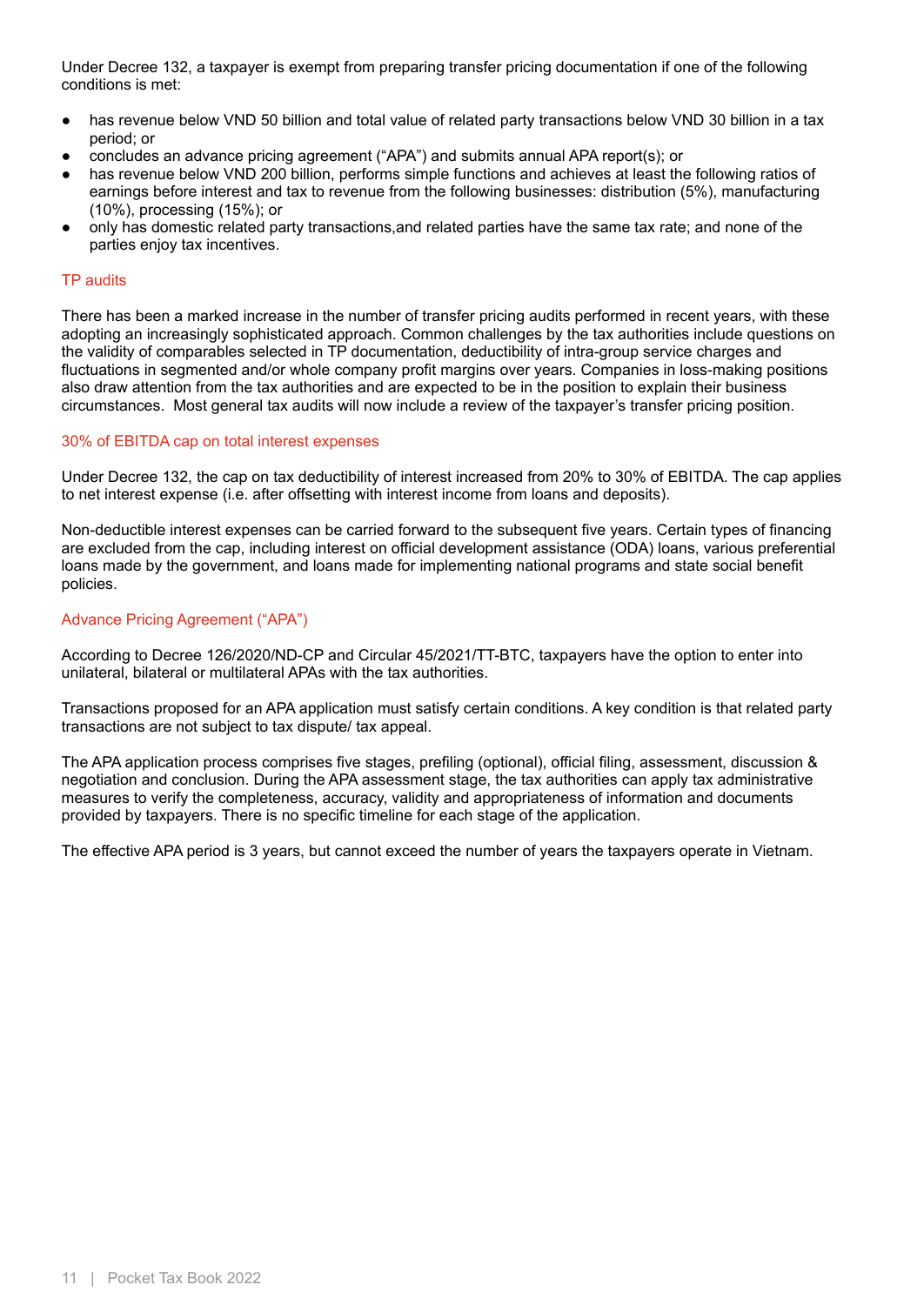# <span id="page-11-0"></span>Foreign Contractor Tax ("FCT")

### Scope of application

Foreign contractor tax is applied to foreign organisations and individuals undertaking business or earning income sourced from Vietnam on the basis of agreements with Vietnamese parties (including foreign owned companies). FCT is not a separate tax, and normally comprises a combination of Value Added Tax ("VAT") and CIT, or Personal income tax ("PIT") for income of foreign individuals.

Payments subject to FCT include interest, royalties, service fees, leases rentals, insurance premiums, transportation fees, income from transfers of securities, and from goods supplied within Vietnam or associated with services rendered in Vietnam.

Certain distribution arrangements where foreign entities are directly or indirectly involved in the distribution of goods or provision of services in Vietnam are subject to FCT – e.g. where the foreign entity retains ownership of the goods, bears distribution, advertising or marketing costs, is responsible for the quality of goods or services, making pricing decisions, or authorises/hires Vietnamese entities to carry out part of the distribution of goods/provision of services in Vietnam.

Cases where FCT is exempt include pure supply of goods (i.e. where the responsibility, cost and risk relating to the goods passes at or before the border gate of Vietnam and there are no associated services performed in Vietnam), services performed and consumed outside Vietnam and various other services performed wholly outside Vietnam (e.g. certain repairs, training, advertising, promotion, etc.).

### Dividends

No withholding or remittance tax is imposed on profits paid to foreign corporate shareholders.

### Interest

A withholding tax of 5% CIT applies to interest paid on loans from foreign entities. Offshore loans provided by certain government or semi-government institutions may obtain an exemption from interest withholding tax where a relevant double taxation agreement or inter-governmental agreement applies.

Interest paid on bonds (except for tax exempt bonds) and certificates of deposit issued to foreign entities is subject to 5% withholding tax.

### **Royalties**

FCT applies to payments to a foreign entity for the right to use or for the transfer of intellectual property (including copyrights and industrial properties), transfer of technology or software.

# FCT payment methods

Foreign contractors can choose among three methods for tax payment - the deduction method, the direct method and the hybrid method.

# Method One – Deduction Method

This entails the foreign contractor registering for VAT purposes and filing CIT and VAT returns in the same way as a local entity. Foreign contractors can apply the deduction method if they meet all of the requirements below:

- They have a PE or are tax resident in Vietnam;
- The duration of the project in Vietnam is more than 182 days; and
- They adopt the full Vietnam Accounting System, complete a tax registration and are granted a tax code.

The Vietnamese customer is required to notify the tax office that the foreign contractor will pay tax under the deduction method within 20 working days from the date of signing the contract.

If the foreign contractor carries out multiple projects in Vietnam and qualifies for application of the deduction method for one project, the contractor is required to apply the deduction method for its other projects as well.

The foreign contractor will pay CIT at 20% on its net profits.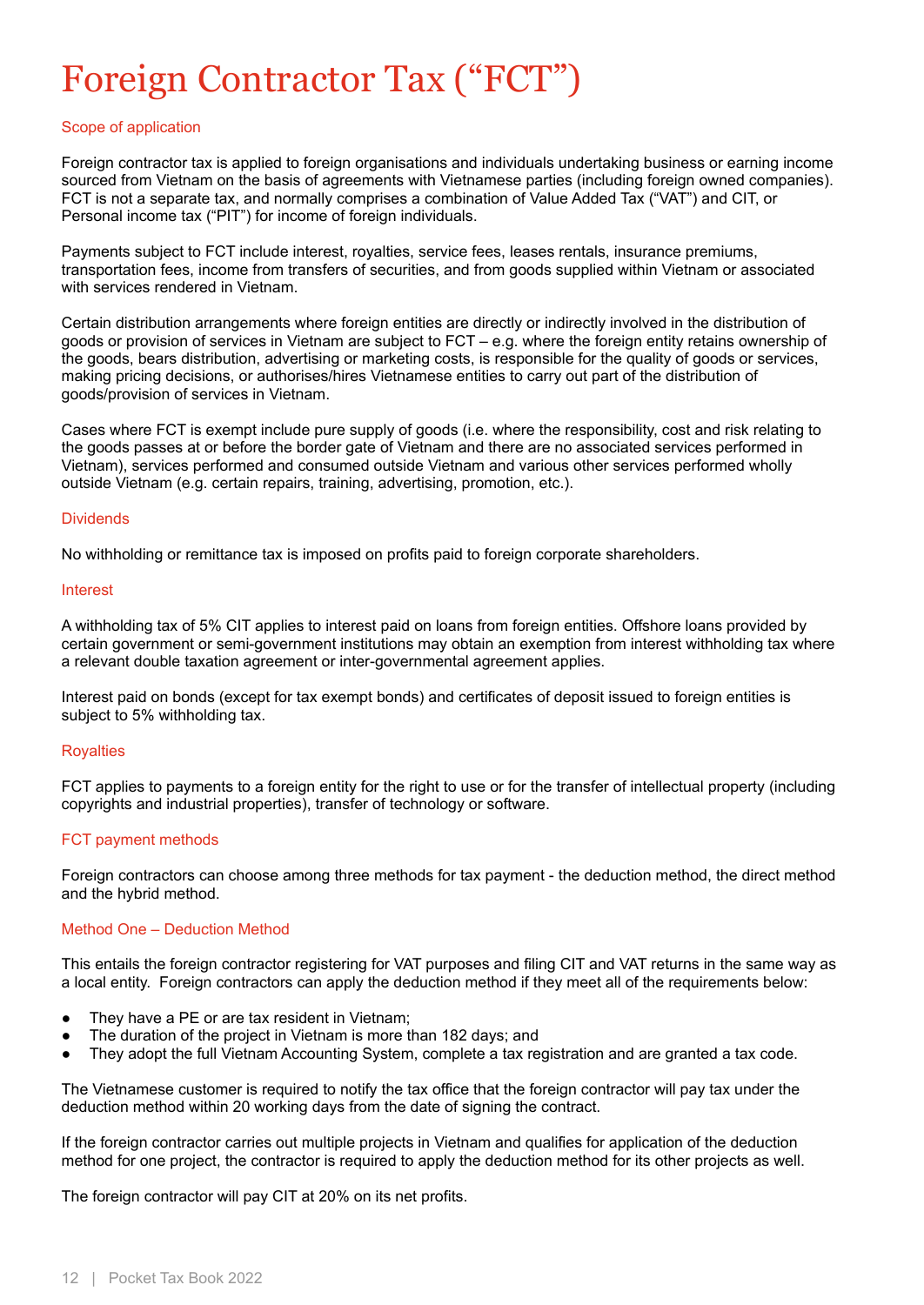### Method Two – Direct Method

Foreign contractors adopting the direct (or withholding) method do not register for VAT purposes or file CIT or VAT returns. Instead CIT and VAT are withheld by the Vietnamese customer at prescribed rates from the payments made to the foreign contractor. Various rates are specified according to the nature of the activities performed. The VAT withheld by the Vietnamese customer is generally an allowable input credit in its VAT return.

Separate requirements for FCT declarations under this method are provided for foreign contractors providing goods and services for exploration, development and production of oil and gas.

### Method Three – Hybrid Method

The hybrid method allows foreign contractors to register for VAT and accordingly pay VAT based on the deduction method (i.e. output VAT less input VAT), but with CIT being paid under the direct method rates on gross turnover.

Foreign contractors wishing to adopt the hybrid method must:

- Have a PE in Vietnam or be tax resident in Vietnam;
- Operate in Vietnam under a contract with a term of more than 182 days; and
- Maintain accounting records in accordance with the accounting regulations and guidance of the Ministry of Finance.

Below are some FCT rates under the direct method applicable to certain cases:

| <b>Industry</b>                                                                                                                                                                                                                                                          | Deemed VAT rate<br>(2) | Deemed CIT rate |
|--------------------------------------------------------------------------------------------------------------------------------------------------------------------------------------------------------------------------------------------------------------------------|------------------------|-----------------|
| Supply of goods in Vietnam or associated with services rendered in<br>Vietnam (including in-country export-import and import, distribution of<br>goods in Vietnam or delivery of goods under Incoterms where the<br>seller bears risks relating to the goods in Vietnam) | Exempt $(1)$           | $1\%$           |
| <b>Services</b>                                                                                                                                                                                                                                                          | 5%                     | 5%              |
| Restaurant, hotel and casino management services                                                                                                                                                                                                                         | 5%                     | 10%             |
| Construction, installation without supply of materials, machinery or<br>equipment.                                                                                                                                                                                       | 5%                     | 2%              |
| Construction, installation with supply of materials, machinery or<br>equipment.                                                                                                                                                                                          | 3%                     | 2%              |
| Transportation                                                                                                                                                                                                                                                           | $3\%$ (3)              | 2%              |
| Interest                                                                                                                                                                                                                                                                 | Exempt                 | 5%              |
| <b>Royalties</b>                                                                                                                                                                                                                                                         | Exempt $(4)$           | 10%             |
| Transfer of securities                                                                                                                                                                                                                                                   | Exempt                 | 0.1%            |
| <b>Financial derivatives</b>                                                                                                                                                                                                                                             | Exempt                 | 2%              |
| Other activities                                                                                                                                                                                                                                                         | $2\%$                  | 2%              |

 $(1)$  VAT will not be payable where goods are exempt from FCT-VAT or where import VAT is paid upon importation.

 $(2)$  The supply of goods and/or services to the oil and gas industry is subject to 10% VAT rate. Certain goods or services may be VAT exempt or subject to 5% VAT.

(3) International transportation is subject to 0% VAT.

(4) Computer software licences, transfers of technology and intellectual property rights (including copyrights and industrial properties) are VAT exempt. Other royalties may attract VAT.

#### Taxing foreign e-commerce businesses

Circular 80/2021 stipulates a tax filing mechanism for foreign companies doing e-commerce, digital business and other business in Vietnam without a permanent establishment. There are specific definitions of e-commerce and digital business. Foreign companies will be granted a tax code and declare tax online at the portal of the General Department of Taxation ("GDT") on a quarterly basis and pay tax online.

If such foreign companies do not directly register, declare and pay tax in Vietnam, Vietnamese organisations and parties have the following responsibilities.

If the Vietnamese customers are registered businesses, they have to withhold and declare tax on behalf of the foreign companies (similar to the current mechanism of foreign contractor tax).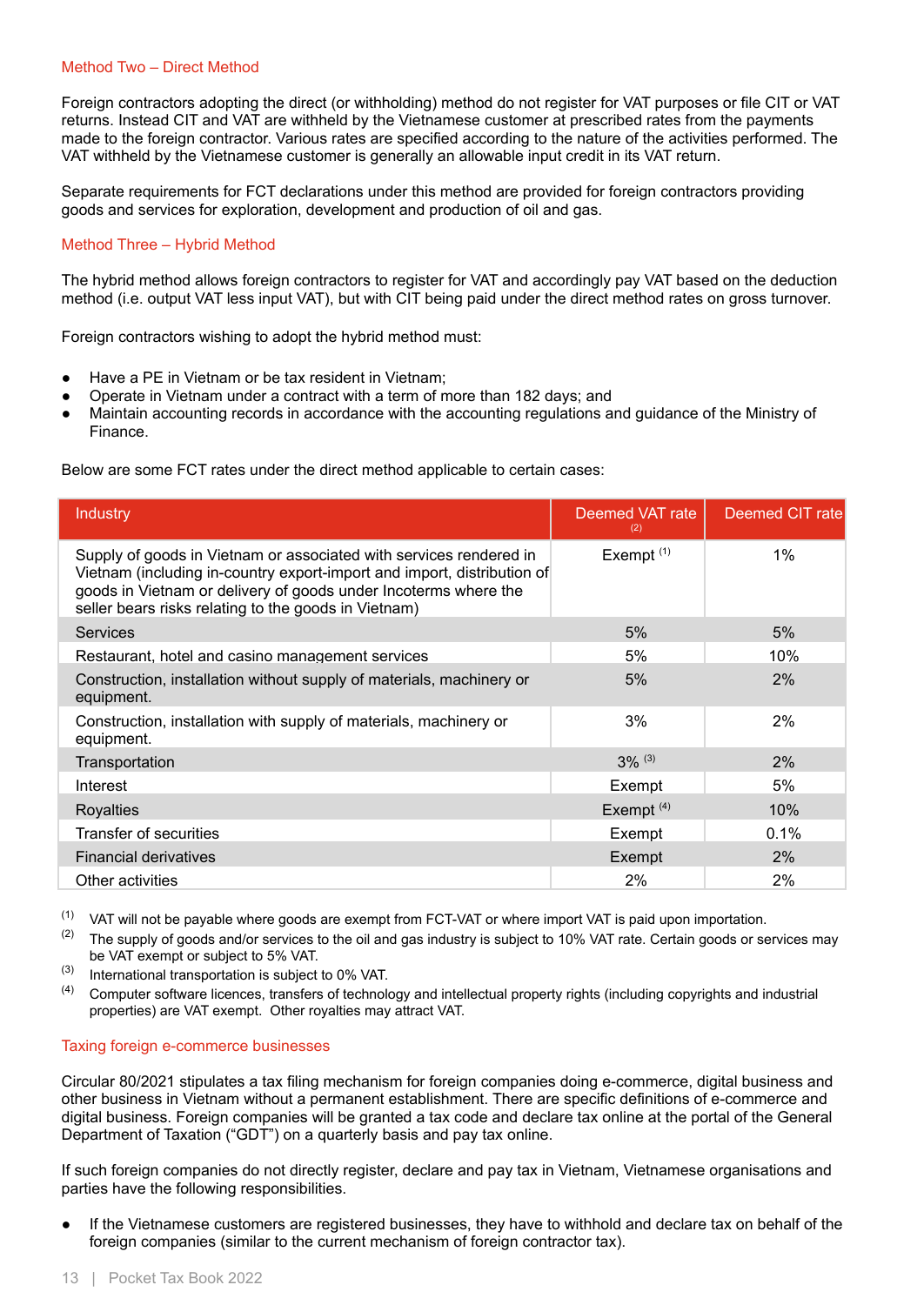- If the Vietnamese customers are individuals, then the banks or payment intermediary companies are required to withhold and declare tax on a monthly basis. The Vietnamese tax authorities will provide the names and websites of such foreign companies to the banks and/or payment intermediaries for such tax withholding.
- If the individuals use cards or other payment methods from which the banks or payment intermediary companies cannot withhold, the banks or payment intermediary companies are required to track and report payments made to the foreign companies to the Vietnamese tax authorities on a monthly basis.

### Double Taxation Agreements ("DTAs")

The FCT-CIT may be affected by a relevant DTA. For example, the 5% CIT withholding on services supplied by a foreign contractor may be eliminated under a DTA if the foreign contractor does not have profits attributable to a PE in Vietnam.

Vietnam has signed around 80 DTAs and there are a number of others at various stages of negotiation. Please see the summary at Appendix I – list of DTAs. The signed DTA with the United States of America is not yet in force.

There are various guidelines on the application of DTAs. These include regulations relating to beneficial ownership and general anti-avoidance provisions. DTA entitlements will be denied where the main purpose of an arrangement is to obtain beneficial treatment under the terms of a DTA (treaty shopping) or where the recipient of the income is not the beneficial owner. The guidance dictates that a substance over form analysis is required for the beneficial ownership and outlines the factors to be considered, which include:

- Where the recipient is obligated to distribute more than 50% of the income to an entity in a third country within 12 months;
- Where the recipient has little or no substantive business activities;
- Where the recipient has little or no control over or risk in relation to the income received;
- Back to back arrangements:
- Where the recipient is resident in a country which does not collect income tax or taxes at a low tax rate (below 10%) which is not for investment encouragement as specified in the DTAs; and
- Where the recipient is an intermediary or agent.

With respect to claims for DTA relief, the process changed from notification to approval with effect from 1 January 2022. A deadline for the tax authorities' review and assessment of DTA claims is introduced. Within 40 days upon receipt of sufficient documents, the tax authority is required to issue a decision which approves the amount of tax eligible for exemption/ reduction, or notifies in writing to taxpayers the reasons for any rejection of the claim.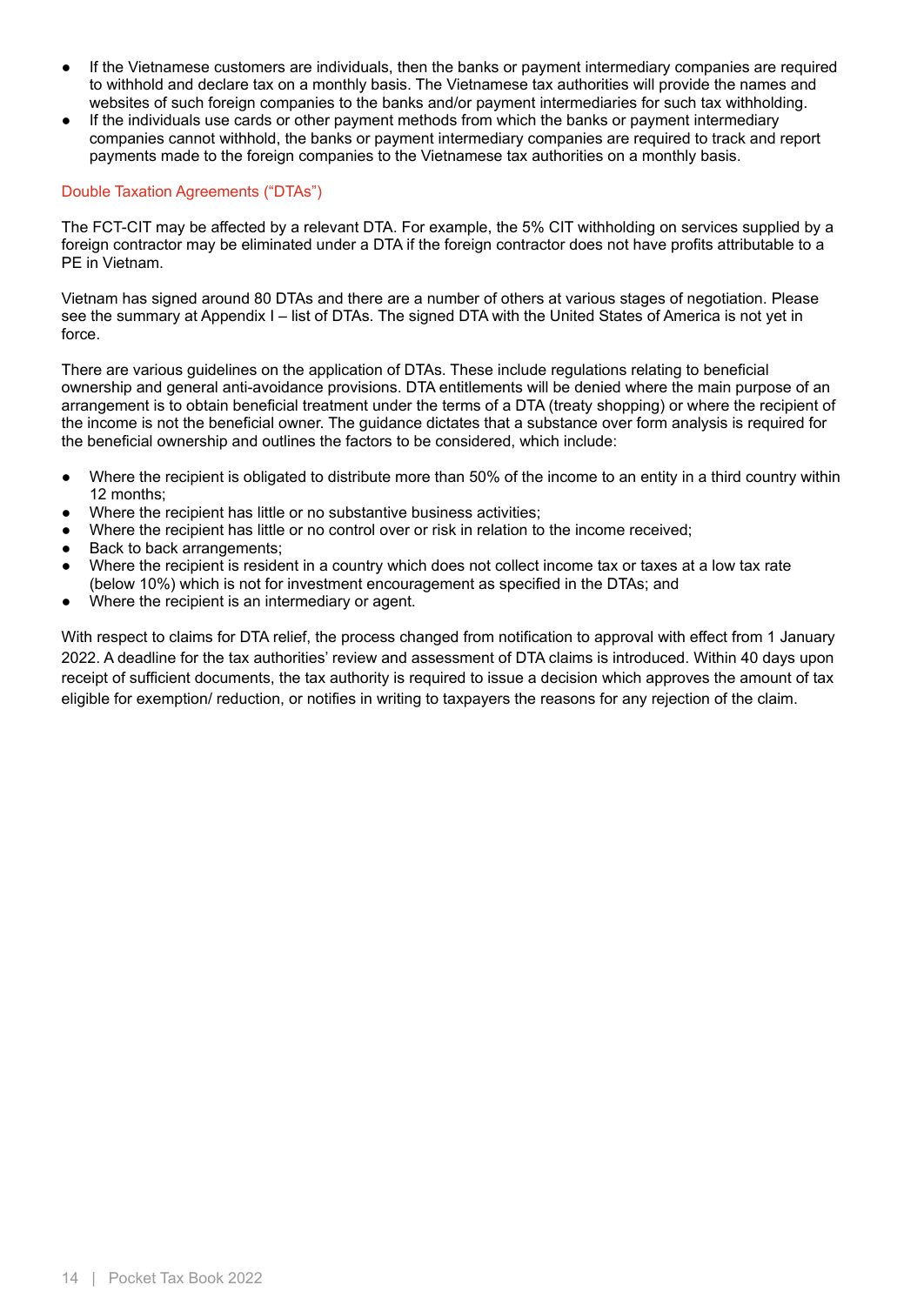# <span id="page-14-0"></span>Capital Gains Tax ("CGT")

Gains derived from the sale of a Vietnam company are in many cases subject to 20% CIT. This is generally referred to as capital gains tax (CGT) although it is not a separate tax as such. The taxable gain is determined as the excess of the sale proceeds less cost (or the initial value of contributed charter capital for the first transfer) less transfer expenses.

Where the vendor is a foreign entity, a Vietnamese purchaser is required to withhold the tax due from the payment to the vendor and account for this to the tax authorities. Where the purchaser is also a foreign entity, the Vietnamese enterprise which is transferred is responsible for the CGT administration and payment.

The tax authorities have the right to adjust the transfer price for CGT purposes where the price is not at an arms' length market level.

Recently there has been a move to tax not only the transfer of a Vietnamese entity, but also the transfer of an overseas parent (direct or indirect) of a Vietnamese company.

Transfers of securities (bonds, shares of public joint stock companies, etc.) by a foreign entity are subject to CIT on a deemed basis at 0.1% of the total sales proceeds. Gains derived by a resident entity from the transfer of securities are however taxed at 20%.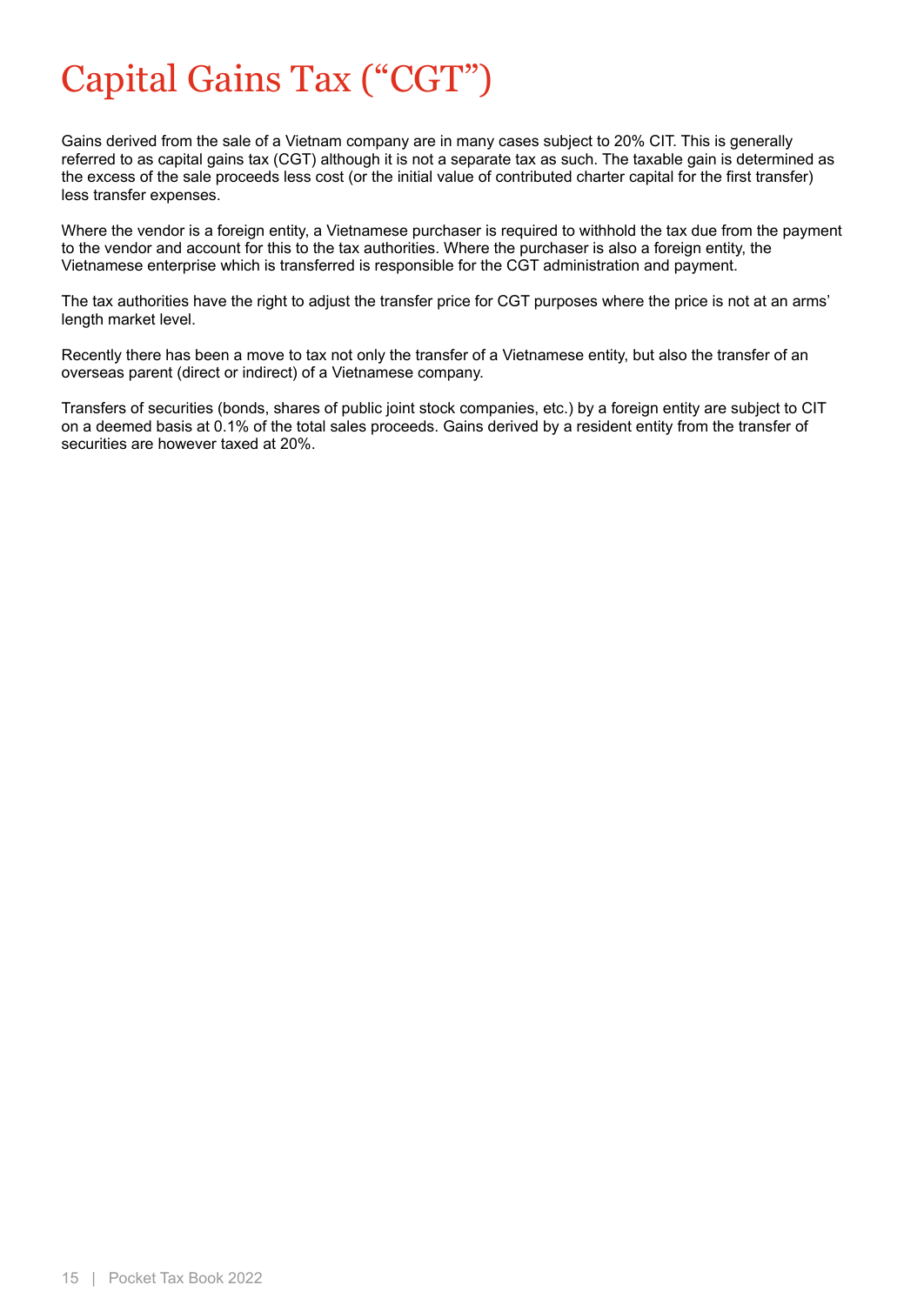# <span id="page-15-0"></span>Value Added Tax ("VAT")

# Scope of Application

VAT applies to goods and services used for production, trading and consumption in Vietnam (including goods and services purchased from non-residents). A domestic business must charge VAT on the value of goods or services supplied.

In addition, VAT applies on the dutiable value of imported goods. The importer must pay VAT to the customs authorities at the same time they pay import duties. For imported services, VAT is levied via the FCT mechanism.

VAT payable is calculated as the output VAT charged to customers less the input VAT suffered on purchases of goods and services. For input VAT to be creditable, the taxpayer must obtain a proper VAT invoice from the supplier. For VAT paid on imports, the supporting document is the tax payment voucher, and for VAT collected via the FCT mechanism, the supporting document is the FCT payment voucher.

# Goods or Services where VAT declaration and payment are not required

For these supplies, no output VAT has to be charged but input VAT paid on related purchases may be credited. These supplies include:

- Compensation, bonuses and subsidies, except those provided in exchange for certain services;
- Transfers of emission rights and various financial revenues;
- Certain services rendered by a foreign organisation which does not have a PE in Vietnam where the services are rendered outside of Vietnam, including repairs to means of transport, machinery or equipment, advertising, marketing, promotion of investment and trade; overseas brokerage activities for the sale of goods and services overseas, training, certain international telecommunication services;
- Transfer of investment projects;
- Sale of agricultural products that have not been processed into other products or which have only been through preliminary processing;
- Capital contributions in kind;
- Collections of compensation/indemnities by insurance companies from third parties;
- Collections on behalf of other parties which are not involved in the provision of goods/services (e.g. if company A purchases goods/services from company B, but pays to company C and subsequently company C pays to company B, then the payment from company C to company B is not subject to VAT);
- Commissions earned by (i) agents selling services, including postal, telecommunications, lottery, airlines/bus/ship/train tickets, at prices determined by principals; and (ii) agents for international transportation, airlines and shipping services entitled to 0% VAT; and (iii) insurance agents;
- Commissions from the sale of exempt goods/services; and
- Goods exported and then re-imported back to Vietnam due to sales returns by overseas customers.

# Exempt Goods and Services

There are stipulated categories of VAT exemption, including:

- Certain agricultural products;
- Goods/services provided by individuals having annual revenue of VND 100 million or below;
- Imported or leased drilling rigs, aeroplanes and ships of a type which cannot be produced in Vietnam;
- Transfer of land use rights ("LUR") (detailed guidance is provided to specific cases);
- Financial derivatives and credit services (including credit card issuance, finance leasing and factoring); sale of VAT able mortgaged assets by the borrower under the lender's authorization in order to settle a guaranteed loan, and provision of credit information;
- Various securities activities including fund management;
- Capital assignment;
- Foreign currency trading;
- Debt factoring;
- Certain insurance services (including life insurance, health insurance, agricultural insurance and reinsurance);
- Medical services; elderly/disabled people care services;
- Teaching and training;
- Printing and publishing of newspapers, magazines and certain types of books;
- Passenger transport by public buses;
- 16 | Pocket Tax Book 2022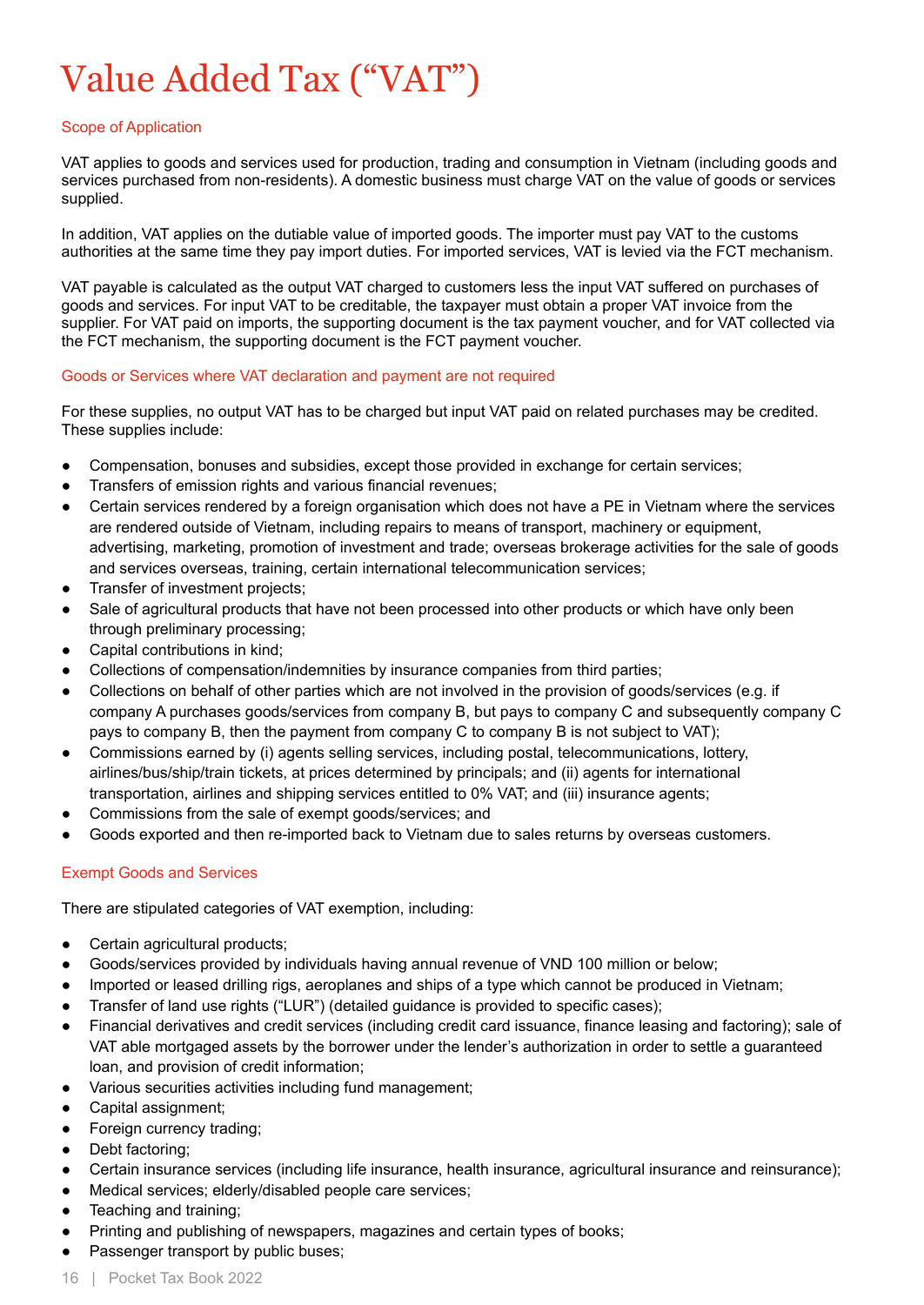- Transfer of technology, software and software services except exported software which is entitled to 0% rate;
- Gold imported in pieces which have not been processed into jewellery;
- Exported natural resources which are unprocessed or processed but with at least 51% of their cost being natural resources and energy;
- Imports of machinery, equipment and materials which cannot be produced in Vietnam for direct use in scientific research and technology development activities;
- Equipment, machinery, spare parts, specialised means of transport and necessary materials which cannot be produced in Vietnam for prospecting, exploration and development of oil and gas fields;
- Goods imported in the following cases: international non-refundable aid, including from Official Development Aid, foreign donations to government bodies and to individuals (subject to limitations); and
- Fertilizer, feed for livestock, poultry, seafood and other animals, machinery and equipment specifically used for agriculture.

### Tax Rates

There are three VAT rates as follows:

0% This rate applies to exported goods including goods sold to non-tariff areas and export processing companies, goods processed for export or in-country export (subject to conditions), goods sold to duty free shops, certain exported services, construction and installation carried out for export processing companies, aviation, marine and international transportation services.

5% This rate applies generally to areas of the economy concerned with the provision of essential goods and services. These include: clean water; teaching aids; books; unprocessed foodstuffs; medicine and medical equipment; husbandry feed; various agricultural products and services; technical/scientific services; rubber latex; sugar and its by-products; certain cultural, artistic, sport services/products and social housing.

10% This "standard" rate applies to activities not specified as not-subject to VAT, exempt or subject to 0% or 5%.

When a supply cannot be readily classified based on the tax tariff, VAT must be calculated based on the highest rate applicable for the particular range of goods which the business supplies.

# Exported Goods and Services

Services directly rendered and goods sold to foreign companies, including companies in non-tariff areas, are subject to 0% VAT if they are consumed outside Vietnam or in non-tariff areas.

Various supporting documents are required in order to apply 0% VAT to exported goods and services (except for international transportation services): e.g. contracts, evidence of non-cash payment and customs declarations (for exported goods).

There are a number of services specified in the VAT regulations which do not qualify for 0% VAT, in particular advertising, hotel services, training, entertainment, tourism provided in Vietnam to foreign customers; and various services provided to non-tariff areas (including leasing of houses, transport services for employees to and from their workplace, certain catering services) and services in relation to trading or distribution of goods in Vietnam.

### VAT Calculation Methods

There are two VAT calculation methods, the deduction method and the direct calculation method.

### Method one - Deduction method

This method applies to business establishments maintaining full books of accounts, invoices and documents in accordance with the relevant regulations, including:

- Business establishments with annual revenue subject to VAT of VND1 billion or more; and Certain cases voluntarily registering for VAT declaration under the deduction method.
- Determination of VAT payable

VAT payable = Output VAT – Input VAT

● Calculation of output VAT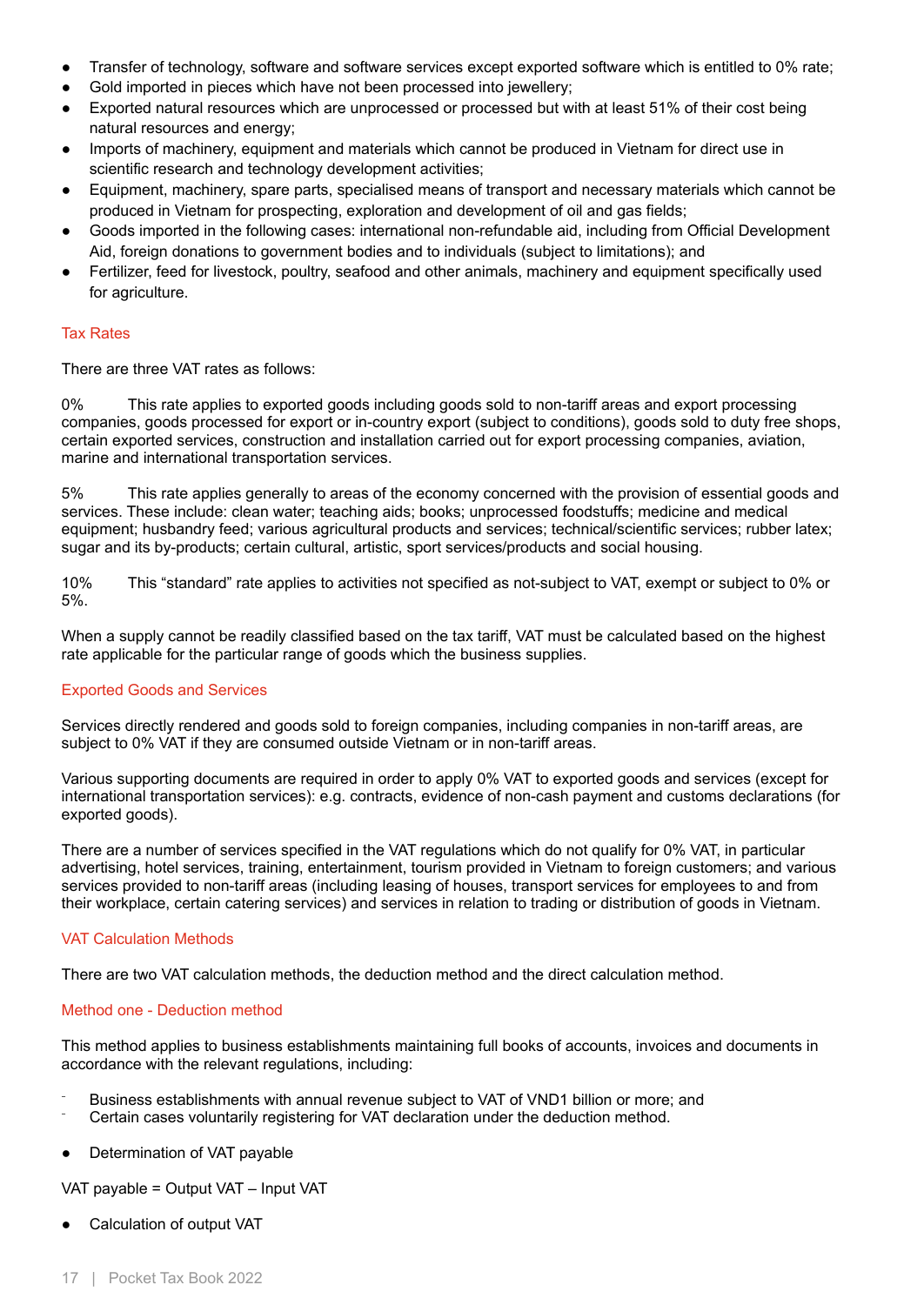The output VAT to be charged is calculated by multiplying the taxable price (net of tax) by the applicable VAT rate. With respect to imported goods, VAT is calculated on the import dutiable value plus import duty plus special sales tax (if applicable) plus environment protection fee (if applicable). For goods sold on an instalment basis (except for real estate), VAT is calculated on the total price without interest, rather than the instalments actually received.

● Input VAT

For domestic purchases, input VAT is based on VAT invoices. For imports, as there is no VAT invoice, input VAT credits are based on the tax payment voucher. Input VAT credits on payments of VND20 million or more can only be claimed where evidence of payment by bank is available. Input VAT withheld from payments to overseas suppliers (i.e. under the foreign contractor tax system) can also be claimed where the taxpayer makes VATable supplies.

If a business sells exempt goods or services it cannot recover any input VAT paid on its purchases. This contrasts with supplies entitled to 0% VAT or with no VAT required, where the input VAT can be recovered. Where a business generates both VATable and VAT exempt sales, it can only claim an input VAT credit for the portion of inputs used in the VATable activity.

### Method two - Direct method

This method applies to:

- Business establishments with annual revenue subject to VAT of less than VND1 billion;
- Individuals and business households;
- Business establishments which do not maintain proper books of account and foreign organisations or individuals carrying out business activities in forms not regulated in the Law on Investment; and
- ₋ Business establishments engaging in trading in gold, silver and precious stones.
- Determination of VAT payable

VAT payable = value added of goods or services sold x VAT rate

Where there is a negative value added from the trading in gold, silver or precious stones in a period, it can be offset against any positive value added from those activities in the same period. Any remaining negative balance can be carried forward to a subsequent period in the same calendar year but cannot be carried over to the next year.

Once selected, the VAT declaration method must be maintained for 2 consecutive years.

### Discounts and Promotions

Price discounts generally reduce the value on which VAT applies. However, certain types of discounts may not be permitted as a reduction before the calculation of VAT and various rules and conditions apply.

# Goods and Services for internal consumption

Goods or services for internal use are not subject to output VAT, provided that they relate to the business of the company.

### **Administration**

All organisations and individuals producing or trading VATable goods and services in Vietnam must register for VAT. In certain cases, branches of an enterprise must register separately and declare VAT on their own activities.

Companies which have multiple business activities in different provinces, where such activities are accounted centrally at the head office, must declare VAT centrally at head office, but are required to apportion and pay such tax in the respective provinces. The allocation rule is applied in the following cases:

- Manufacturing dependent units/business locations
- Real estate transfer
- Construction activities (only applicable to VAT)
- Hydropower plants located in various provinces
- Electronic lottery business

The VAT payable allocated to manufacturing dependent units/business locations located in different provinces is the revenue before VAT of the respective manufacturing dependent unit/business location multiplied by 2% (for goods subject to 10% VAT) or 1% (for goods subject to 5% VAT). In the event that the allocated VAT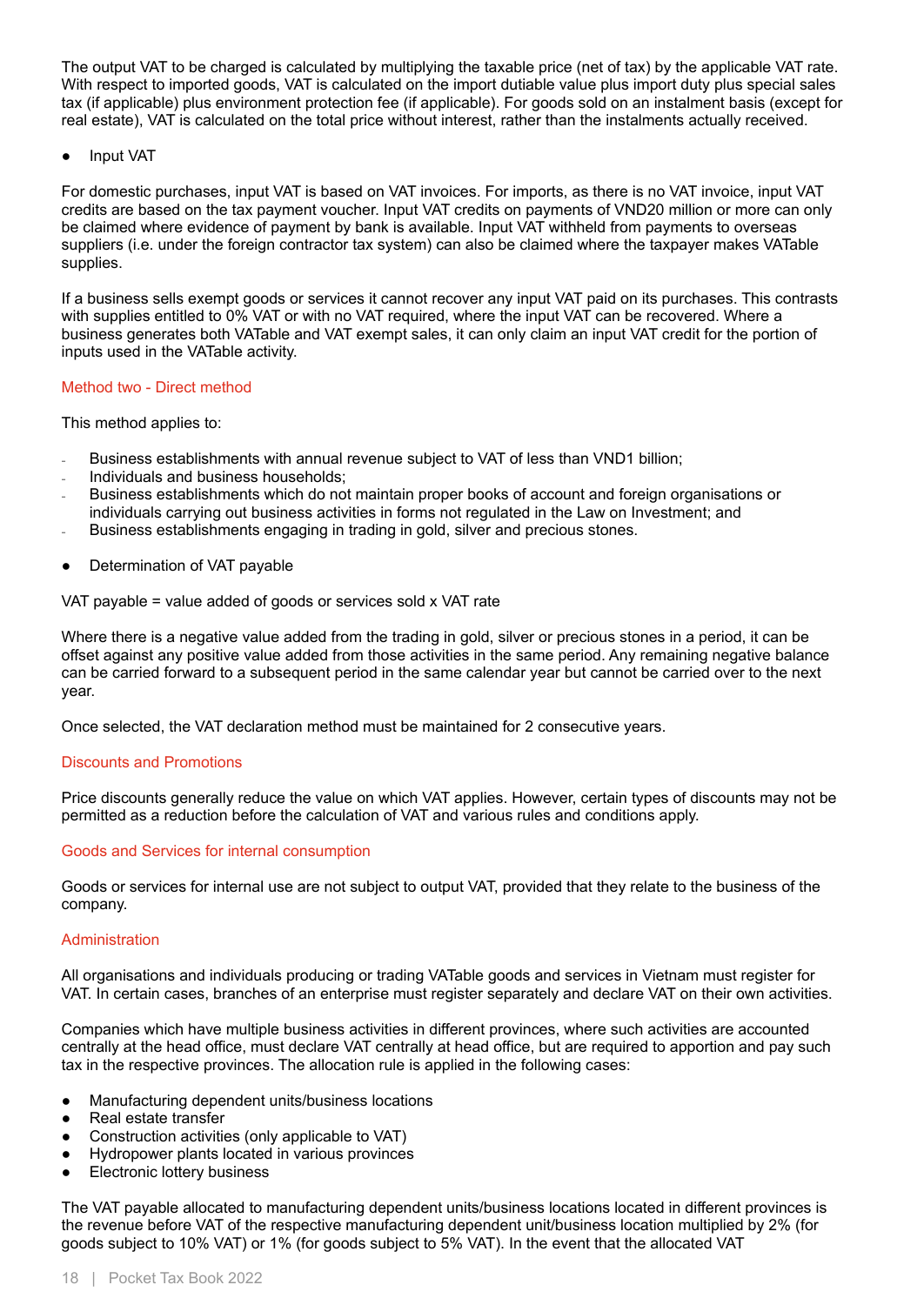payable according to the above formula is higher than the VAT payable of the head office, the allocated VAT payable should be re- calculated based on the VAT payable of the head office, prorated by the ratio of the revenue (before VAT) of the respective manufacturing dependent unit/business location over the total revenue of the company (before VAT).

Taxpayers must file VAT returns on a monthly basis by the 20<sup>th</sup> day of the subsequent month, or on a quarterly basis by the last day of the first month of the subsequent quarter (for companies with prior year annual revenue of VND 50 billion or less).

# VAT Refunds

VAT refunds are only granted in certain cases, including:

- Exporters having excess input VAT credits over VND300 million. The refunds are provided on a monthly or quarterly basis, in line with the VAT declaration period of the taxpayer. The amount of input VAT relating to export sales (meeting the criteria for VAT refunds) that can be refunded to a taxpayer must not exceed 10% of its export revenue. VAT refunds are available to companies which import goods and then export them without further processing subject to various conditions;
- New projects of companies adopting VAT deduction method which are in the pre-operation investment phase and have accumulated input VAT credits over VND300 million. Exceptions include conditional investment projects which do not satisfy the regulated investment conditions, or investment projects of companies whose charter capital has not yet been contributed as regulated; and
- Certain ODA projects, diplomatic exemption, foreigners buying goods in Vietnam for consumption overseas.

In other cases where a taxpayer's input VAT for a period exceeds its output VAT, it will have to carry the excess forward to offset against future output VAT.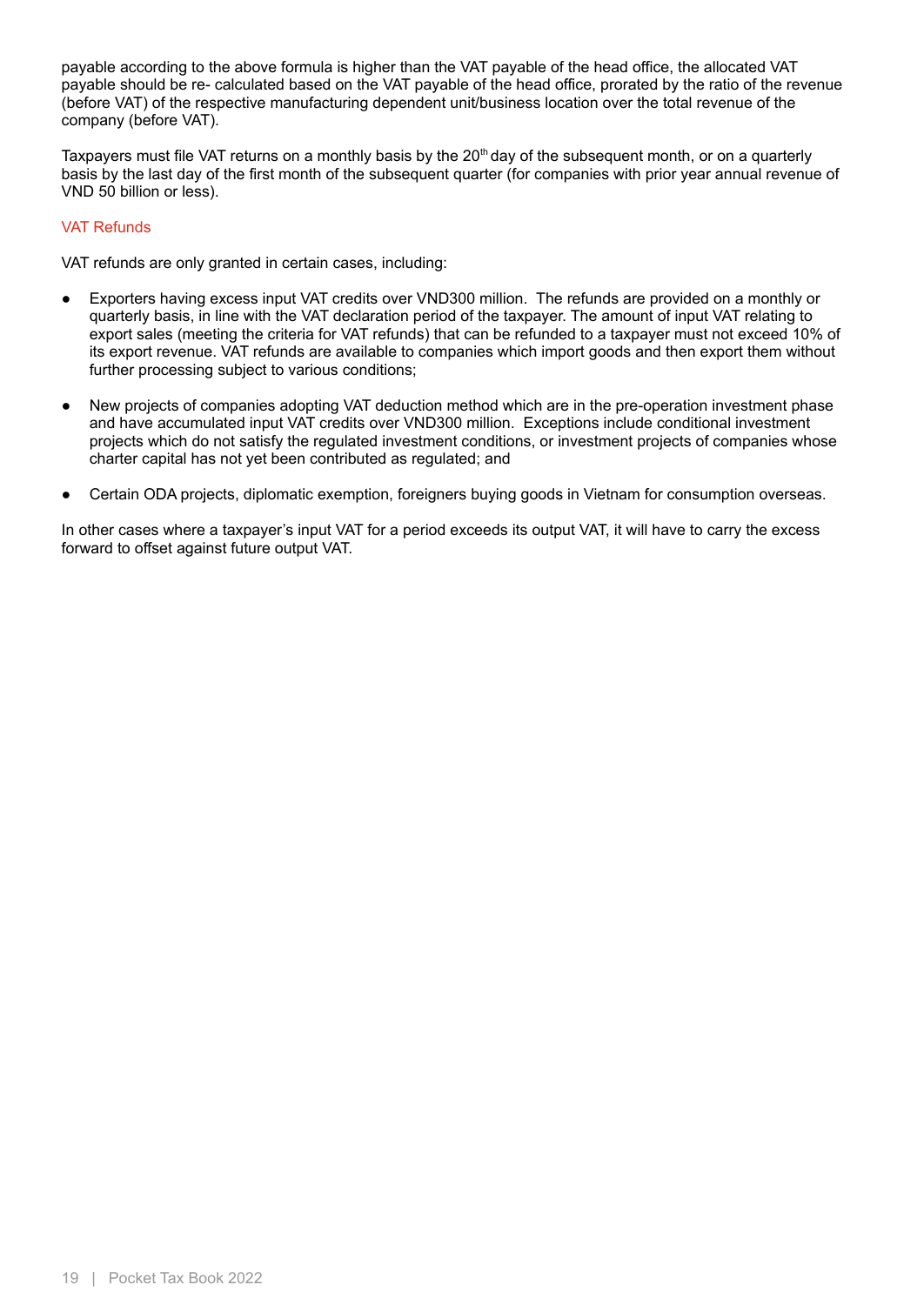# <span id="page-19-0"></span>Invoicing

### Tax Invoices

Currently, entities in Vietnam can use pre-printed invoices, self-printed invoices or electronic invoices. The tax invoice template must contain stipulated items and be registered with or notified to the local tax authorities. For exported goods, commercial invoices are used instead of domestic tax invoices.

### E-invoices

On 19 October 2020, the Government issued Decree 123/2020 (Decree 123) guiding invoices and documents, which extended the deadline for compulsory implementation of e-invoices from 1 November 2020 until 1 July 2022.

However, taxpayers that meet the technology infrastructure requirements are encouraged to implement e-invoicing and e-documents earlier.

On 17 September 2021, the Ministry of Finance released Circular 78/2021. Whereby, from 1 July 2022generally, all businesses paying tax under the declaration method must use e-invoices.

# *E-invoices with verification code*

"High tax risk companies" are required to use e-invoices with verification codes from the tax authorities for 12 months. High tax risk companies are defined as those which have charter capital of less than VND 15 billion and have certain features, for example:

- Sales of goods or provision of services to related parties (a definition thereof is included); or
- Non-compliance with certain tax declaration requirements; or
- Change of business location more than 2 times within 12 months without any notification or any tax declaration at the new location; or
- Companies which have been penalized for breaches of the invoice regulations in the last year.

The "high tax risk company" status will then be reassessed after 12 months for possible approval for using e-invoices without verification code.

# *E-invoices without verification code*

Companies allowed to use e-invoices without verification codes from the tax authorities will be those in certain economic sectors such as electricity, petrol, telecommunication, transportation, credit institutions, insurance, e-commerce, supermarkets, etc as well as other companies which satisfy certain conditions.

Companies using e-invoices without verification code must transfer e-invoice data to the tax authorities, either directly or via an authorized e-invoicing service provider. If the companies transfer data directly to the tax authorities' portal, certain technical conditions for connection with the tax authorities' portal must be satisfied. Before using e-invoices (either with or without verification codes), companies must register and obtain approval from the tax authorities via the web portal of the GDT.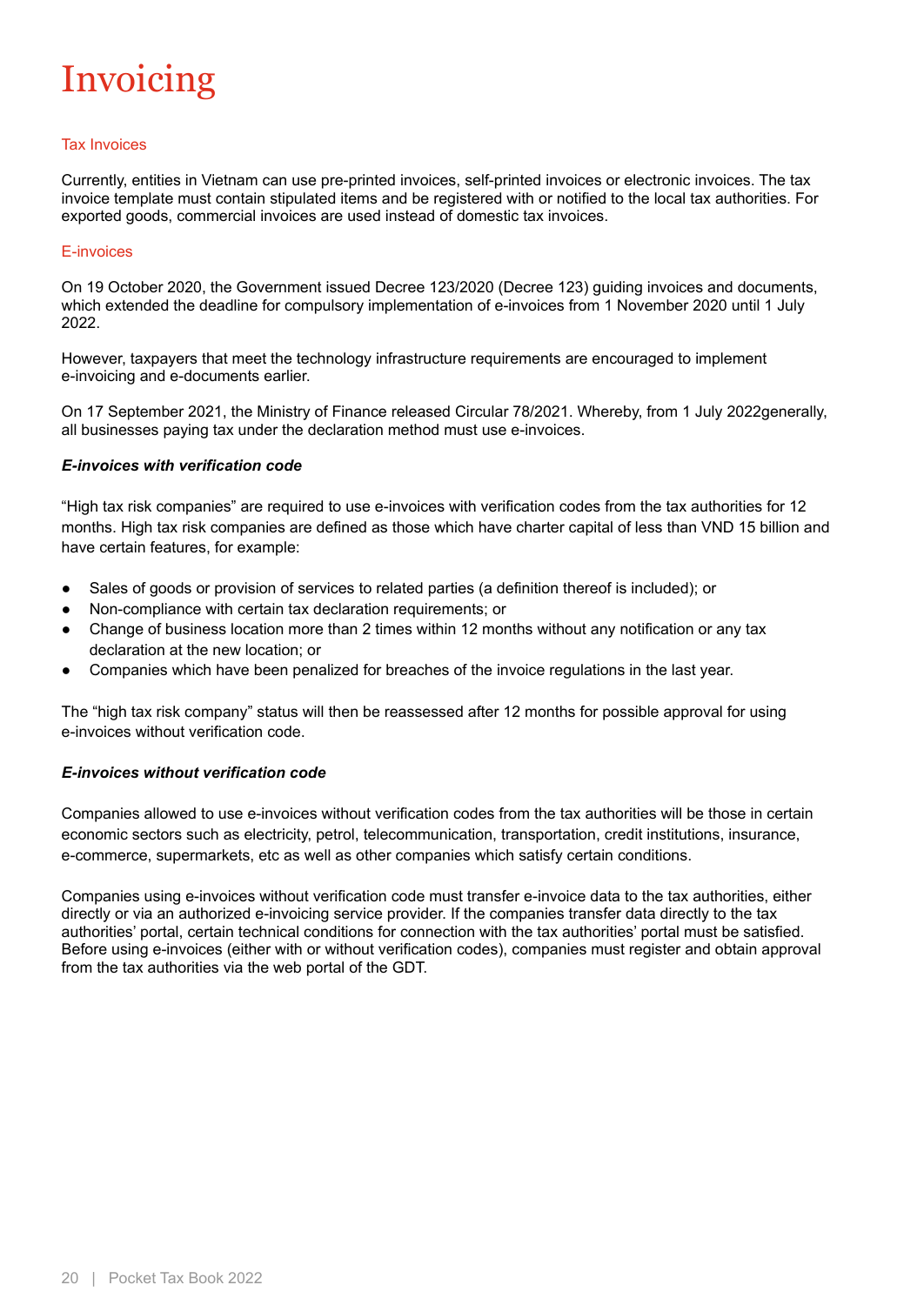# <span id="page-20-0"></span>Special Sales Tax ("SST")

SST is a form of excise tax that applies to the production or import of certain goods and the provision of certain services.

Imported goods (except for various types of petrol) are subject to SST at both the import and selling stages.

### Taxable Price

The taxable price of domestically produced goods sold by a manufacturer/imported goods sold by an importer is the selling price exclusive of SST and environment protection fee. Where the selling price is not considered to be in line with the market price, the tax authorities may deem the taxable price. The taxable price of imported goods upon importation is the dutiable price plus import duties.

Where manufactured or imported goods are subsequently sold by a trading entity to entities which are not third parties, an anti-avoidance provision may impose a minimum taxable price in certain cases.

### Tax Credits

Taxpayers producing SST liable goods from SST liable raw materials are entitled to claim a credit for the SST paid on raw materials imported or purchased from domestic manufacturers.

Where taxpayers pay SST at both the import and selling stages, the SST paid at importation is creditable against SST paid at the selling stage.

### Tax Rates

The Law on SST classifies items subject to SST into two groups:

- 1. Commodities cigarettes, liquor, beer, automobiles having less than 24 seats, motorcycles, airplanes, boats, petrol, air-conditioners up to 90,000 BTU, playing cards, votive papers; and
- 2. Service activities discotheques, massage, karaoke, casinos, gambling, lotteries, golf clubs and entertainment with betting.

The SST rates are as follows: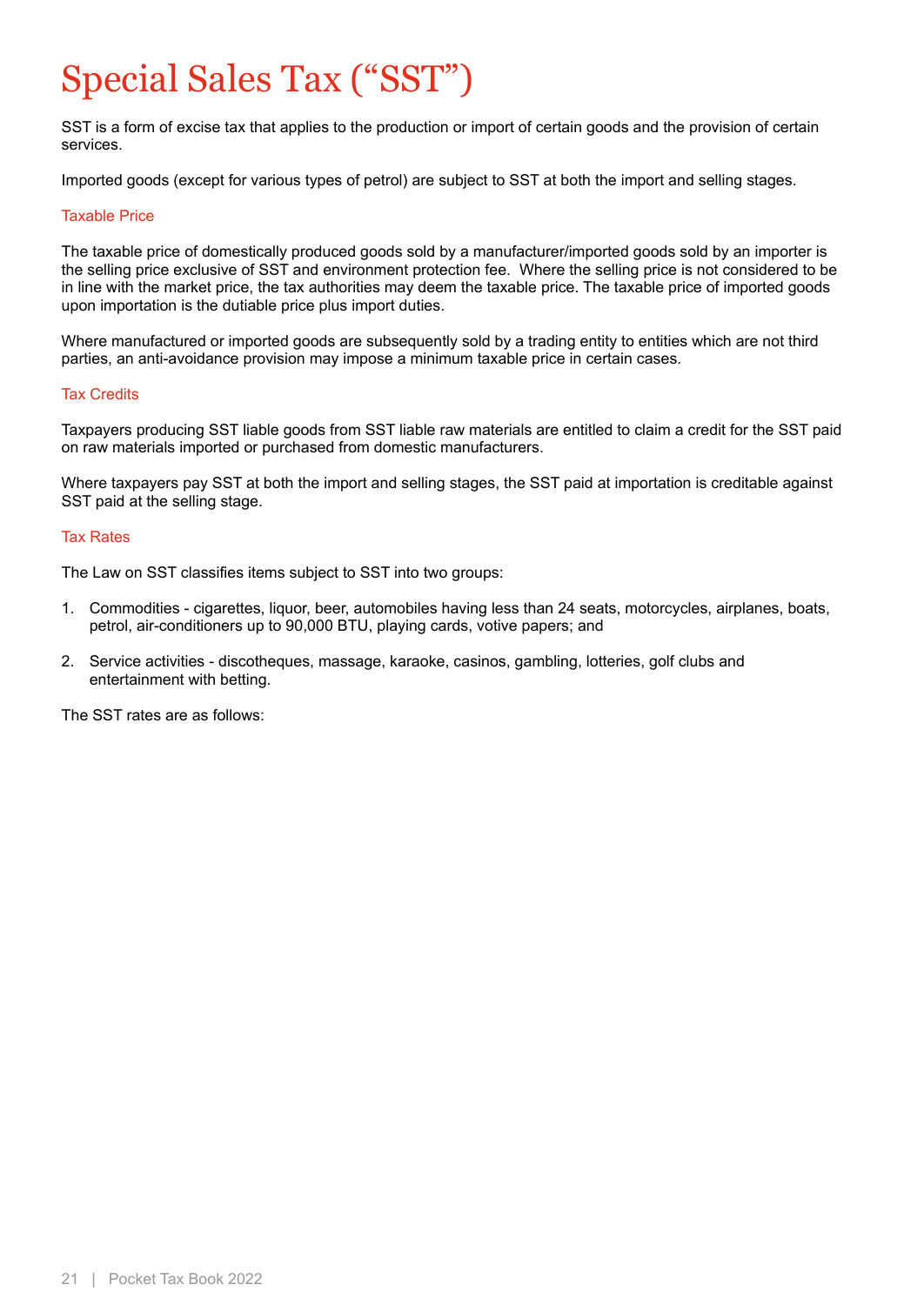| Products / services                                         | Tax rates $(\%)$ |
|-------------------------------------------------------------|------------------|
| Cigar/Cigarettes                                            | 75               |
| Spirit/Wine                                                 |                  |
| Spirit/Wine with ABV% $\geq 20^\circ$<br>a)                 | 65               |
| Spirit/Wine with ABV% < 20°<br>b)                           | 35               |
| <b>Beer</b>                                                 | 65               |
| Automobiles having less than 24 seats                       | $10 - 150$       |
| Motorcycles with cylinder capacity above 125cm <sup>3</sup> | 20               |
| Airplanes                                                   | 30               |
| <b>Boats</b>                                                | 30               |
| Petrol                                                      | $7 - 10$         |
| Air-conditioner (not more than 90,000 BTU)                  | 10               |
| Playing cards                                               | 40               |
| Votive papers                                               | 70               |
| <b>Discotheques</b>                                         | 40               |
| Massage, karaoke                                            | 30               |
| Casinos, jackpot games                                      | 35               |
| Entertainment with betting                                  | 30               |
| Golf                                                        | 20               |
| Lotteries                                                   | 15               |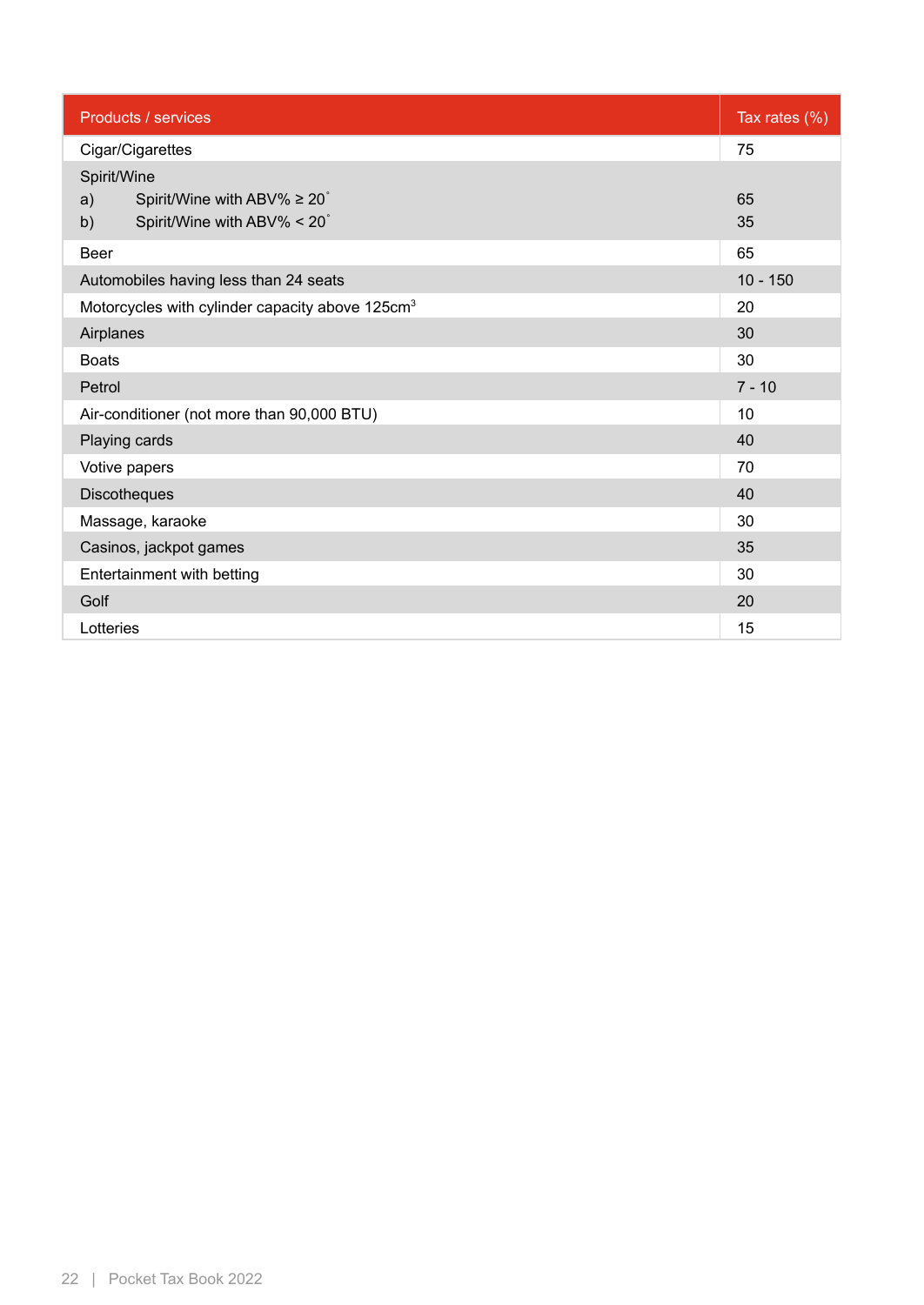# <span id="page-22-0"></span>Natural Resources Tax ("NRT")

Natural resources tax is payable by industries exploiting Vietnam's natural resources including petroleum, minerals, natural gas, forestry products, and natural water. Natural water used for agriculture, forestry, fisheries, salt industries and sea water for cooling purposes may be exempt from NRT provided that certain conditions are satisfied.

The tax rates vary depending on the natural resource being exploited, range from 1% to 40%, and are applied to the production output at a specified taxable value per unit. Various methods are available for the calculation of the taxable value of the resources, including cases where the commercial value of the resources cannot be determined.

Crude oil, natural gas and coal gas are taxed at progressive rates depending on the daily average production output.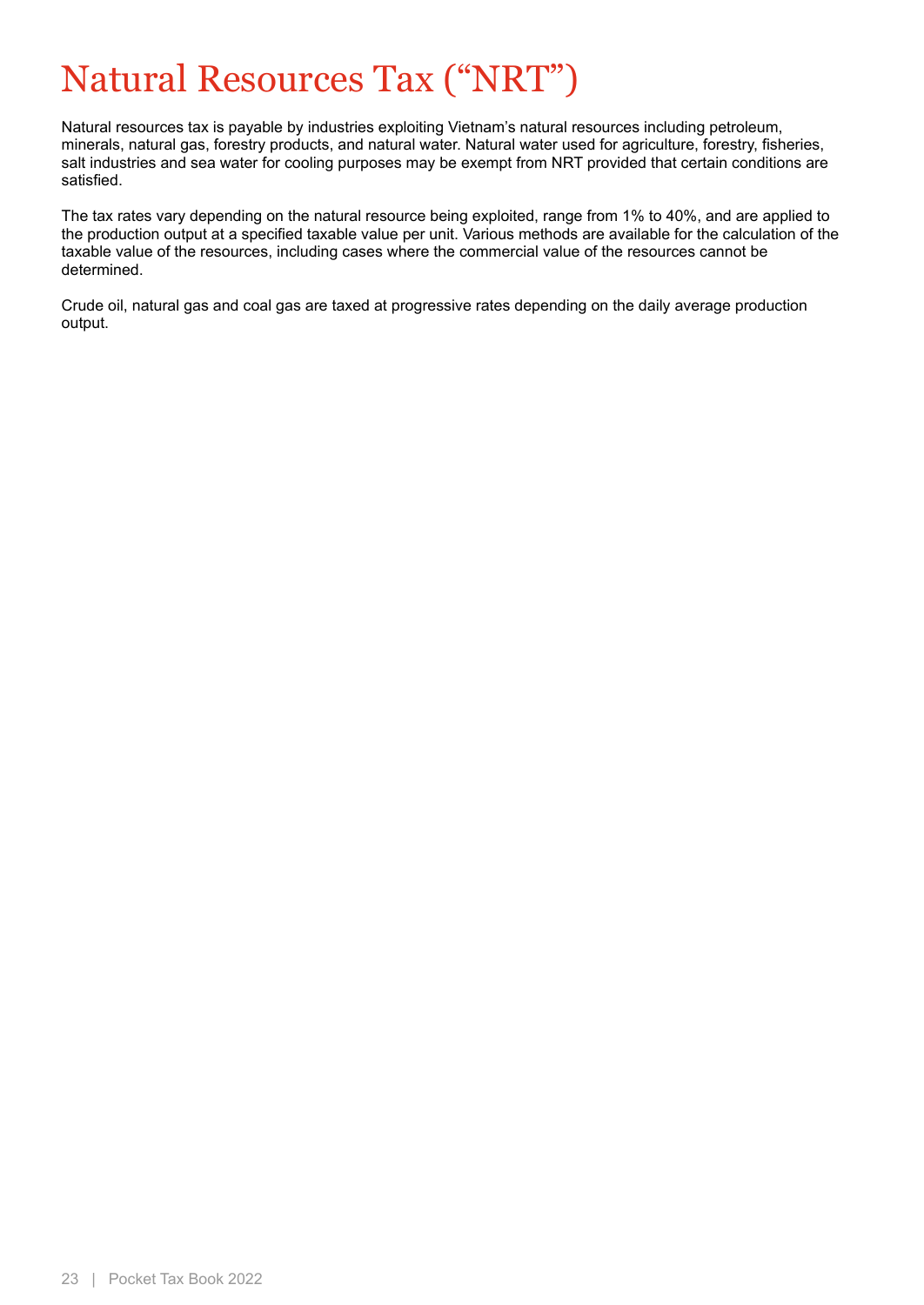# <span id="page-23-0"></span>Property Taxes

Foreign investors generally pay rental fees for land use rights. The range of rates is wide depending upon the location, infrastructure and the industrial sector in which the business is operating.

In addition, owners of houses and apartments have to pay land tax under the law on non-agricultural land use tax. The tax is charged on the specific land area used based on the prescribed price per square meter and progressive tax rates ranging from 0.03% to 0.15%.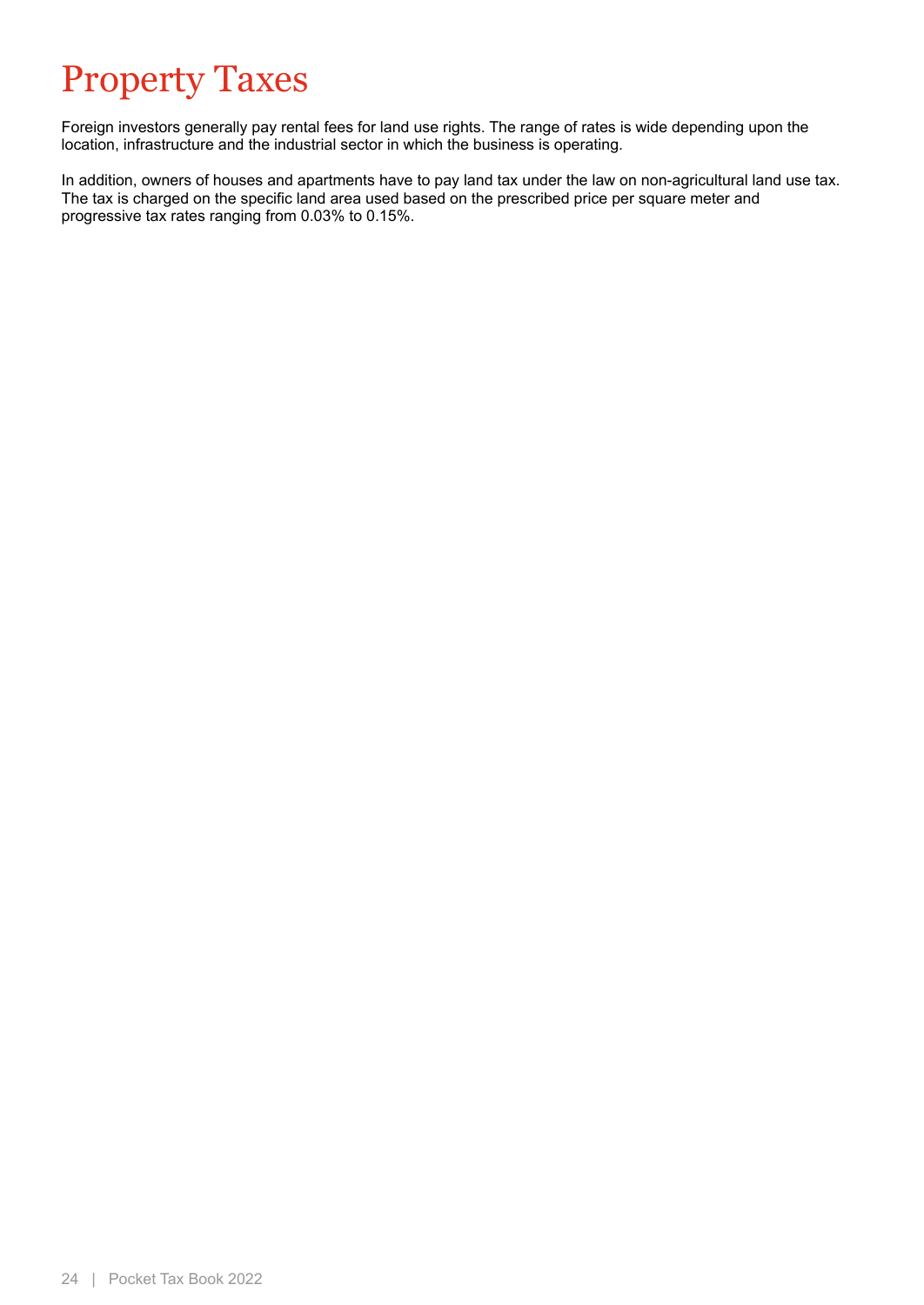# <span id="page-24-0"></span>Environment Protection Tax

Environment protection tax ("EPT") is applicable to the production and importation of certain goods deemed detrimental to the environment, the most significant of which are petroleum and coal. The rates are as follows:

| No. | Goods                        | <b>Unit</b> | Tax rate (VND)  |
|-----|------------------------------|-------------|-----------------|
| 1.  | Petrol, diesel, grease, etc. | litre/kg    | $1,000 - 4,000$ |
| 2.  | Coal                         | ton         | 15,000 - 30,000 |
| 3.  | <b>HCFCs</b>                 | kg          | 5,000           |
| 4.  | Plastic bags (*)             | kg          | 50,000          |
| 5.  | Restricted use chemicals     | kg          | $500 - 1,000$   |

\* Excludes plastic bags used for packaging or which are "environmentally friendly".

In November 2020, the National Assembly approved a new Law on environmental protection, which will take effect from 1 January 2022. There is no specific change to the above EPT rates in this new law. The new law introduces the Extended Producer Responsibility concept which specifies the responsibilities of producers and importers with regard to the recycling and treatment of discarded products and packages.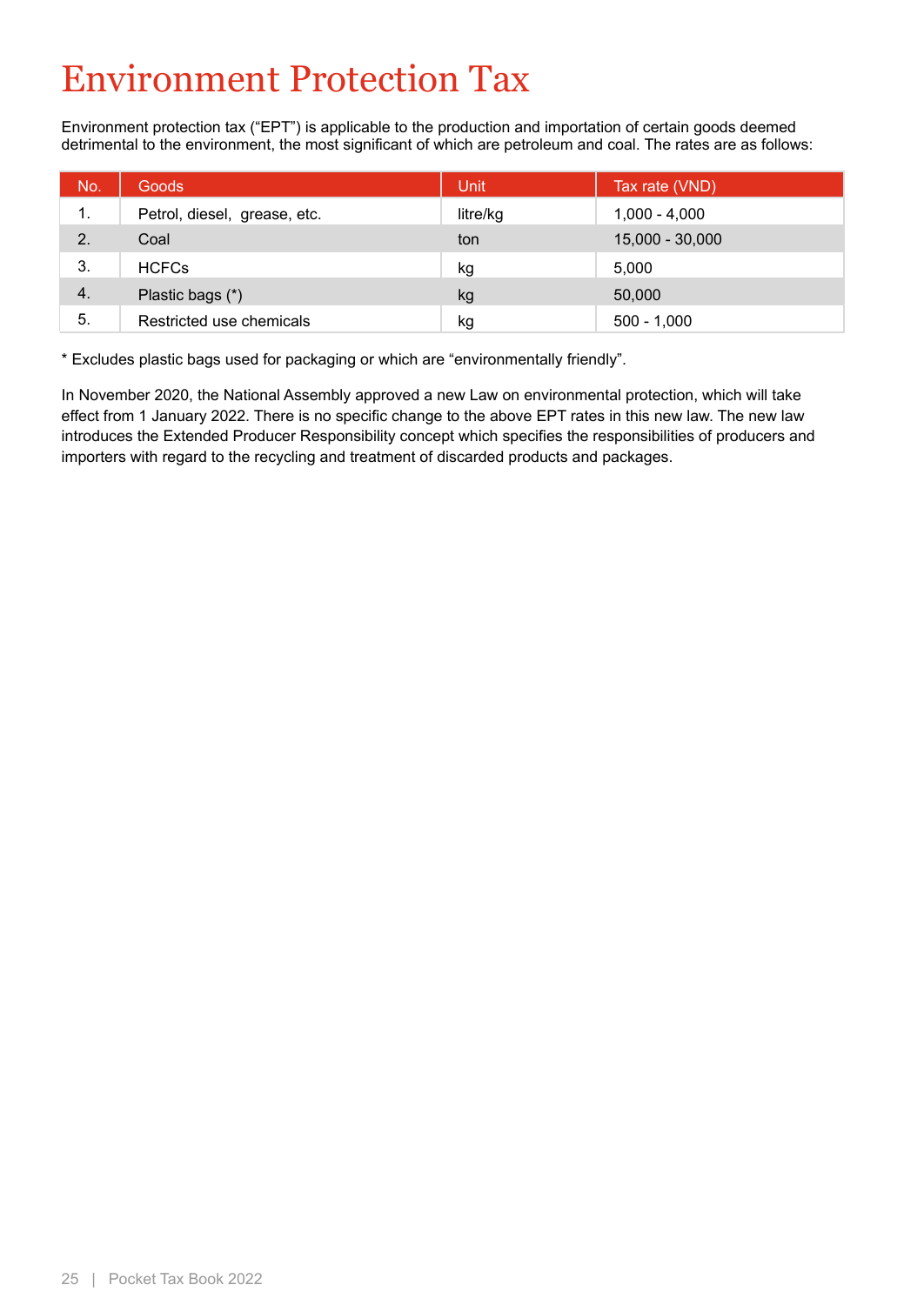# <span id="page-25-0"></span>Import and Export Duties

### **Rates**

Import and export duty rates are subject to frequent changes (normally being updated at the end of a calendar year).

Most goods imported into Vietnam are subject to import duty except when they meet the conditions for exemption.

Import duty is computed on an ad valorem basis, i.e. multiplying the imported good's dutiable value by the corresponding import duty rate.

Import duty rates are classified into three categories: ordinary rates, preferential rates, and special preferential rates.

Preferential rates are applicable to imported goods from countries that have most-favoured-nation (MFN, also known as normal trade relations) status with Vietnam. The MFN rates are in line with Vietnam's World Trade Organization (WTO) commitments and are applicable to goods imported from other WTO member countries.

Special preferential rates are applicable to imported goods from countries that have a special preferential trade agreement (or Free Trade Agreement) with Vietnam. Currently, effective free trade agreements (FTAs) to which Vietnam is a party include:

- The FTA between ASEAN member states;
- The FTA between ASEAN member states and Japan;
- The FTA between ASEAN member states and China;
- The FTA between ASEAN member states and Hong Kong;
- The FTA between ASEAN member states and India:
- The FTA between ASEAN member states and Korea;
- The FTA between ASEAN member states and Australia and New Zealand;
- The FTA between ASEAN member states and Australia, China, Japan, Korea, and New Zealand (i.e. the RCEP);
- The FTA between Vietnam and Japan;
- The FTA between Vietnam and Korea:
- The FTA between Vietnam and Chile;
- The FTA between Vietnam and Eurasian Economic Union (Vietnam and the Customs Union of Russia, Armenia, Belarus, Kazakhstan, Kyrgyzstan);
- The CPTPP pact or TPP-11 (i.e. the Comprehensive and Progressive Trans-Pacific Partnership agreement among Australia, Brunei, Canada, Chile, Japan, Malaysia, Mexico, Peru, New Zealand, Singapore and Vietnam);
- The FTA between Vietnam and the EU (i.e. the EVFTA); and
- The FTA between Vietnam and the UK (i.e. the UKVFTA).

In addition, negotiations on FTAs with the European Free Trade Association (Vietnam and Iceland, Liechtenstein, Norway, and Switzerland) and with Israel are in progress.

To be eligible for preferential rates or special preferential rates, the imported goods must be accompanied by an appropriate Certificate of Origin or an origin certification (e.g. a self-declaration by the exporter). When goods are sourced from non-preferential treatment/non-favoured countries, the ordinary rate (being the MFN rate with a 50% surcharge) is imposed.

Import VAT is also applied to imported goods at a rate most commonly of 10%.

### Customs valuation

In principle Vietnam follows the WTO Valuation Agreement with certain variations. The dutiable value of imported goods is typically based on the transaction value (i.e. the price paid or payable for the imported goods, and where appropriate, adjusted for certain dutiable or non-dutiable elements). Where the transaction value is not applied, alternative methodologies for the determination of the dutiable value will be used.

# **Exemptions**

Import duty exemptions are provided for projects which are classified as in encouraged sectors/locations and other goods imported in certain circumstances.

### Categories of import duty exemption include: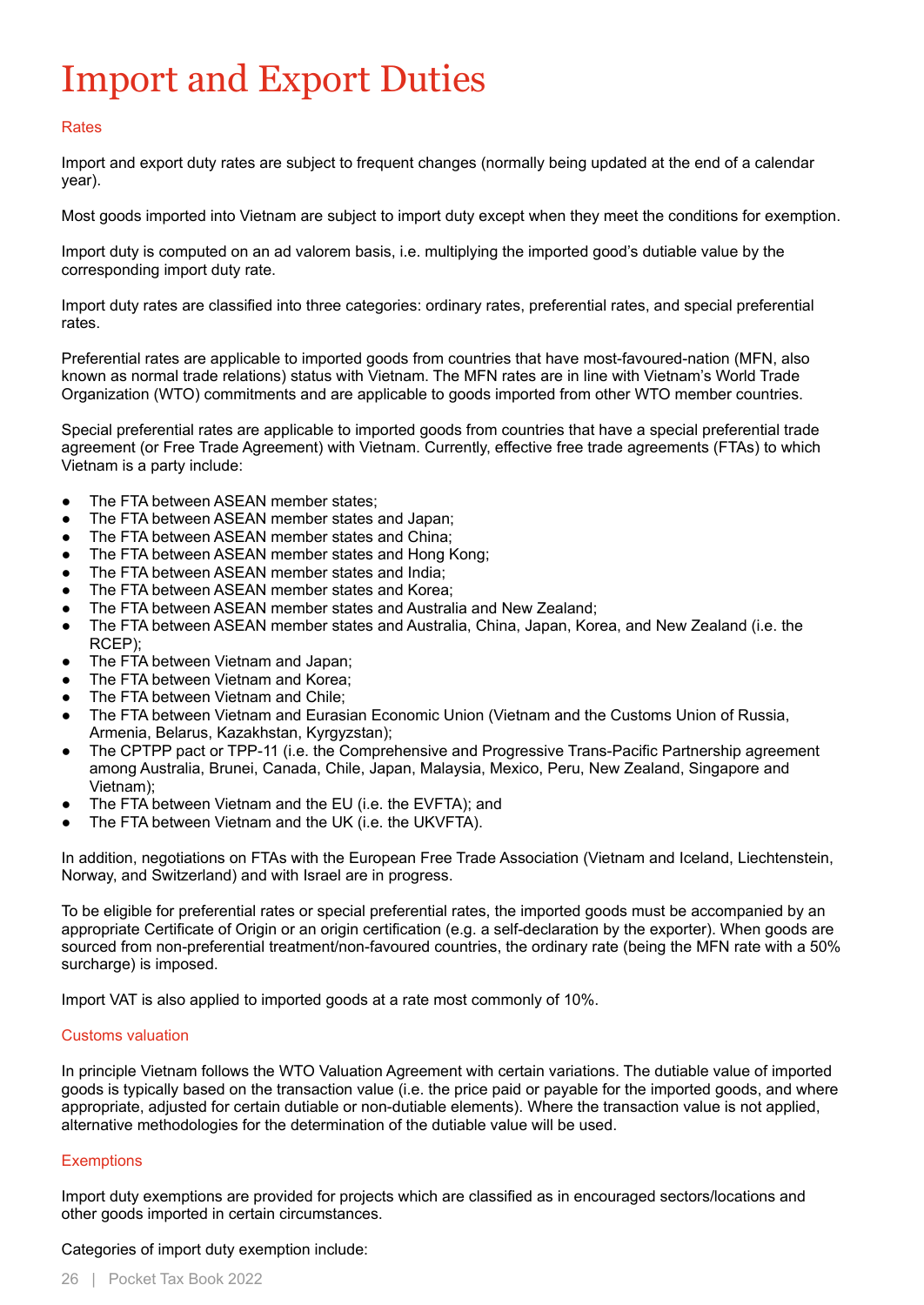- Machinery & equipment, specialised means of transportation and construction materials (which cannot be produced in Vietnam) comprising the fixed assets of encouraged investment projects;
- Machinery, equipment, specialised means of transportation, materials (which cannot be produced in Vietnam), office equipment imported for use in oil and gas activities;
- Materials, supplies and components imported for the production of exported goods;
- Materials, supplies, components imported for processing of exports;
- Goods manufactured, processed, recycled, assembled in a free trade zone without using imported raw materials or components when imported into the domestic market;
- Materials, supplies and components which cannot be domestically produced and which are imported for the production of certain encouraged projects;
- Goods temporarily imported or exported for the purpose of warranty, repair, and replacement.

### **Refunds**

There are various cases where a refund of import duties is possible, including:

- Goods for which import duties have been paid but which are not actually physically imported;
- Imported goods that are not used and which must be re-exported:
- Imported materials that were imported for the production of goods for the domestic market but are later used for the processing of goods for export under processing contracts with foreign parties.

# Export Duties

Export duties are charged only on a few items, basically natural resources including sand, chalk, marble, granite, ore, crude oil, forest products, and scrap metal. Rates range from 0% to 40%. The tax base for the computation of export duties is the FOB /Delivered At Frontier price, i.e. the selling price at the port of departure as stated in the contract or invoice excluding international freight and insurance costs. In case the customs values of the exported goods cannot be determined using the transaction value method, they will be determined by the customs authority using, sequentially, the following customs valuation bases: the transaction prices of similar exported goods in the customs authorities' pricing database, the selling prices of similar goods in the local market with certain adjustments, or the selling prices of exported goods collected, classified & adjusted by the customs authorities.

### Other taxes potentially imposed on imports

In addition to import duty and import VAT, there are other taxes that may be applied to imported goods. These taxes include SST, environment protection tax, anti-dumping tax, safeguard tax and anti-subsidy tax, which are applied to a limited number of goods.

### Customs audits

The customs authorities perform post customs audits either at their offices or at the taxpayers' premises. These inspections normally focus on issues including HS code classification, valuation, origin of goods, and customs finalisation reports on duty exempted materials imported for processing or manufacturing of goods for export.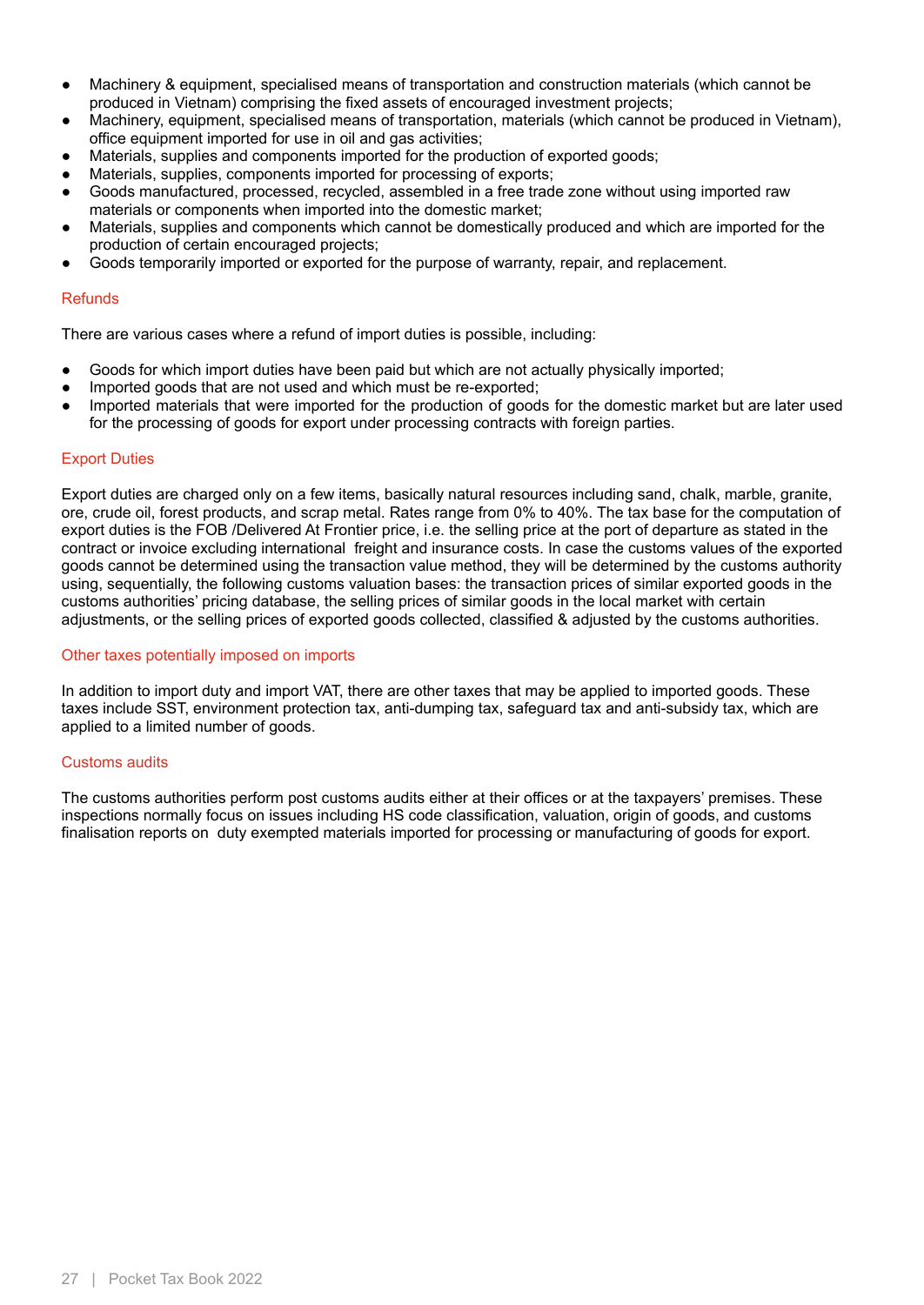# <span id="page-27-0"></span>Personal Income Tax ("PIT")

# Tax Residency

Residents are those individuals meeting one of the following criteria:

- Residing in Vietnam for 183 days or more in a tax year; or
- Having a permanent residence in Vietnam (including a registered residence which is recorded on the permanent / temporary residence card, or a rented house in Vietnam with a lease term of 183 days or more in a tax year) and unable to prove tax residence in another country.

Tax residents are subject to Vietnamese PIT on their worldwide taxable income, wherever it is paid or received. Employment income is taxed on a progressive tax rate basis. Other income is taxed at a variety of different rates.

Individuals not meeting the conditions for being tax resident are considered tax non-residents. Tax non-residents are subject to PIT at a flat tax rate of 20% on their Vietnam related employment income, and at various other rates on their non-employment income. However, this will need to be considered in light of the provisions of any DTA that might apply.

# Tax Year

The Vietnamese tax year is the calendar year. However, where in the calendar year of first arrival an individual is present in Vietnam for less than 183 days, his / her first tax year is the 12 month period from the date of arrival. Subsequently, the tax year is the calendar year.

# Employment Income

The definition of taxable employment income is broad and includes all cash remuneration and various benefits-in-kind. However, the following items are not subject to tax:

- Payments for business trips:
- Payments for telephone charges / stationery costs;
- Office clothes (subject to a cap if the office clothes are provided in cash);
- Overtime premium (i.e. the additional payment above the normal wage, not the full amount of the overtime/nightshift payment);
- One-off allowance for relocation
	- from Vietnam for Vietnamese working overseas
	- ₋ to Vietnam for expatriates working in Vietnam
	- to Vietnam for Vietnamese residing overseas on a long term basis and returning to Vietnam to work;
- Transportation to and from work;
- Once per year home leave round trip airfare for expatriate employees and Vietnamese working overseas;
- School fees up to high school in Vietnam (for children of expatriates working in Vietnam) / overseas (for Vietnamese working overseas);
- Training;
- Mid-shift meals (subject to a cap if the meals are provided in cash);
- Certain benefits in kind provided on a collective basis (e.g. membership fee, entertainment, healthcare);
- Airfares for employees working on a rotation basis in a number of industries (e.g. petroleum, mining);
- Employer's contributions to certain local and overseas non-mandatory insurance schemes without payout of accumulated premiums to the employees (e.g. medical insurance, accident insurance); and
- Allowances / benefits for wedding, funeral (subject to a cap).

There are a range of conditions and restrictions applicable to the above exemptions.

# Non-employment Income

Taxable non-employment income includes:

- Business income (including rental income in excess of VND100 million/year);
- Investment income (e.g. interest, dividends);
- Gains on sale of shares;
- Gains on sale of real estate:
- Inheritances in excess of VND10 million;
- Winning prizes/gifts in excess of VND10 million (excluding income from winnings at casinos);
- Income from copyright / franchising / royalties / receiving gifts in excess of VND10 million.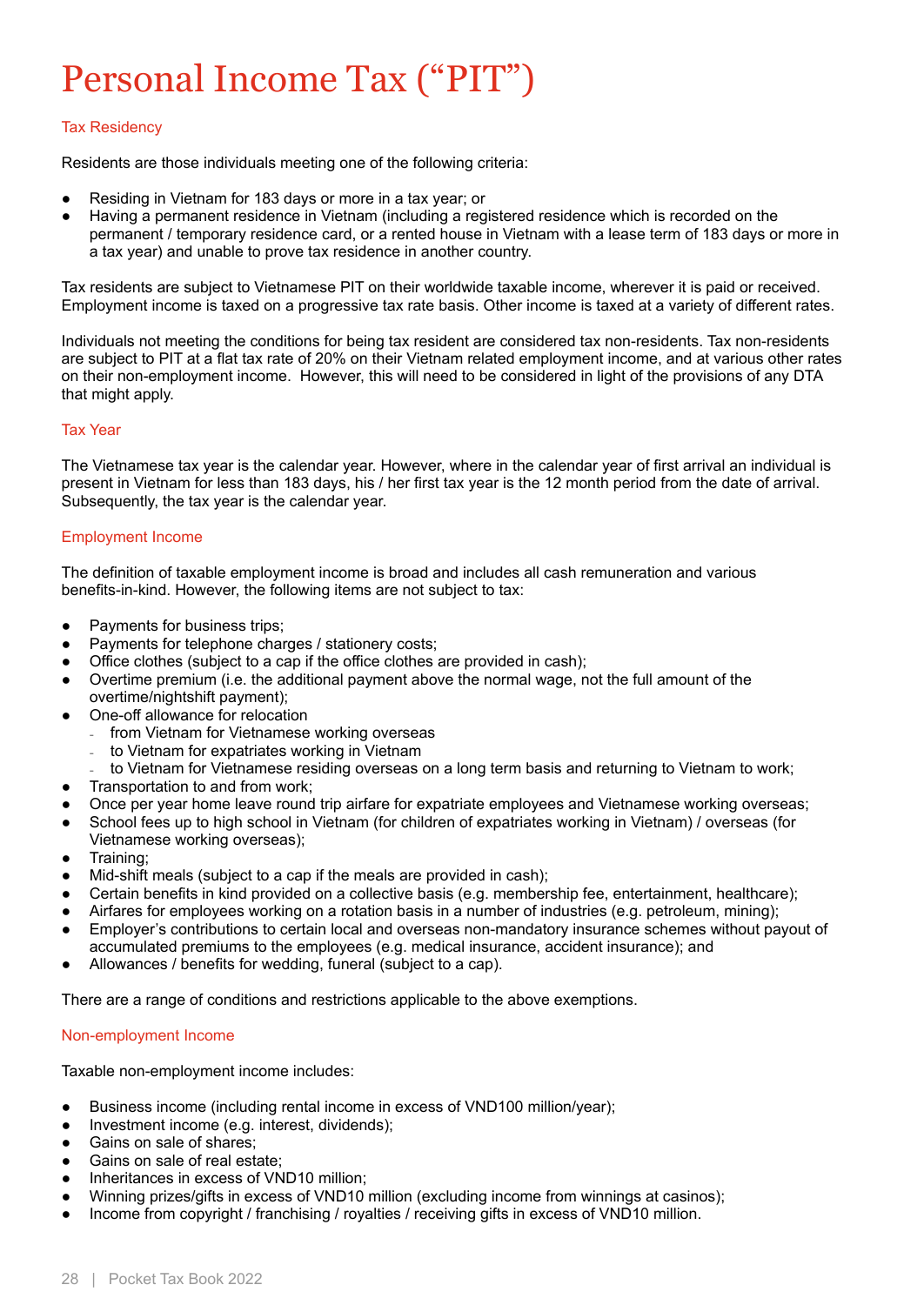### Non Taxable Income

Non taxable income includes:

- Interest earned on deposits with credit institutions / banks and on life insurance policies;
- Compensation paid under life / non-life insurance policies;
- Retirement pensions paid under the Social Insurance law (or the foreign equivalent);
- Income from transfer of properties between various direct family members;
- Inheritances / gifts between various direct family members;
- Monthly retirement pensions paid under voluntary insurance schemes;
- Income of Vietnamese vessel crew members working for foreign shipping companies or Vietnamese international transportation companies;
- Income from winnings at casinos.

# Foreign Tax Credits

In respect of tax residents who have overseas income, PIT paid in a foreign country on the foreign income is creditable.

### Tax Deductions

Tax deductions include:

- 1. Employee contributions to mandatory social, health and unemployment insurance schemes;
- 2. Contributions to local voluntary pension schemes (subject to a cap);
- 3. Employee contributions to certain approved charities;
- 4. Tax allowances:
	- Personal allowance: VND11 million/month:
	- Dependent allowance: VND4.4 million/month/dependent. The dependent allowance is not automatically granted, and the taxpayer needs to register qualifying dependents and provide supporting documents to the tax authority.

### PIT Rates

### Residents - employment income

| Annual Taxable Income (million)<br>VND) | <b>Monthly Taxable Income</b><br>(million VND) | Tax rate |
|-----------------------------------------|------------------------------------------------|----------|
| $0 - 60$                                | $0 - 5$                                        | 5%       |
| $60 - 120$                              | $5 - 10$                                       | 10%      |
| $120 - 216$                             | $10 - 18$                                      | 15%      |
| $216 - 384$                             | $18 - 32$                                      | 20%      |
| $384 - 624$                             | $32 - 52$                                      | 25%      |
| $624 - 960$                             | $52 - 80$                                      | 30%      |
| More than 960                           | More than 80                                   | 35%      |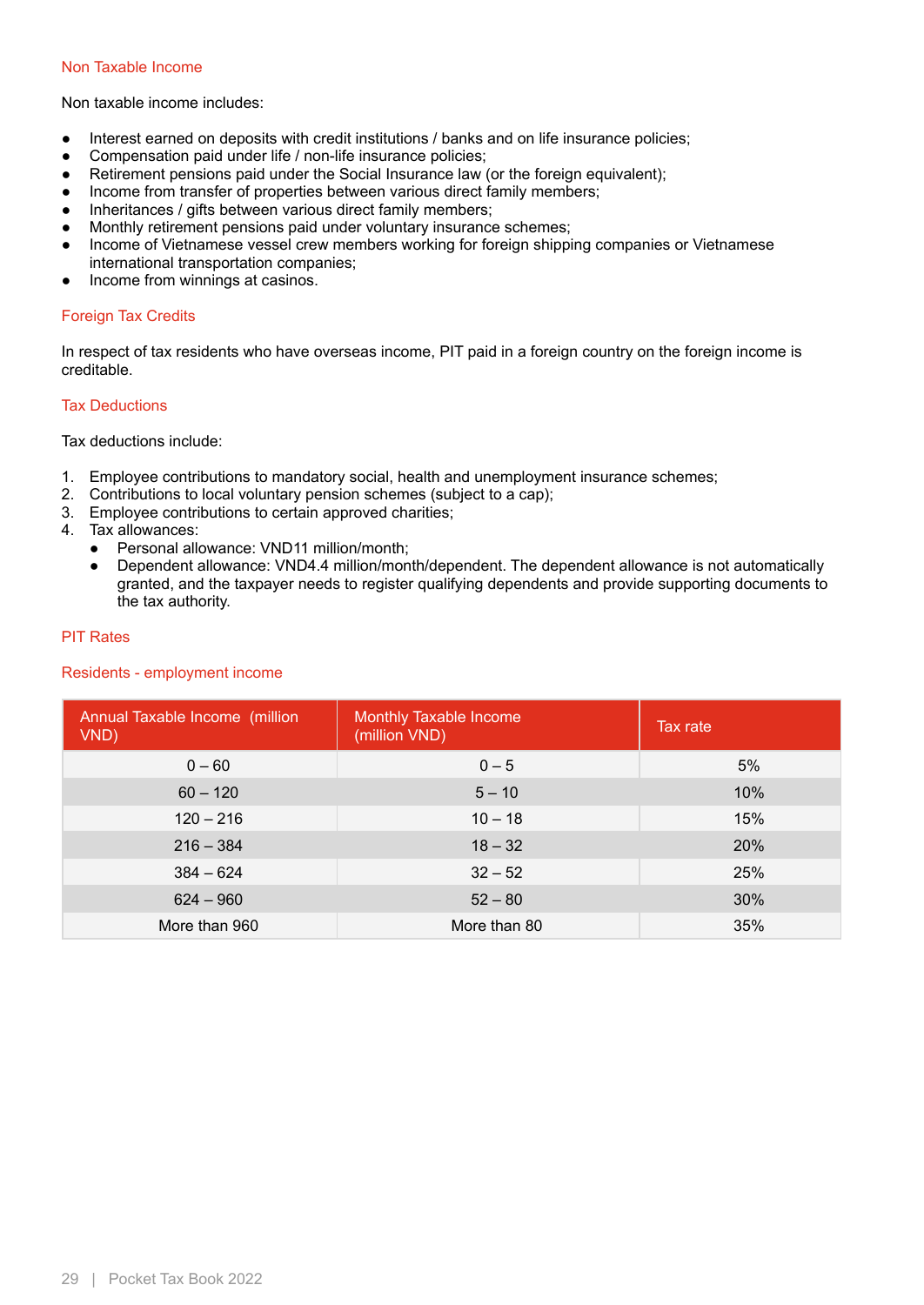### Residents – other income

| Type of taxable income                       | Tax rate                                            |
|----------------------------------------------|-----------------------------------------------------|
| Business income                              | 0.5% - 5% (based on the type of business<br>income) |
| Interest (but not bank interest) / dividends | 5%                                                  |
| Sale of shares                               | 0.1% of the sales proceeds                          |
| Capital assignment                           | 20% of the net gain                                 |
| Sale of real estate                          | 2% of the sales proceeds                            |
| Income from copyright                        | 5%                                                  |
| Income from franchising / royalties          | 5%                                                  |
| Income from winning prizes                   | 10%                                                 |
| Income from inheritances / gifts             | 10%                                                 |

### Non-residents

| Type of taxable income                       | Tax rate                                              |
|----------------------------------------------|-------------------------------------------------------|
| <b>Employment income</b>                     | <b>20%</b>                                            |
| Business income                              | $1\% - 5\%$<br>(based on the type of business income) |
| Interest (but not bank interest) / dividends | 5%                                                    |
| Sale of shares/ Capital assignment           | 0.1% of the sales proceeds                            |
| Sale of real estate                          | 2% of the sales proceeds                              |
| Income from copyright                        | 5%                                                    |
| Income from royalties / franchising          | 5%                                                    |
| Income from winning prizes                   | 10%                                                   |
| Income from inheritance / gifts              | 10%                                                   |

# Administration

### Tax codes

Individuals who have taxable income are required to obtain a tax code. Those who have taxable employment income must submit the tax registration file to their employer who will subsequently submit this to the local tax office. Those who have other items of taxable income are required to submit their tax registration file to the district tax office of the locality where they reside.

# Tax declarations and payment

For employment income, tax has to be declared and paid on a monthly or quarterly basis by the 20th day of the following month or by the last day of the month following the reporting quarter, respectively. The amounts paid are reconciled to the total tax liability at the year-end. An annual final tax return must be submitted and any additional tax must be paid, by the last day of the 3<sup>rd</sup> month of the following tax year for employer PIT returns and by the last day of the  $4<sup>th</sup>$  month of the following tax year for individual PIT returns.

Expatriate employees are also required to carry out PIT finalisation on completion of their Vietnam assignment. Expatriate employees should review and reconcile their payment history to ensure taxes are duly paid/updated. Tax refunds are only available to those who have a tax code.

Vietnamese companies are required to submit a notification to the local tax authorities providing information on any of them foreign contractor's employees (including their name, income information, passport number, etc.) that are sent to provide services in Vietnam at least 7 days before the individuals start working in Vietnam.

For non-employment income, an individual is required to declare and pay PIT in relation to each type of taxable non-employment income. The PIT regulations require income to be declared and tax paid on a receipts basis (except rental income which can be declared and tax can be paid on an annual basis).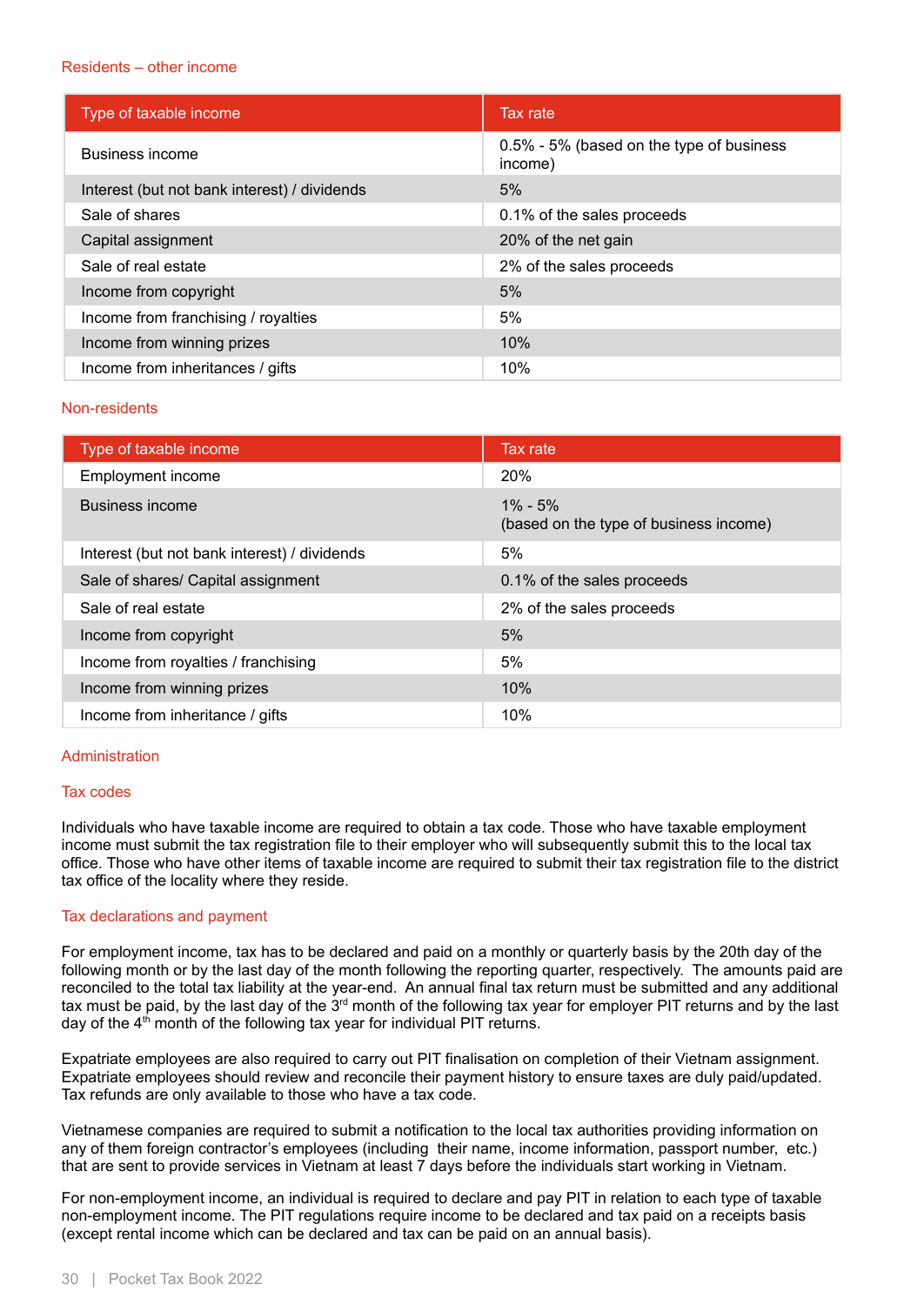# *Withholding obligations for payments to business individuals*

Companies paying bonuses, cash and non cash support, promotion, trade discount, payment discount, and compensation to business households or business individuals which pay tax on a deemed basis are required to withhold PIT and VAT from such payments.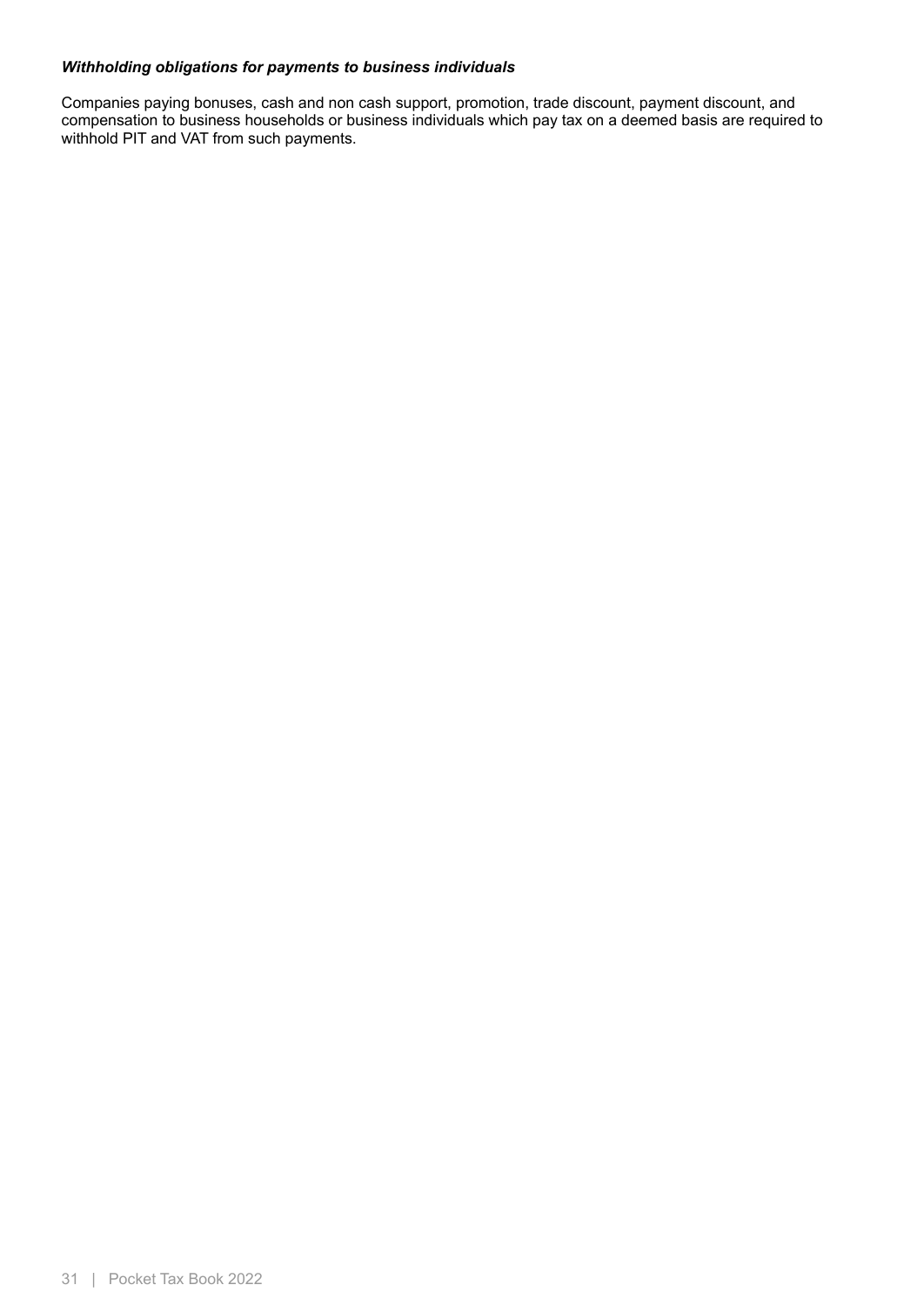# <span id="page-31-0"></span>Social, Health and Unemployment Insurance **Contributions**

Unemployment insurance ("UI") contributions are applicable to Vietnamese individuals only.

Health insurance ("HI") contributions are required for Vietnamese and foreign individuals that are employed under Vietnam labour contracts for at least three months.

Social Insurance ("SI") contributions are payable by foreign individuals working in Vietnam, holding a work permit, and employed under a Vietnam labour contract with an indefinite term or a definite term of 1 year or more.

Certain foreign employees internally transferred within a group and employees who have reached the statutory retirement age are not subject to compulsory SI contributions.

SI/HI/UI contribution rates are as follows:

|          | $S1$ $(*)$ |     |       | Total |
|----------|------------|-----|-------|-------|
| Employee | 8%         | .5% | $1\%$ | 10.5% |
| Employer | 17.5%      | 3%  | $1\%$ | 21.5% |

\* Please refer to the table below.

| <sup>SI</sup>                               | Employer     | Employee | <b>Effective date of contribution</b><br>requirement for foreigners |
|---------------------------------------------|--------------|----------|---------------------------------------------------------------------|
| Sickness, maternity funds                   | 3%           |          | 1 December 2018                                                     |
| Occupational diseases and accident<br>funds | $0.5\%$ (**) |          | 1 December 2018                                                     |
| Retirement and death funds                  | 14%          | 8%       | 1 January 2022                                                      |

(\*\*) Effective from 15 July 2020, companies operating in industries with a high risk of occupational disease and accidents, subject to meeting specific conditions, can apply for a lower contribution rate of 0.3% instead of the current regulated rate of 0.5%.

The income subject to SI/HI/UI contributions includes salary, certain allowances and other regular payments, but this is capped at 20 times the minimum salary for SI/ HI contributions and 20 times the minimum regional salary for UI contributions. The minimum salary and minimum regional salary is set by the government and reviewed annually.

Statutory employer contributions do not constitute a taxable benefit to the employee. The employee contributions are deductible for PIT purposes.

Employees and employers are also encouraged to participate in voluntary pension schemes. Tax deductions for contributions thereto are allowed for both employees (for PIT purposes) and employers (for CIT purposes), subject to a cap.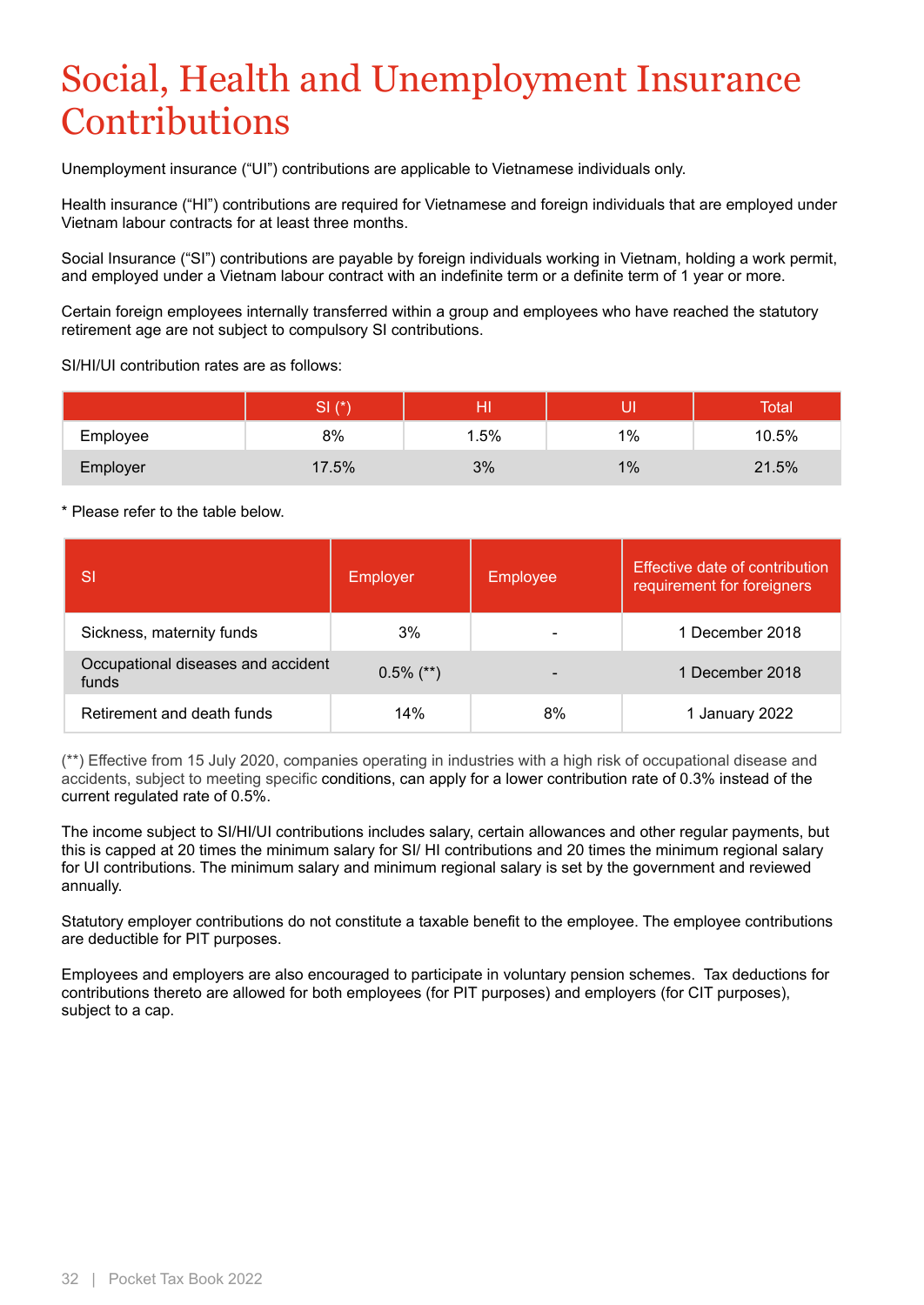# <span id="page-32-0"></span>Other Taxes

Numerous other fees and taxes can apply in Vietnam, including business licence tax and registration fees (akin to stamp duty) on the transfer of certain registrable assets.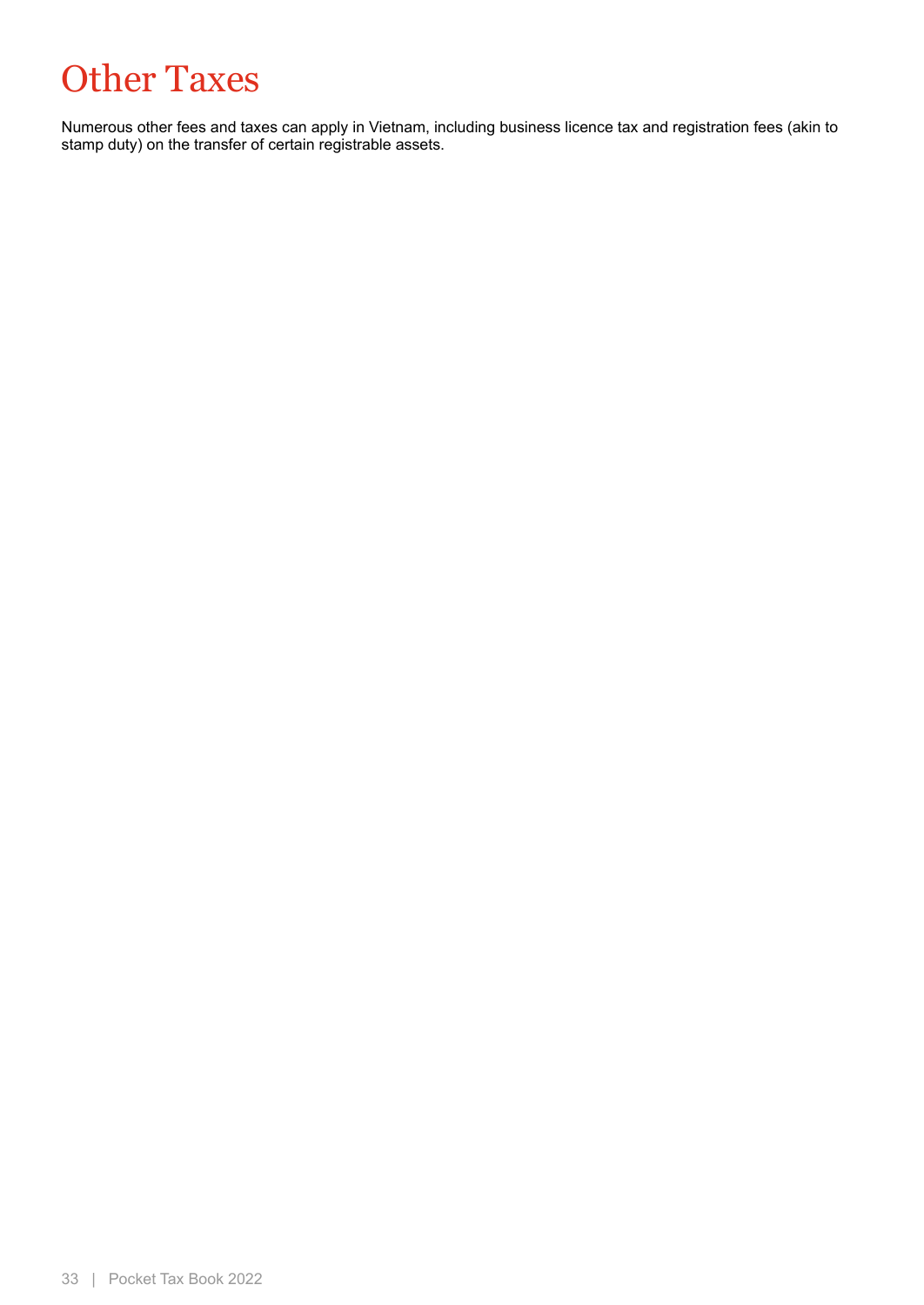# <span id="page-33-0"></span>Tax Audits and Penalties

Tax audits are carried out regularly and often cover a number of tax years. Prior to an audit, the tax authorities send the taxpayer a written notice specifying the timing and scope of the audit inspection.

There are regulations setting out penalties for various tax offences. These range from relatively minor administrative penalties through to tax penalties amounting to various multiples of the additional tax assessed. For discrepancies identified by the tax authorities (e.g. upon audit), a 20% penalty will generally be imposed on the amount of tax under-declared. Interest of 0.03%/day applies for late payment of tax.

The general statute of limitations for imposing tax and late payment interest is 10 years and for penalties is up to 5 years. Where the taxpayer did not register for tax, there is no statute of limitation for imposing tax and late payment interest.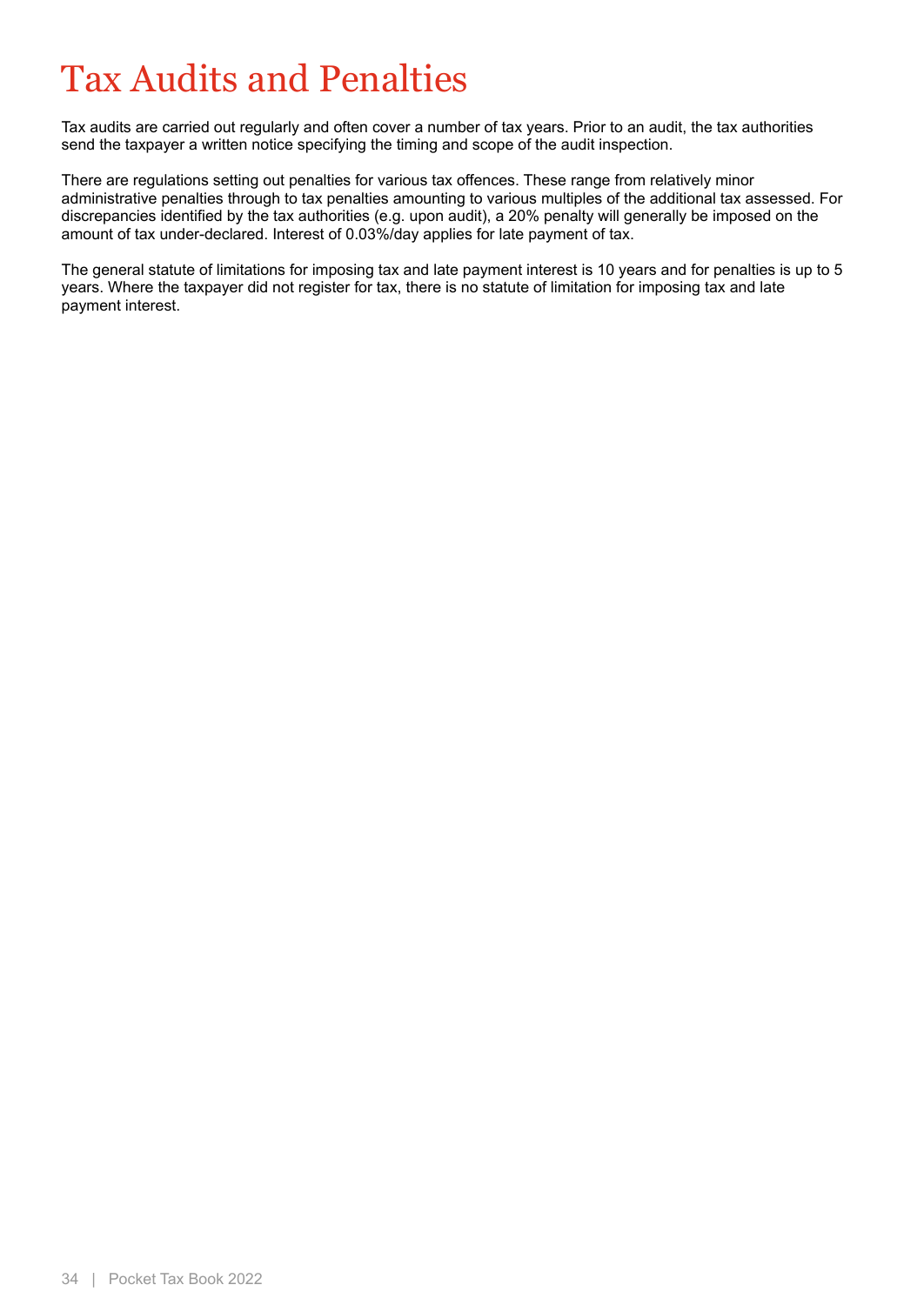# <span id="page-34-0"></span>Accounting and Auditing

# Accounting framework

### Vietnamese Accounting Standards

There are currently 26 Vietnamese Accounting Standards ("VAS"). All of these standards were issued from 2001 to 2005 and were primarily based on the old versions of the respective International Accounting Standards with certain adaptations to fit Vietnam's circumstances. It should be noted that Vietnam has yet to issue accounting standards for key areas such as financial instruments, impairment of assets, fair value, etc..

### Accounting Law and applicable implementation guidance

In Vietnam, the Accounting Law is the highest accounting regulation issued by the National Assembly. Accounting issues are further governed by various decisions, decrees, circulars, official letters and Vietnamese Accounting Standards.

The accounting framework in Vietnam is mainly rules-based rather than principles-based. The Vietnamese Accounting System is effectively a book-keeping and financial reporting manual that provides a standard chart of accounts, financial statements template, accounting books and voucher templates, as well as guidance on accounting double entries for specific transactions.

There are industry-specific accounting guidelines for credit institutions, insurance companies, securities companies, fund management, investment funds, and oil and gas operators. The accounting guidelines for credit institutions are issued by the State Bank of Vietnam.

### Accounting records

- Framework: Vietnamese Accounting System.
- Language: Accounting records are required to be maintained in the Vietnamese language, but this can be combined with a commonly used foreign language.
- Accounting period: An entity's accounting period is generally 12 months in length. The first accounting period must not exceed 15 months from the license date for a newly setup company. Similarly, the last accounting period must not be longer than 15 months.
- Currency: Accounting records are generally required to be maintained in Vietnamese Dong ("VND"). Entities that receive and make payments mainly in other currencies can select a foreign currency to be used in their accounting records and financial statements provided that they meet all the stipulated requirements. However, for statutory reporting, entities using another currency as their accounting currency must convert their financial statements prepared in that currency into VND pursuant to certain regulations.
- Accounting documents: Records can be stored either in hard copies or electronic files. Entities that use electronic documents are not required to print them out for storage purposes. If the relevant authorities request copies for testing, inspection, monitoring and auditing, these entities have to print out electronic accounting documents and have them signed by their legal representatives and/or chief accountants.
- Seal: Companies are permitted to decide the form, quantity and contents of their official seals. The management, use and retention of an entity's seal must comply with its charter.
- Retention: Five years for documents used for management or operation of the company; ten years for accounting data, accounting books; and permanently retained for historical documents.

Lack of accounting records is a basis for assessing non-compliance with VAS. The tax authorities can treat non-compliance with VAS as a basis for tax reassessment and imposition of penalties, including withdrawal of CIT incentives, disallowance of expenses and denial of input VAT credits/refunds.

# Financial reporting

The basic set of financial statements prepared under VAS comprises the following:

- Balance sheet:
- Income statement:
- Cash flow statement; and
- Notes to the financial statements, including a disclosure on changes in equity.

A company is required to appoint a chief accountant who must satisfy the criteria and conditions stipulated by the Accounting Law and guiding regulations. The annual financial statements must be approved by the chief accountant and legal representative and a copy of the financial statements must be submitted to local authorities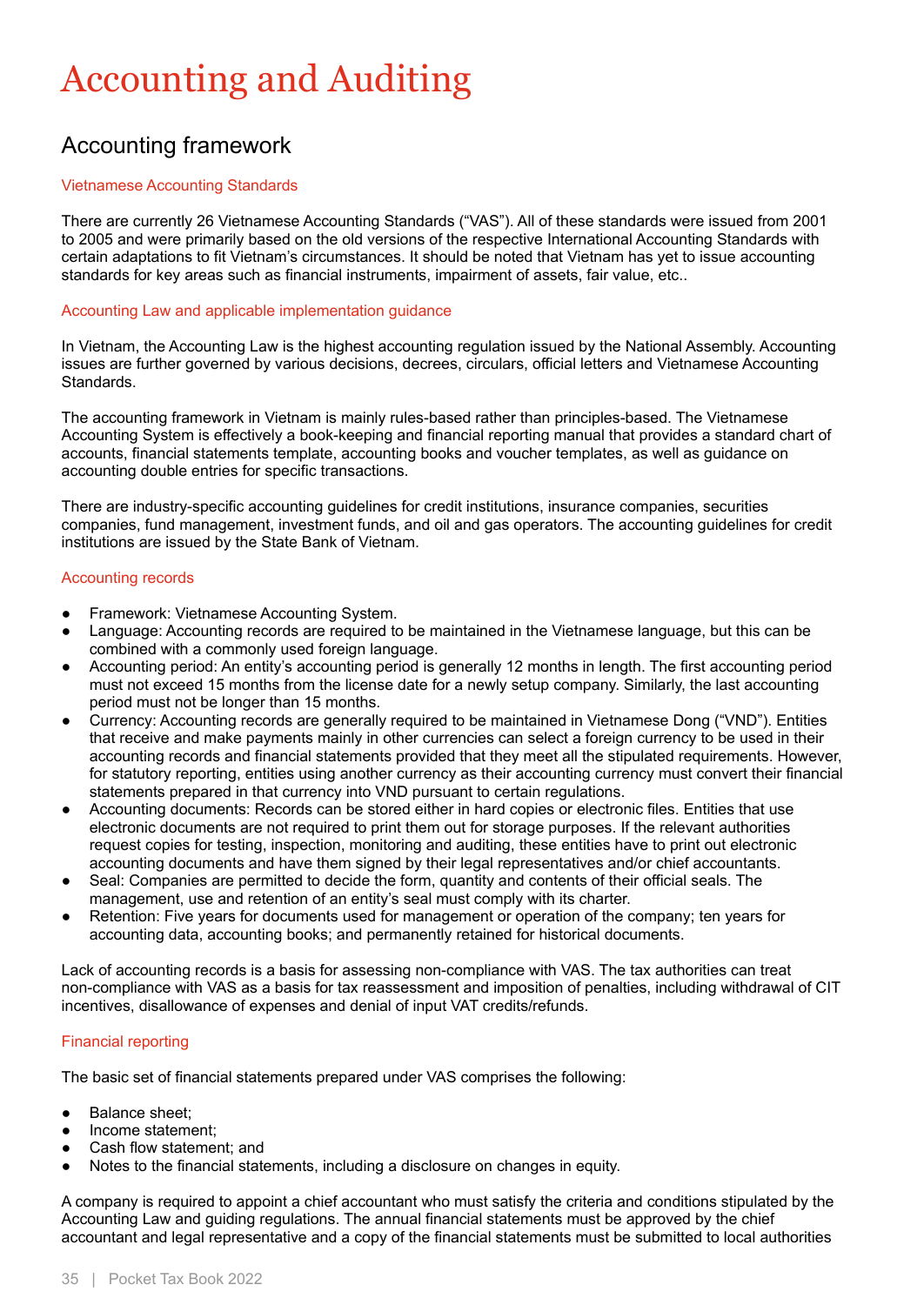within 90 days of the end of the financial year. Additionally, listed companies and public interest companies must prepare interim financial statements.

# Moving to International Financial Reporting Standards ("IFRS")

One of the areas that the MoF has focused on is promoting IFRS adoption in Vietnam. In 2020, the MoF issued Decision No. 345/QD-BTC approving the scheme for application of IFRS in Vietnam. The IFRS implementation roadmap has three stages: stage 1 – IFRS preparation (from 2020 to 2021); stage 2 – IFRS pilot implementation (from 2022 to 2025); and stage 3 – IFRS compulsory implementation (from 2025).

IFRS is expected to bring benefits to businesses including better transparency and comparability in financial reporting which should better facilitate the provision of financial information to relevant stakeholders and attract more foreign investment.

### Audit requirements

Vietnam has issued 47 auditing standards which are primarily based on international auditing standards with certain local customisations.

The annual financial statements of the following companies must be audited by an independent auditing company operating in Vietnam:

- Foreign-invested entities;
- Credit institutions; financial organizations, insurance companies, reinsurance companies, insurance brokerage companies, branches of foreign non-life insurance companies;
- Public interest companies, issuers and securities trading organizations; companies which are 20% or more owned by listed entities; and
- State-owned companies; companies implementing important national projects, group-A projects using state funds.

Audited annual financial statements must be completed within 90 days of the end of the financial year and reviewed interim financial statements must be completed within 45 days of the end date of the first six months of the financial year. These financial statements should be filed with the applicable licensing body, the MoF, local tax authorities, Department of Statistics, and other relevant authorities.

Audit contracts should be signed with independent auditing companies no later than 30 days before the end of the company's fiscal year.

In accordance with the general auditor rotation requirements, signing auditors are required to be rotated off after three consecutive years. Apart from this requirement for the signing auditors, practising auditors for public interest entities are required to be rotated after four consecutive years. Audit firms for credit institutions are required to be rotated after five consecutive years.

### Internal audit

Decree No. 05/2019/ND-CP provides a legal framework for the establishment and implementation of an internal audit function. The objective of the decree is for entities to adopt international best practices in internal audit, enhancing the transparency of information in the marketplace and the efficiency and effectiveness of corporate governance.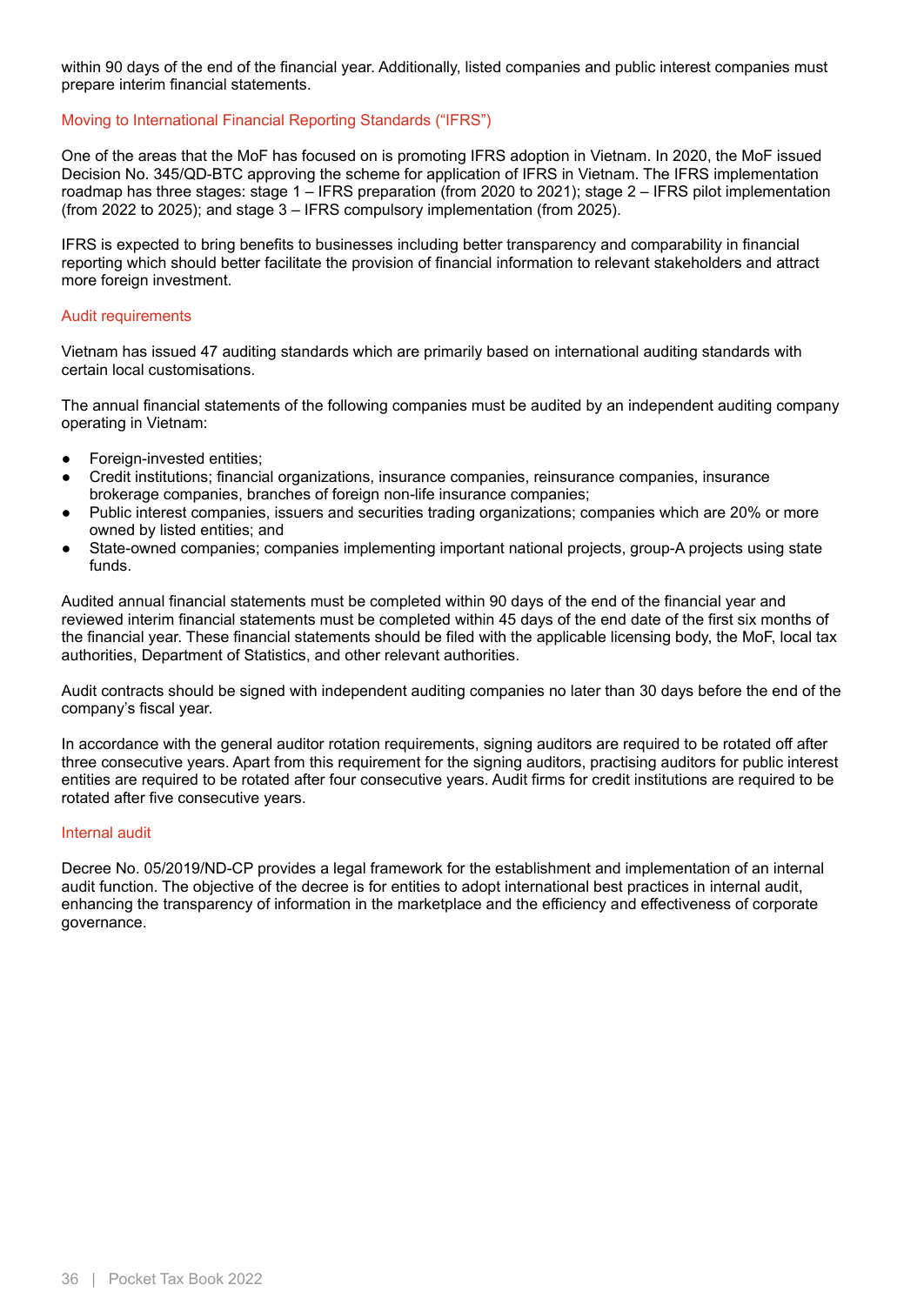# <span id="page-36-0"></span>Appendix I - Double Taxation Agreements

Vietnam signed the Multilateral Convention to Implement DTAs Related Measures to Prevent Base Erosion and Profit Shifting and became the 99th jurisdiction to join the Convention. As a result, Vietnam's DTAs may be subject to some amendments.

A summary of withholding tax rates is presented below:

| <b>No</b>               | Recipient             | Interest (%) | Royalties (%) | <b>Notes</b>             |
|-------------------------|-----------------------|--------------|---------------|--------------------------|
| $\mathbf{1}$            | Algeria               | 15           | 15            | 1, 2                     |
| $\overline{2}$          | Australia             | 10           | 10            |                          |
| $\sqrt{3}$              | Austria               | 10           | 7.5/10        | $\overline{2}$           |
| $\overline{\mathbf{4}}$ | Azerbaijan            | 10           | 10            | $\overline{2}$           |
| $\sqrt{5}$              | Bangladesh            | 15           | 15            | $\overline{2}$           |
| $\,6$                   | <b>Belarus</b>        | 10           | 15            | $\overline{2}$           |
| $\overline{7}$          | Belgium               | 10           | 5/10/15       | $\overline{2}$           |
| 8                       | Brunei Darussalam     | 10           | 10            | $\overline{2}$           |
| $\boldsymbol{9}$        | <b>Bulgaria</b>       | 10           | 15            | $\overline{2}$           |
| 10                      | Cambodia              | 10           | 10            | $\overline{2}$           |
| 11                      | Canada                | 10           | 7.5/10        | $\overline{2}$           |
| 12                      | China                 | 10           | 10            | $\overline{2}$           |
| 13                      | Croatia               | 10           | 10            |                          |
| 14                      | Cuba                  | 10           | 10            |                          |
| 15                      | <b>Czech Republic</b> | 10           | 10            | $\overline{2}$           |
| 16                      | <b>Denmark</b>        | 10           | 5/15          | $\overline{2}$           |
| 17                      | Egypt                 | 15           | 15            | $\mathbf{1}$             |
| 18                      | Estonia               | 10           | 7.5/10        |                          |
| 19                      | Finland               | 10           | 10            | $\overline{2}$           |
| 20                      | France                | Nil          | 10            | -                        |
| 21                      | Germany               | 10           | 7.5/10        | $\overline{2}$           |
| 22                      | Hong Kong             | 10           | 7/10          | $\overline{2}$           |
| 23                      | Hungary               | 10           | 10            | -                        |
| 24                      | Iceland               | 10           | 10            | $\overline{2}$           |
| 25                      | India                 | 10           | 10            | $\overline{2}$           |
| 26                      | Indonesia             | 15           | 15            | $\overline{2}$           |
| 27                      | Iran                  | 10           | 10            | $\overline{c}$           |
| 28                      | Ireland               | 10           | 5/10/15       | $\overline{2}$           |
| 29                      | Israel                | 10           | 5/7.5/15      | $\overline{2}$           |
| 30 <sub>o</sub>         | Italy                 | 10           | 7.5/10        | $\overline{2}$           |
| 31                      | Japan                 | 10           | 10            | $\overline{2}$           |
| 32                      | Kazakhstan            | 10           | 10            | $\overline{2}$           |
| 33                      | Korea (South)         | 10           | $5/15$        | $\overline{2}$           |
| 34                      | Korea (North)         | 10           | $10$          | $\overline{2}$           |
| 35                      | Kuwait                | 15           | 20            | 1, 2                     |
| 36                      | Laos                  | $10$         | 10            | $\overline{\phantom{0}}$ |
| 37                      | Latvia                | 10           | 7.5/10        | $\overline{2}$           |
| 38                      | Luxembourg            | 10           | 10            |                          |
| 39                      | Macau                 | $10$         | $10$          | $\overline{2}$           |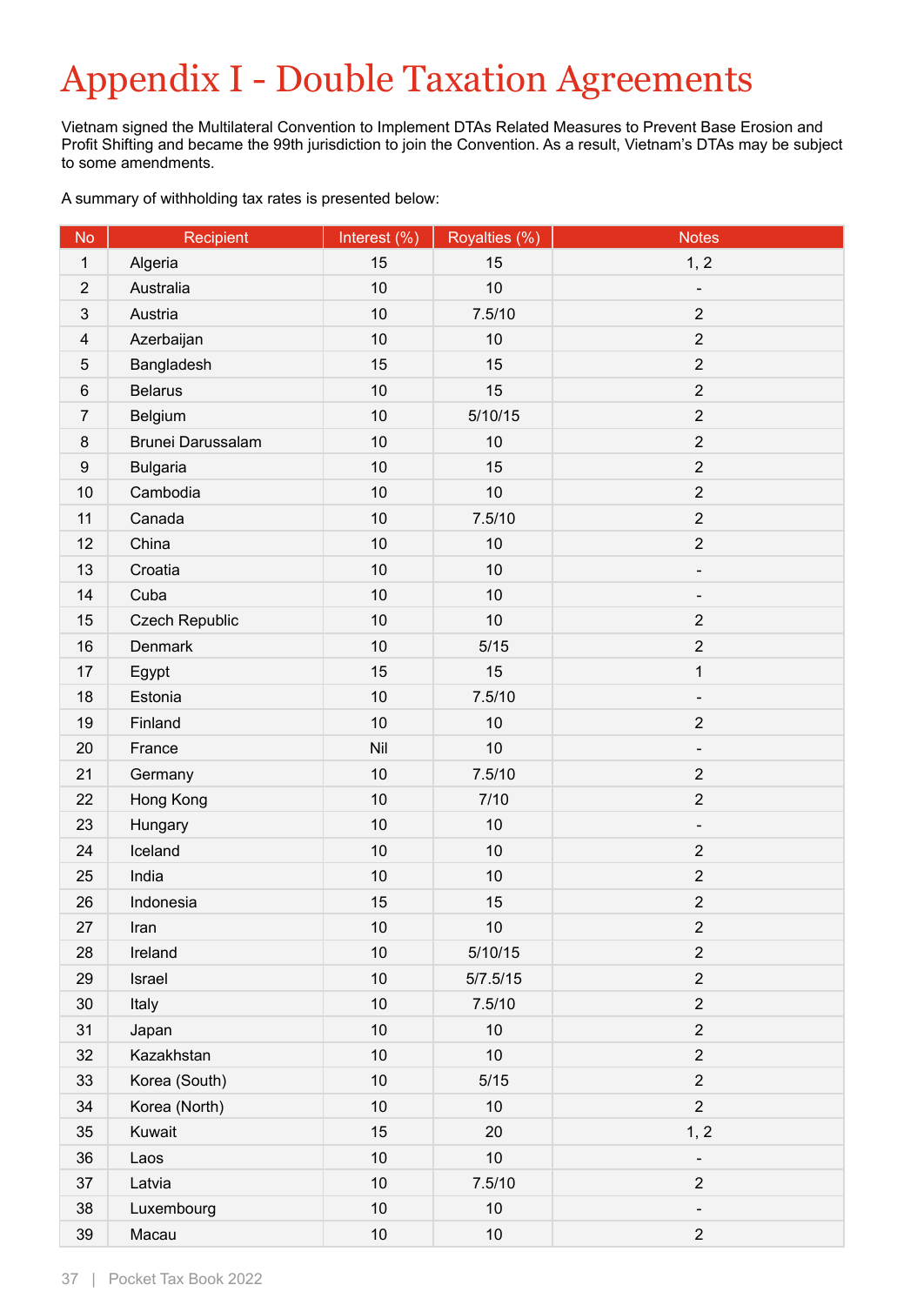| <b>No</b> | Recipient            | Interest (%) | Royalties (%) | <b>Notes</b>                 |
|-----------|----------------------|--------------|---------------|------------------------------|
| 40        | Macedonia            | 10           | 10            | $\mathbf{1}$                 |
| 41        | Malaysia             | 10           | 10            | $\overline{2}$               |
| 42        | Malta                | 10           | 5/10/15       | $\overline{2}$               |
| 43        | Mongolia             | 10           | 10            | $\overline{2}$               |
| 44        | Morocco              | 10           | 10            | $\overline{2}$               |
| 45        | Mozambique           | 10           | 10            | $\overline{\phantom{a}}$     |
| 46        | Myanmar              | 10           | 10            | $\overline{2}$               |
| 47        | Netherlands          | 10           | 5/10/15       | $\overline{2}$               |
| 48        | New Zealand          | 10           | 10            | $\overline{\phantom{0}}$     |
| 49        | Norway               | 10           | 10            | $\overline{2}$               |
| 50        | Oman                 | 10           | 10            | $\overline{2}$               |
| 51        | Pakistan             | 15           | 15            | $\overline{2}$               |
| 52        | Palestine            | 10           | 10            |                              |
| 53        | Panama               | 10           | 10            | $\overline{\phantom{a}}$     |
| 54        | Portugal             | 10           | 7.5/10        | $\overline{2}$               |
| 55        | Philippines          | 15           | 15            | $\overline{2}$               |
| 56        | Poland               | 10           | 10/15         | $\overline{\phantom{0}}$     |
| 57        | Qatar                | 10           | 5/10          | $\overline{2}$               |
| 58        | Romania              | 10           | 15            | $\overline{2}$               |
| 59        | Russia               | 10           | 15            | $\qquad \qquad \blacksquare$ |
| 60        | San Marino           | 10/15        | 10/15         |                              |
| 61        | Saudi Arabia         | 10           | 7.5/10        | $\overline{2}$               |
| 62        | Serbia               | 10           | 10            | $\overline{2}$               |
| 63        | Seychelles           | 10           | 10            | $\overline{\phantom{a}}$     |
| 64        | Singapore            | 10           | 5/10          | $\overline{2}$               |
| 65        | Slovakia             | 10           | 5/10/15       | $\overline{2}$               |
| 66        | Spain                | 10           | 10            | $\overline{2}$               |
| 67        | Sri Lanka            | 10           | 15            | $\overline{2}$               |
| 68        | Sweden               | 10           | 5/15          | $\overline{2}$               |
| 69        | Switzerland          | 10           | 10            |                              |
| 70        | Taiwan               | 10           | 15            |                              |
| 71        | Thailand             | 10/15        | 15            | $\overline{2}$               |
| 72        | Tunisia              | 10           | 10            | $\overline{2}$               |
| 73        | Turkey               | 10           | 10            | $\overline{2}$               |
| 74        | <b>UAE</b>           | 10           | 10            | $\overline{2}$               |
| 75        | Ukraine              | 10           | 10            | $\overline{2}$               |
| 76        | United Kingdom       | 10           | 10            | $\overline{2}$               |
| 77        | <b>United States</b> | 10           | 5/10          | 1, 2                         |
| 78        | Uruguay              | 10           | 10            |                              |
| 79        | Uzbekistan           | 10           | 15            | $\overline{2}$               |
| 80        | Venezuela            | $10$         | $10$          | $\overline{2}$               |

# Sources: General Department of Taxation

# Notes:

1. Not in force yet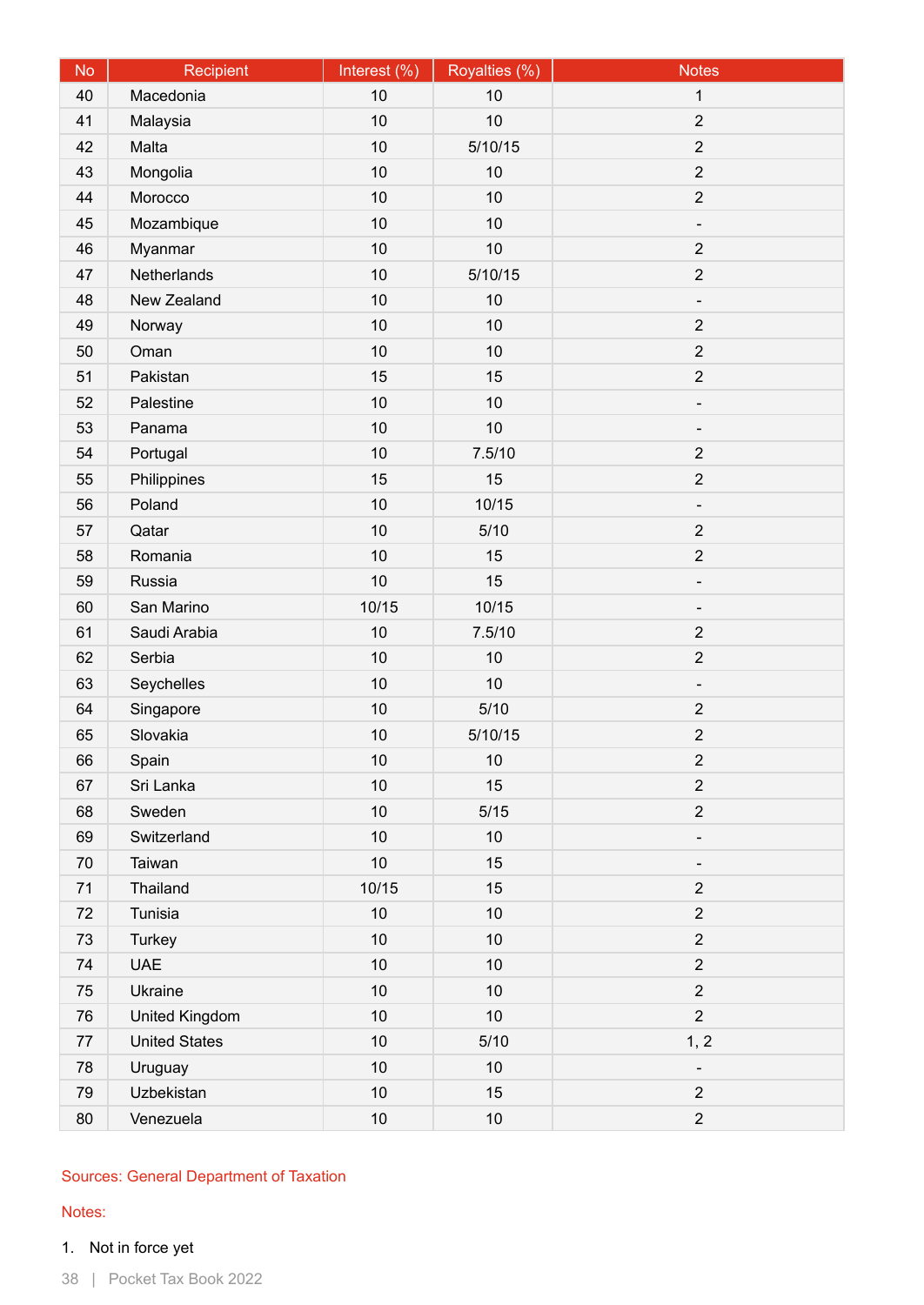2. Interest derived by certain government bodies is exempt from withholding tax.

In most cases, the limits set by the DTA are higher than the present withholding rates under domestic law; therefore, the domestic rates will apply.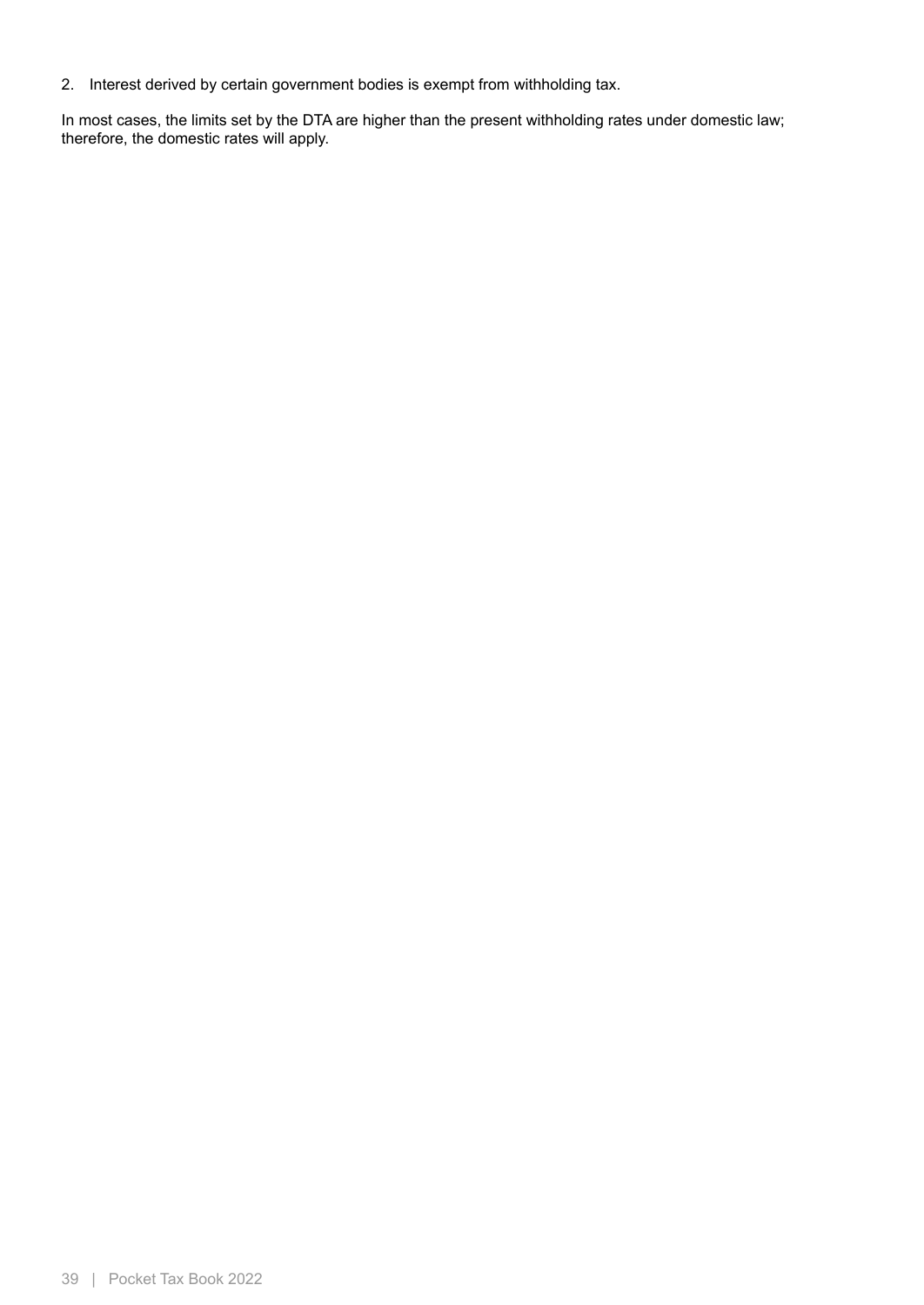# <span id="page-39-0"></span>PwC Services in Vietnam

PwC Vietnam established offices in Hanoi and Ho Chi Minh City in 1994. Our team of more than 1,500 Vietnamese and expatriate staff have a thorough understanding of the economy in which they work and a broad knowledge of policies and procedures covering investment, legal, tax, accounting and consulting matters throughout Vietnam. PwC Vietnam has built strong relationships with key ministries, financial institutions, state owned companies, private companies, commercial organizations and the ODA community.

We also have an affiliated law firm in Vietnam, licensed by the Ministry of Justice in 2000, with its head office in Ho Chi Minh City and a branch office in Hanoi.

Our services include:

### Tax & Consultancy Services:

- Consulting and compliance
- Tax health check services
- Tax dispute resolution
- Transfer pricing
- Tax due diligence and structuring
- Payroll outsourcing
- Tax technology solutions
- Bookkeeping services

# Customs and International Trade Advisory Services:

- Consulting and compliance
- Customs health check services
- Customs dispute resolution
- Customs technology solutions

# Legal Services (through our affiliate law company, PwC Legal (Vietnam) Co., Ltd):

- Mergers and acquisitions
- **Banking and financial services**
- Employment and human resources
- General corporate and commercial services
- Inward investor services
- Legal compliance/company secretarial services
- Legal health check services
- **Real estate**

### Deals Services:

- Transaction Services
- Corporate Finance
- Valuation
- Deals Strategy
- Capital Projects and Infrastructure
- **Business Restructuring Services**
- **Working Capital Management**

### Consulting services:

- Cost and Performance Management
- Risk and Governance
- Forensic Services
- Information Technology
- People & Organisation
- Operations and Supply Chain Management
- Finance Function Effectiveness
- **Banking**
- Data Analytic

### Assurance Services:

- Audit of Financial Statements
- **Review of Financial Information**
- Custom Business Procedures
- **Risk Assurance**
- **Internal Audit Service**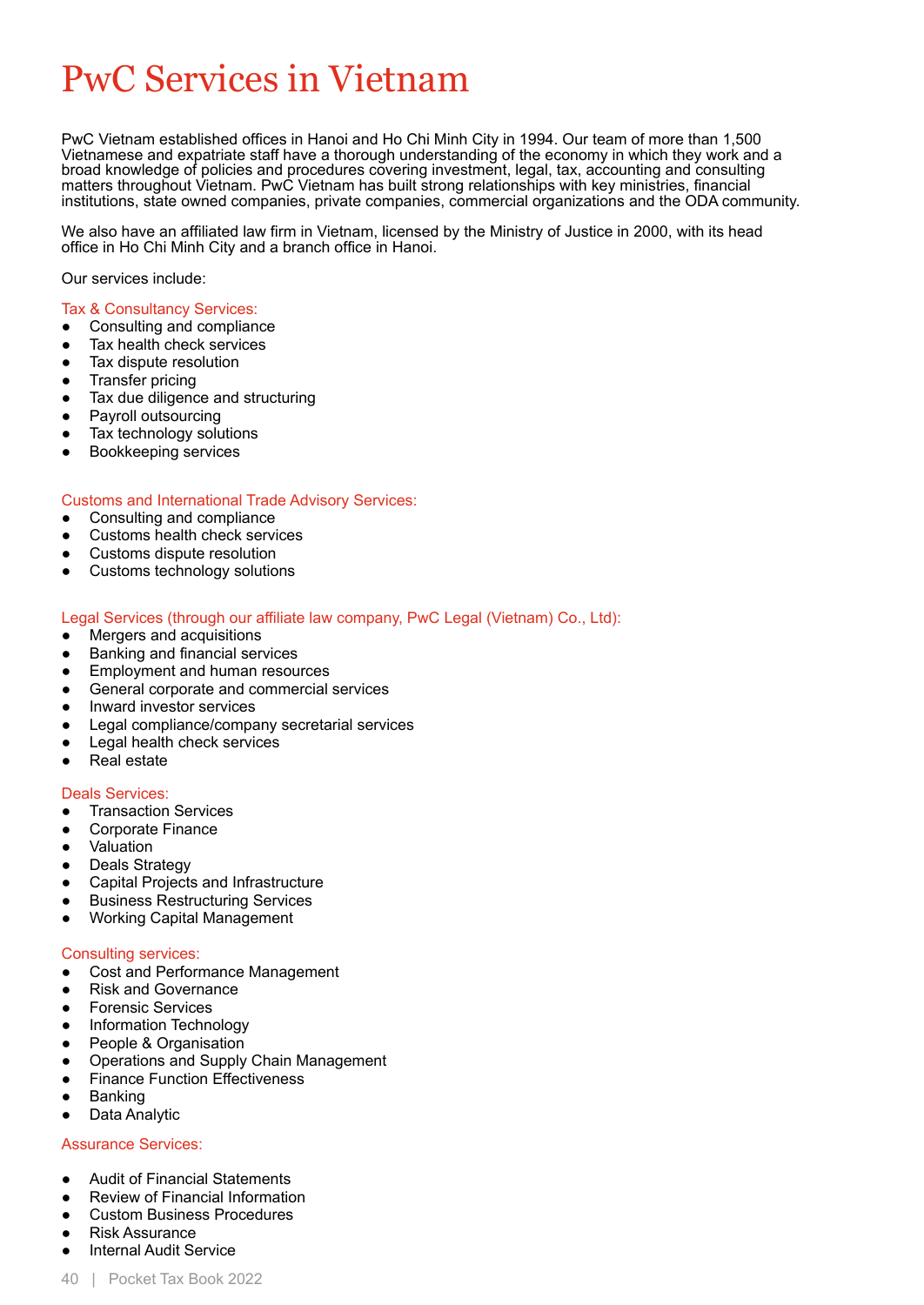- Business controls advisory
- IT Risks Assurance
- Performance Assurance
- Environmental, Social, Governance (ESG) Reporting
- Capital Markets Service

Support for local IPO and Overseas listing

Private Business Services

Country Desk Services:

- Japanese business services
- Chinese and Taiwanese business services
- Korean business services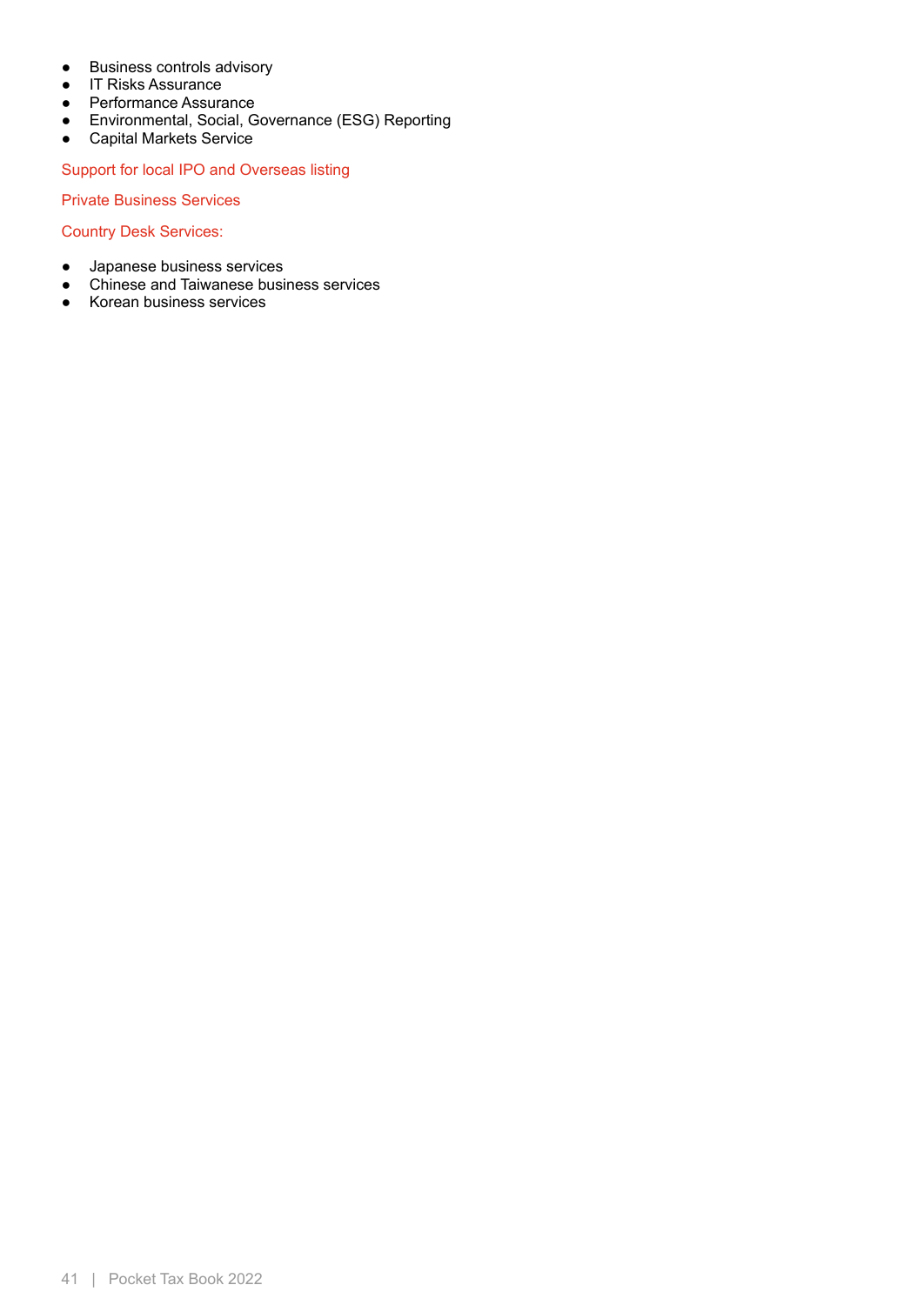# <span id="page-41-0"></span>**Contacts**

(Please contact any of the professionals listed below for further details of our services in Vietnam)

| <b>Ho Chi Minh City office</b>                                                                                                                                              | <b>Hanoi office</b>                                                                                 |
|-----------------------------------------------------------------------------------------------------------------------------------------------------------------------------|-----------------------------------------------------------------------------------------------------|
| <b>Tax Services</b><br>Mr. Nguyen Thanh Trung<br>nguyen.thanh.trung@pwc.com<br>Mr. Richard Irwin<br>r.j.irwin@pwc.com<br>Ms. Annett Perschmann<br>annett.perschmann@pwc.com | Ms. Dinh Thi Quynh Van<br>dinh.quynh.van@pwc.com<br>Ms. Nguyen Huong Giang<br>n.huong.giang@pwc.com |
| <b>Bookkeeping Services</b><br>Mr. Nguyen Thanh Trung<br>nguyen.thanh.trung@pwc.com                                                                                         | Ms. Nghiem Hoang Lan<br>nghiem.hoang.lan@pwc.com                                                    |
| <b>Transfer Pricing Services</b><br>Ms. Judith Henry<br>judith.henry@pwc.com Mr.<br>Nguyen Le Nhan Hoa<br>nguyen.le.nhan.hoa@pwc.com                                        | Ms. Monika Mindszenti<br>monika.mindszenti@pwc.com                                                  |
| <b>Customs Services</b><br>Mr. Pham Van Vinh<br>pham.van.vinh@pwc.com<br>Ms. Nguyen Thu Ha<br>nguyen.thu.ha@pwc.com                                                         | Mr. Tong Phuoc Hoang Long<br>tong.phuoc.hoang.long@pwc.com                                          |
| <b>Tax Technology Services</b><br>Mr. James Radford<br>james.radford@pwc.com                                                                                                | Ms. Nghiem Hoang Lan<br>nghiem.hoang.lan@pwc.com                                                    |
| <b>Legal Services</b><br>Ms. Phan Thi Thuy Duong<br>phan.thi.thuv.duong@pwc.com<br>Ms. Eva Jaworska<br>eva.jaworska@pwc.com                                                 | Ms. Phan Thi Thuy Duong<br>phan.thi.thuy.duong@pwc.com                                              |
| <b>Payroll Services</b><br>Mr. Nguyen Thanh Trung<br>nguyen.thanh.trung@pwc.com<br>Ms. Vong Dong Le<br>vong.dong.le@pwc.com                                                 | Ms. Nghiem Hoang Lan<br>nghiem.hoang.lan@pwc.com<br>Ms. Vong Dong Le<br>vong.dong.le@pwc.com        |

L.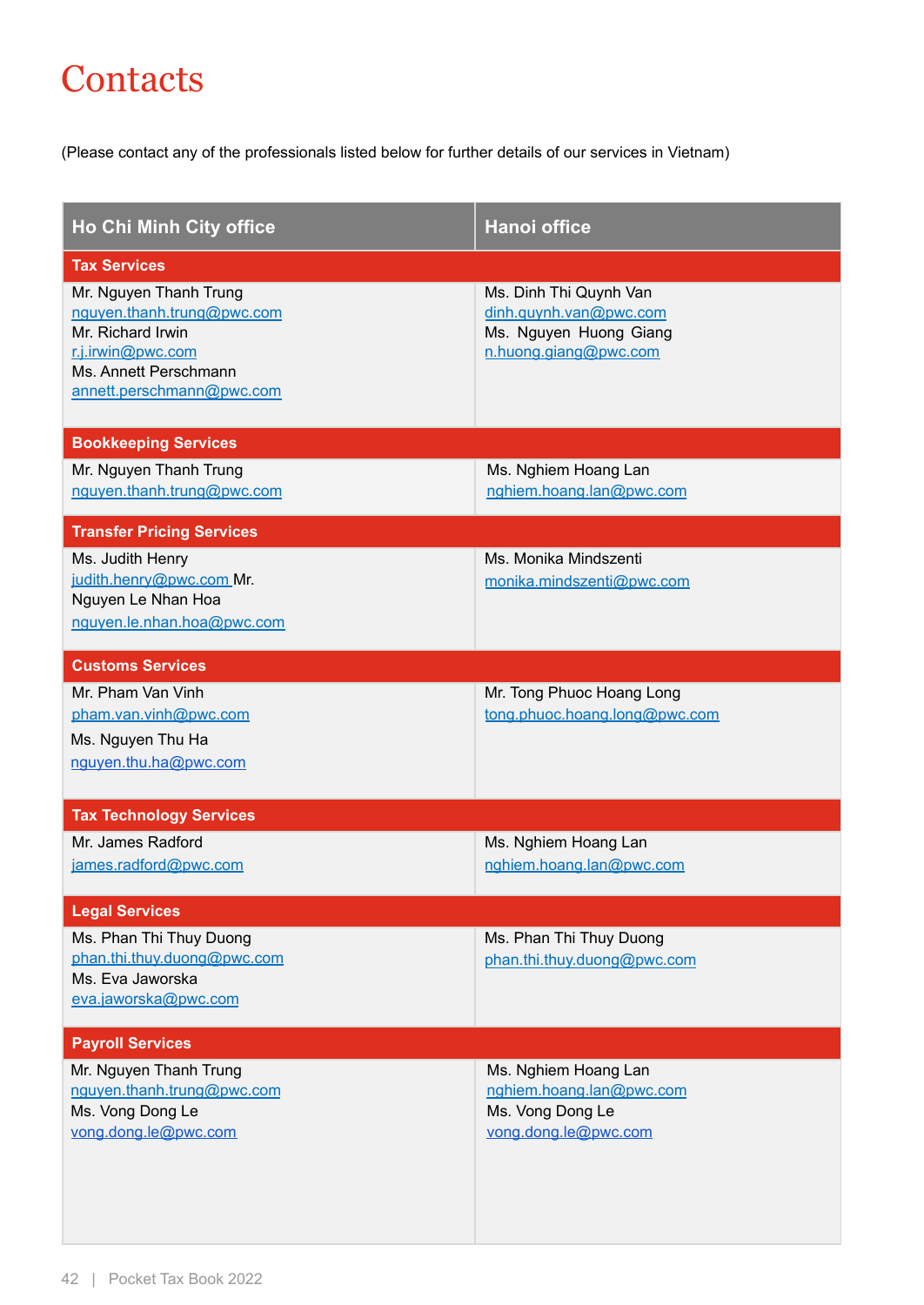| Japanese Business (ジャパンビジネス)                  |                              |  |
|-----------------------------------------------|------------------------------|--|
| Mr. Seisuke Koyama                            | Mr. Shimpei Imai             |  |
| seisuke.k.kovama@pwc.com                      | shimpei.imai@pwc.com         |  |
| Mr. Yuta Shimada                              | Ms. Rie Sanuka               |  |
| shimada.yuta@pwc.com                          | rie.sanuka@pwc.com           |  |
|                                               | Mr. Hiroyuki Kogure          |  |
|                                               | kogure.hiroyuki@pwc.com      |  |
| <b>Korean Business</b>                        |                              |  |
| Mr. Han-Hee Son                               | Mr. Shim Jinbo               |  |
| hanhee.son@pwc.com                            | shim.jinbo@pwc.com           |  |
|                                               |                              |  |
| Chinese and Taiwanese Business (大中華區及台灣業務聯絡人) |                              |  |
| Ms. Ting Hock Yee                             | Ms. Lou Jingjing (Christine) |  |
| ting.hock.yee@pwc.com                         | lou.jingjing@pwc.com         |  |
| Mr. Yu Che Liao (Jason)                       | Mr. Hsu Tzu-Hsuan (Dylan)    |  |
| yu.che.liao@pwc.com                           | hsu.dylan@pwc.com            |  |
| Ms. Hua Le Minh                               |                              |  |
| hua.le.minh@pwc.com                           |                              |  |
|                                               |                              |  |

We regularly share insights about the Vietnamese market via newsletters and our website. To sign up for our email alerts on legal & tax changes, please scan the QR code below.